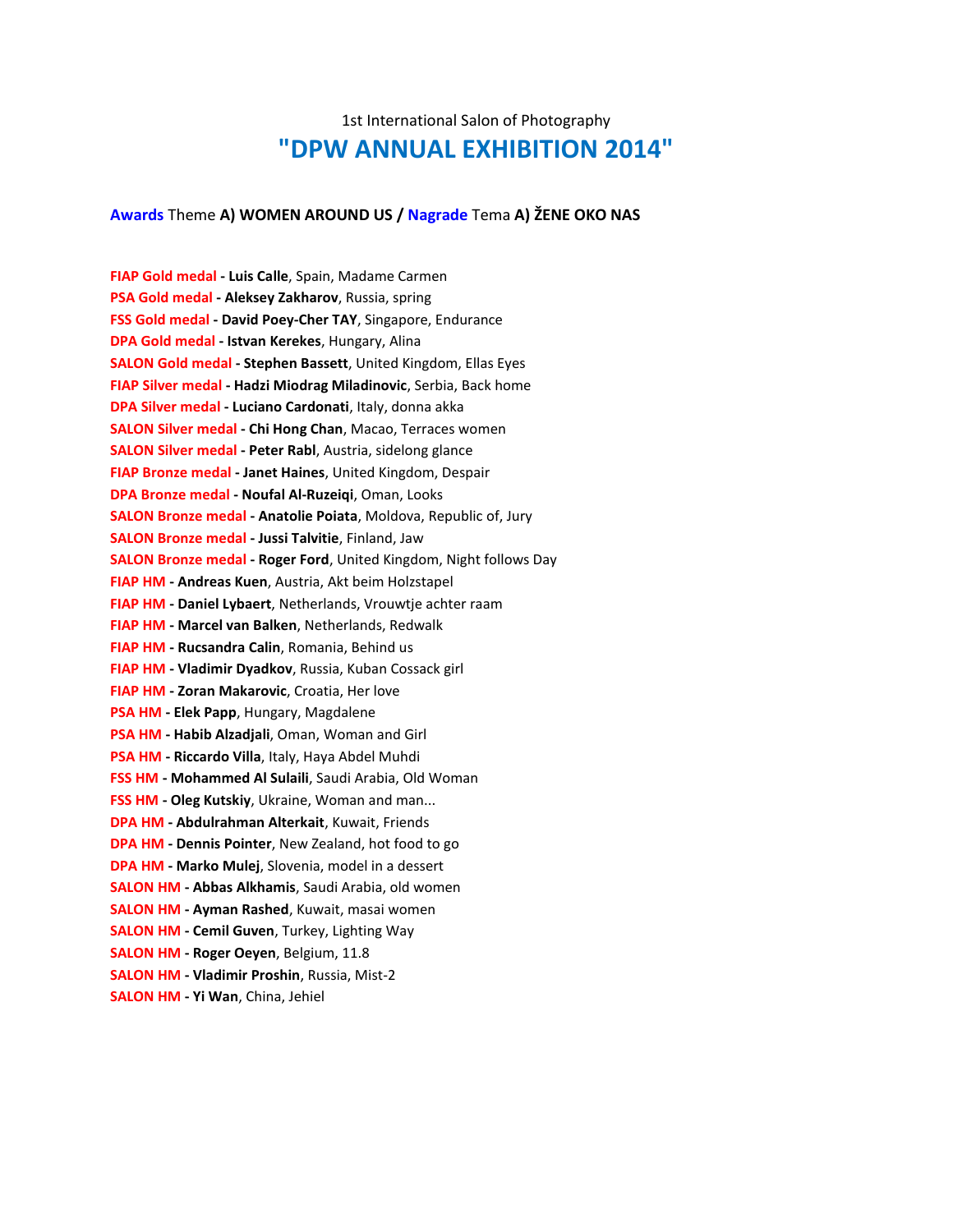# 1st International Salon of Photography **"DPW ANNUAL EXHIBITION 2014"**

## **Accepted** Theme **A) WOMEN AROUND US / Primljeno** Tema **A) ŽENE OKO NAS**

#### Australia

**David Miller** - *Crack* **Gordon Dean** - *FLYING CAP* **Joseph Tam** - *Lets Go Girls* **Leanne Alessi** - *Golden Years*

#### Austria

**Albert Peer** - *Reflection* **Alois Bernkopf Dr.** - *Alte Nomadenfrau* **Alois Bernkopf Dr.** - *Im Herrgottswinkel* **Andreas Kuen** - *Im Steinbruch* **Andreas Kuen** - *Akt beim Holzstapel* **Johann Schrittwieser** - *Himba Women* **Peter Rabl** - *surprised* **Peter Rabl** - *sidelong glance* **Stefan Nagy** - *Posing 02* **Stefan Nagy** - *posing* **Thomas Radislovich** - *nude in the tube* **Thomas Radislovich** - *Veronique* **Thomas Radislovich** - *Hel porI* **Werner Burgstaller** - *Tina Bambina* **Werner Burgstaller** - *Susi*

#### Bahrain

**Ahmed Hameed** - *Motherhood Under The Sun* **Mamdooh Alsaleh** - *Hena* **Sayed Mohamed Almosawi** - *Contrast*

## Belarus

**Alfred Mikus** - *two other*

#### Belgium

**Chris Discart** - *herinnering* **Jef Lemmens** - *Betty* **Roger Oeyen** - *11.8*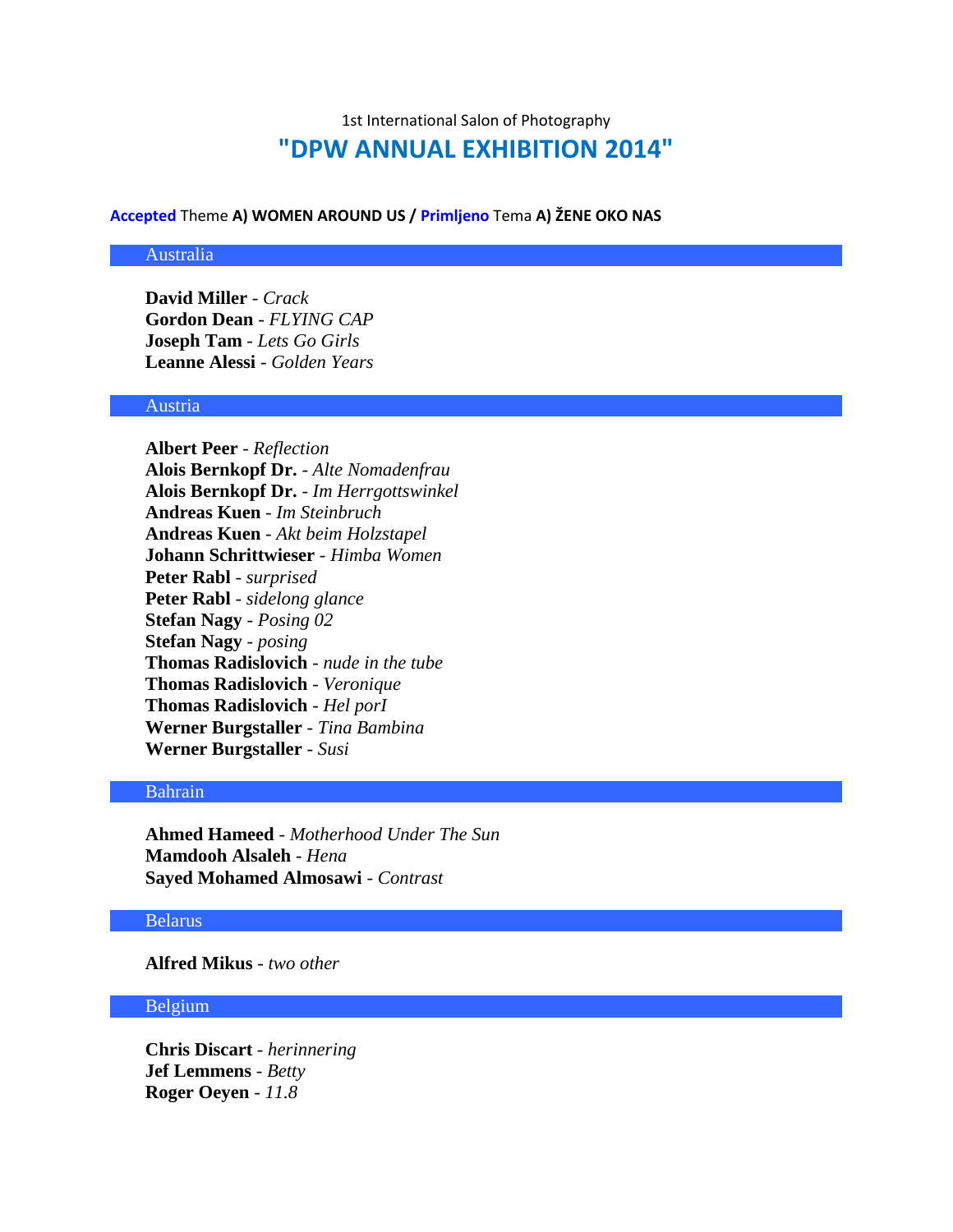# Canada

**K C Tam** - *Long jump 653* **Phillip Kwan** - *Laying on Sand*

# China

**Jintao Zhang** - *Memory 3* **Shutian Liu** - *The Soul of Mountain* **Yi Wan** - *Jehiel* **Yi Wan** - *Stay* **Yue Liu** - *Devout team*

#### **Croatia**

**Petar Sabol** - *New life* **Zoran Makarovic** - *Her love*

#### **Cyprus**

**Buket Ozatay** - *Ximena* **Ismail Ozyol** - *deep look*

Czech Republic

**Alja Minibaeva** - *Mari*

# Denmark

**Joergen Kristensen** - *Riverboat 111*

## Egypt

**Ahmed Abdulazim** - *Productive Hands* **Ahmed Abdulazim** - *100 Years of Memories*

## Finland

**Jussi Talvitie** - *Mess* **Jussi Talvitie** - *Jaw* **Osmo Kyttala** - *Ladies*

# France

**Di Tommaso Angelo** - *A life in the eye* **Guy B. Samoyault** - *Abandonnee*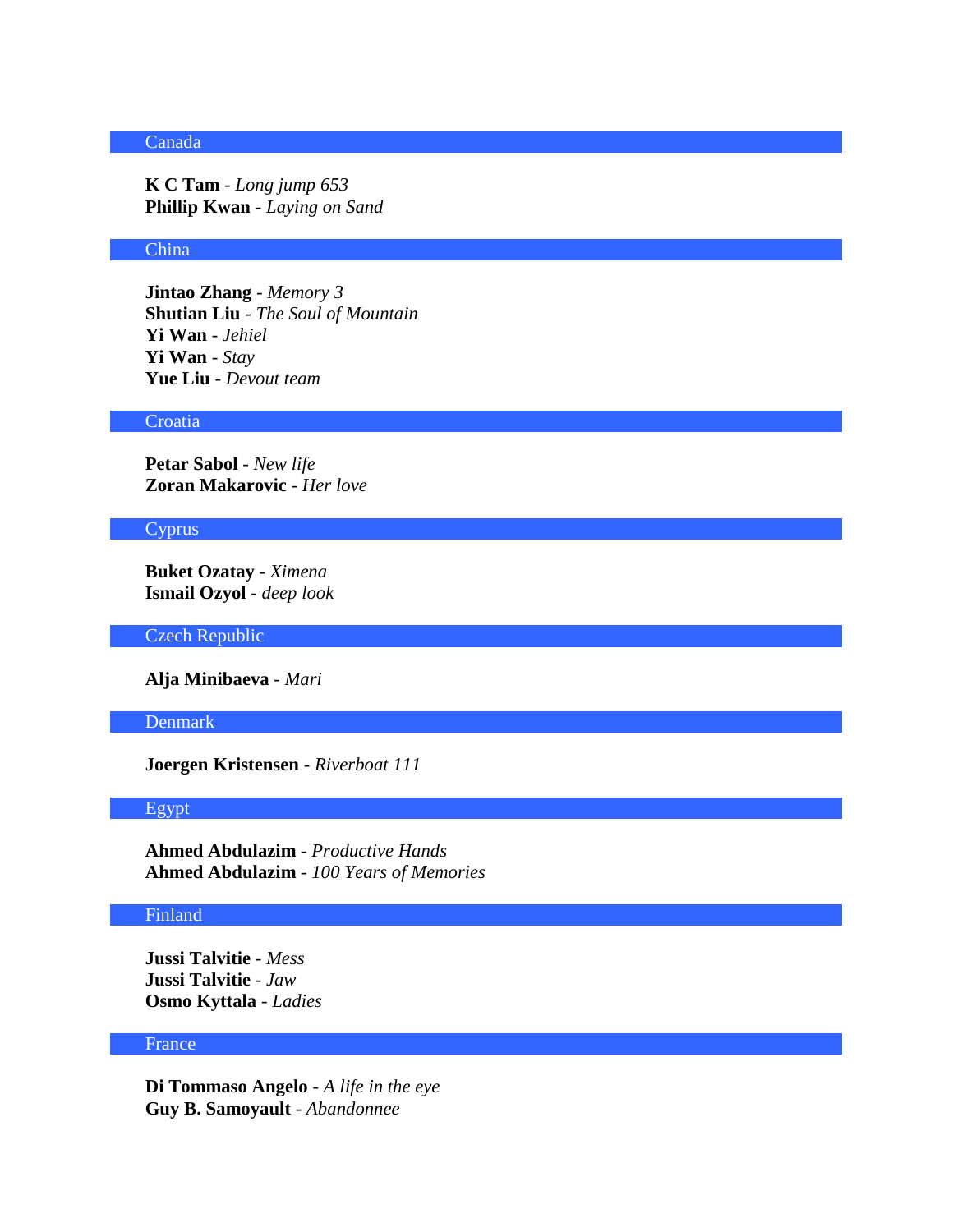**Poux Claude** - *ambiguite* **Poux Claude** - *marocaine au feu*

#### Germany

**Afroditi Mavroeidi** - *Cafe Viennois* **Afroditi Mavroeidi** - *Singing the Look of Love* **Fredi Scholze** - *Ammersee* **Harry Buenger** - *Queen of Africa* **Joachim Hafner** - *Leidenschaft* **Roland Hank** - *Handarbeit* **Roland Hank** - *Smalltalk*

# Hong Kong

**Chau Kei Checky Lam** - *Together Moment* **Chau Kei Checky Lam** - *Sincere Hope* **H.W. Chan** - *Old married woman 2* **Hong Wai Victor Cheng** - *WOMEN ON RAIL 3* **Shiu Gun Wong** - *My Companions* **Xing Fang Su** - *Homeless*

## Hungary

**Elek Papp** - *Indianpearls* **Elek Papp** - *Breast throw* **Elek Papp** - *My little family* **Elek Papp** - *Magdalene* **Istvan Kerekes** - *Maramuresan women* **Istvan Kerekes** - *Alina* **Istvan Kerekes** - *Girls* **Sandor Kelemen** - *Sundays petition* **Sandor Kelemen** - *Nude 1*

#### India

**Subrata Bysack** - *BLISS* **Subrata Bysack** - *AFFECTION*

## Indonesia

**David Somali-Chow** - *Himba Ladies* **David Somali-Chow** - *Welcoming the visitors*

## Iraq

**Abdullah Dhiaa Aldeen** - *roziraq*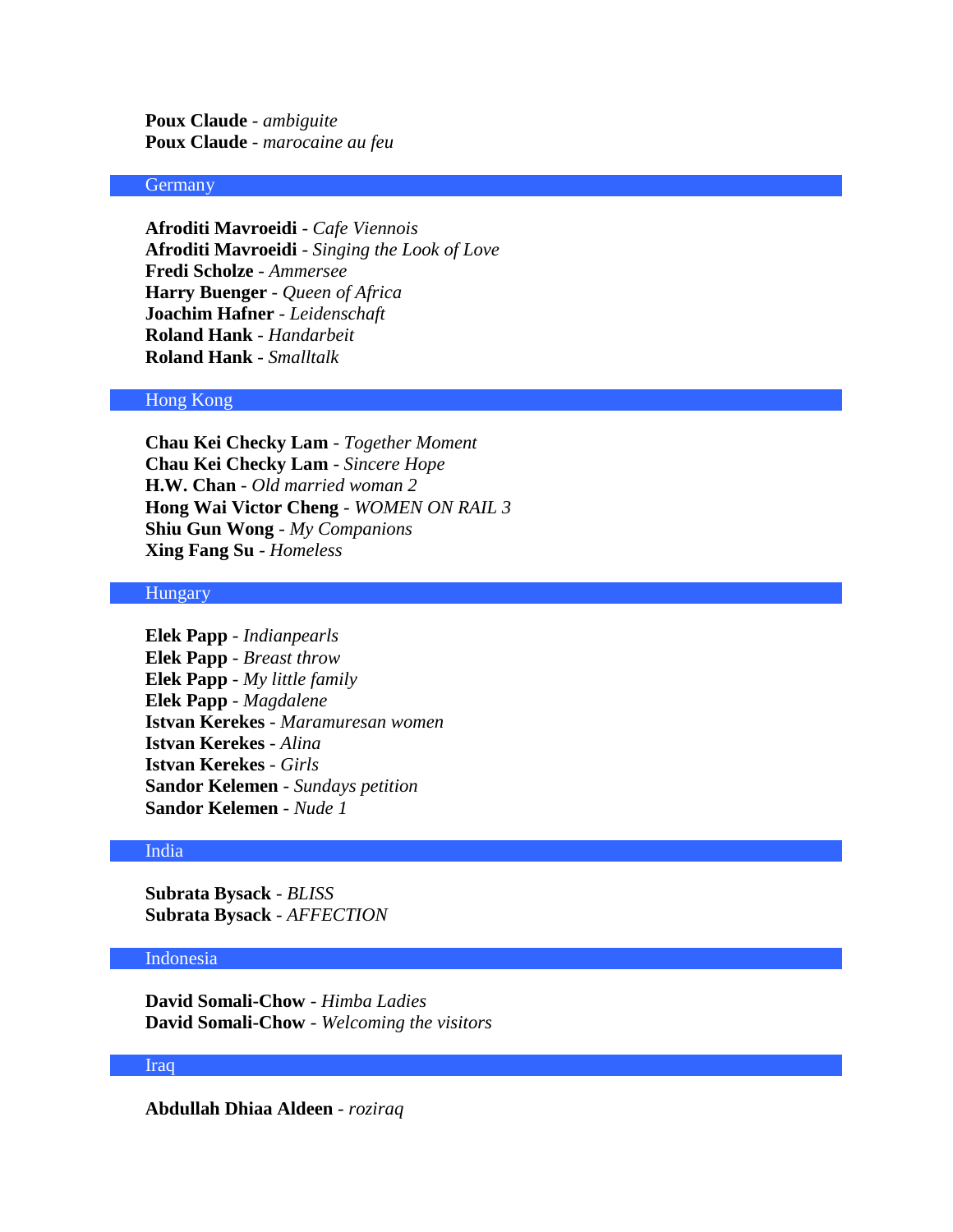**Dheaa Aziz** - *Old woman on the road* **Dheaa Aziz** - *Friends* **Dheaa Aziz** - *Woman and smoke*

# Ireland

**Bill Power** - *Ivory in the Laneway* **Bill Power** - *Time to See* **Carl Cutland** - *En Pointe* **Carl Cutland** - *Zjuzj* **Carl Cutland** - *Purple Flame* **Paul Reidy** - *INTO THE LIGHT* **Paul Reidy** - *THE TRINITY* **Paul Reidy** - *TILLIE AT THE DOOR*

#### Israel

**Alexander Makarov** - *Fan* **Leonid Goldin** - *Bridesmaid*

#### Italy

**Angiolo Manetti** - *That girl 3* **Angiolo Manetti** - *With my goats* **Luciano Cardonati** - *donna akka* **Luciano Cardonati** - *donna di bukara* **Luciano Cardonati** - *donna omanita* **Luciano Cardonati** - *vecchia uzbeka* **Pietro Bugli** - *Mariah* **Pietro Bugli** - *Pain on the face 1* **Riccardo Villa** - *Haya Abdel Muhdi* **Riccardo Villa** - *Turin Dinner in white 07* **Riccardo Villa** - *Varanasi 02* **Riccardo Villa** - *Women party* **Vincenzo Pellizzaro** - *indossatrici a san Felice*

## Kuwait

**Abdulrahman Alterkait** - *Friends* **Abdulrahman Alterkait** - *Grief* **Ayman Rashed** - *masai women* **Ayman Rashed** - *africa beauty* **Mohammed Yousef** - *Generations* **Mohammed Yousef** - *We Need Life* **Saleh Alshammary** - *Julian and the six windows*

Macao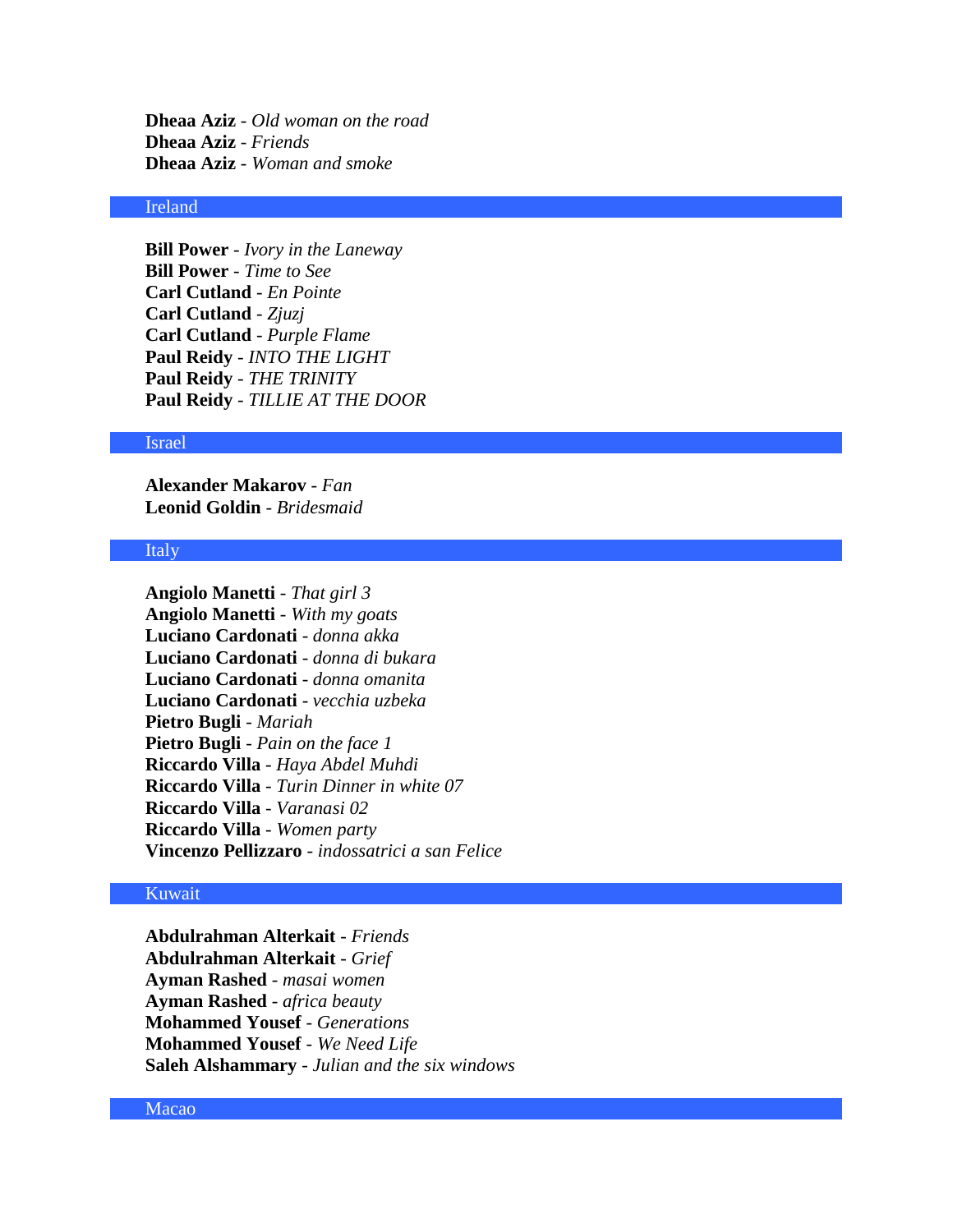**Chan Seng Tang** - *Eliza* **Chan Seng Tang** - *Spashing Water* **Chan Seng Tang** - *Synchronized Swimming* **Chi Hong Chan** - *Terraces women* **Kai Lon Tang** - *Steam Lady* **Kai Lon Tang** - *Pilot* **Kam Tec Kong** - *Belly Dancer* **Sio Hong Fong** - *Selling sac cake* **Sio Hong Fong** - *Huian Women At Work* **Sio Hong Fong** - *Mother and Child*

# Malaysia

# **Siew Thong Chu** - *Sweet Young Thing*

#### Moldova, Republic of

# **Anatolie Poiata** - *Jury*

#### **Netherlands**

**Daniel Lybaert** - *Vrouwtje achter raam* **Daniel Lybaert** - *Knipoog* **Huib Limberg** - *Watching exhibition # 03* **Huib Limberg** - *Fatima # 02* **Huib Limberg** - *Miss. Smiley* **Marcel van Balken** - *Outlook* **Marcel van Balken** - *Redwalk* **Rob Boehle** - *if water nymphs would speak* **Rob ten Tusscher** - *Women with Cat*

# New Zealand

# **Dennis Pointer** - *hot food to go*

## Norway

**Atle Sveen** - *Ilvas summer dream* **Atle Sveen** - *Fredau VIII* **Atle Sveen** - *Ilva* **Geir Arnesen** - *Old lady* **Knut Lepsoe** - *Hanging up the laundry* **Marit Lystad Johansen** - *woman in red* **Olaf Aune** - *Viking lady 2*

#### Oman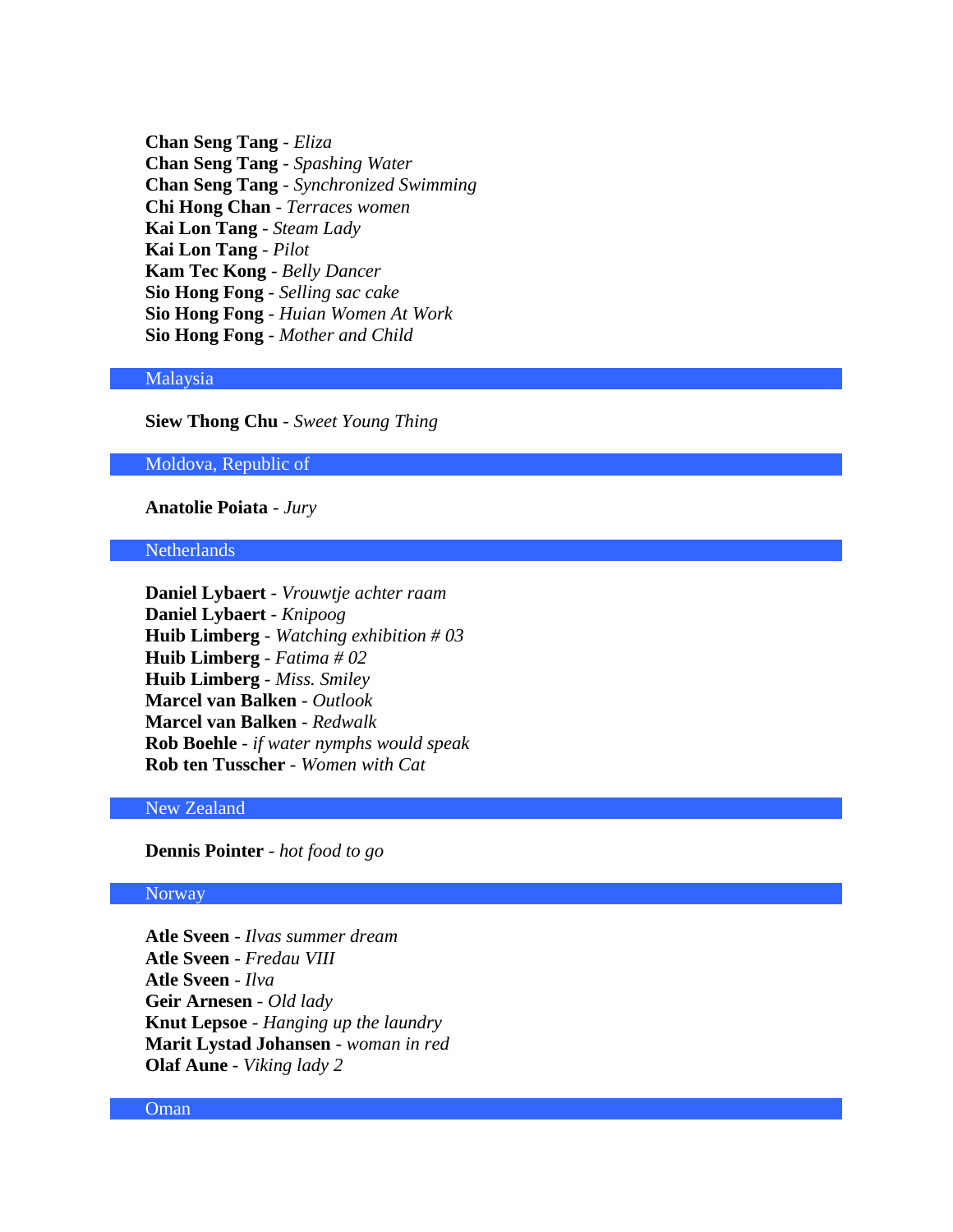**Abdollah AlRuzaiqi** - *confused* **Abdollah AlRuzaiqi** - *old woman* **Abdollah AlRuzaiqi** - *old mask* **Ahmed Al Mahrooqi** - *Features of the past* **Habib Alzadjali** - *Outrage Look* **Habib Alzadjali** - *Woman and Girl* **Habib Alzadjali** - *Woman Burqa 2* **Hamed AlGhanboosi** - *sadness* **Mohd Alhadi** - *glass* **Noufal Al-Ruzeiqi** - *Woman from Oman* **Noufal Al-Ruzeiqi** - *Beautiful woman* **Noufal Al-Ruzeiqi** - *Looks* **Osama Al Kharusi** - *handcraft*

#### Portugal

**Joao Taborda** - *Youth Festival* **Joao Taborda** - *My straw hat*

# Romania

**Catalin Fudulu** - *wau1* **Ovi D Pop** - *Sitting in the Window* **Ovi D Pop** - *Look* **Ovi D Pop** - *Leekoo2* **Rucsandra Calin** - *Behind us*

# Russia

**Aleksey Zakharov** - *The child of war* **Aleksey Zakharov** - *the first love* **Aleksey Zakharov** - *spring* **Dmitry Chastikov** - *Morning after* **Elena Zakharova** - *Gentleness* **Vladimir Dyadkov** - *Kuban Cossack girl* **Vladimir Dyadkov** - *Optimist* **Vladimir Proshin** - *Mist-2* **Yury Pustovoy** - *Kashmir* **Yury Pustovoy** - *Mursi tribe* **Yury Pustovoy** - *Apatani tribe*

## Saudi Arabia

**Abbas Alkhamis** - *Qutb-menar girl* **Abbas Alkhamis** - *old women* **Ahmed Alibrahim** - *Lumberjack*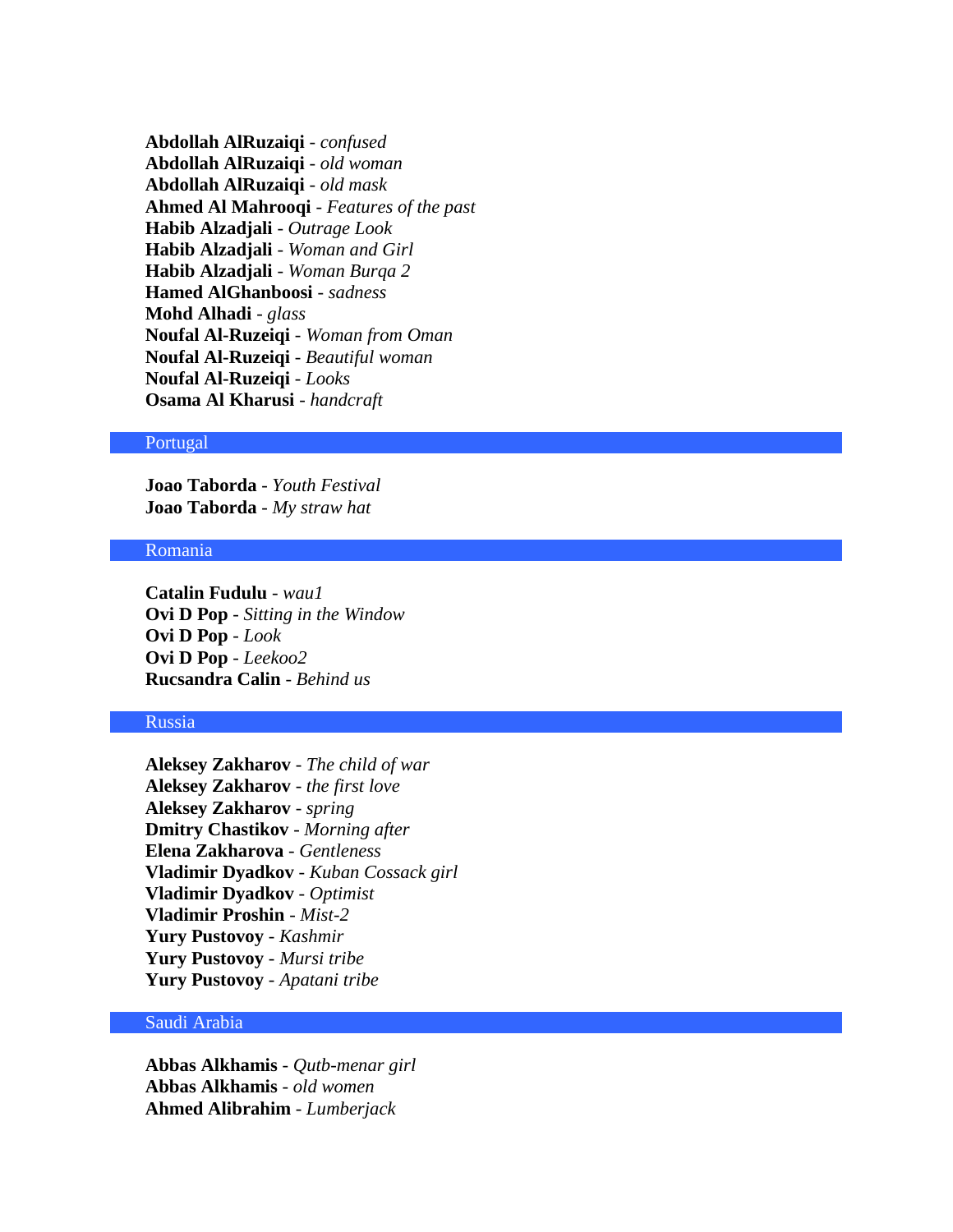**Basem AlQasim** - *Poor Woman* **Basem AlQasim** - *Train Lady* **Fatimah Ibraheem** - *Friends chatt* **Fatimah Ibraheem** - *Memories* **Fatimah Ibraheem** - *Strong Women* **Jassim Ali Al-Mulla** - *my Home* **Mohammed Al Sulaili** - *Old Woman* **Mohammed Alnaser** - *Details* **Mohammed Alnaser** - *Crinkle* **Nasser Alrabeai** - *Extreme poverty* **Nasser Alrabeai** - *Very end of life*  **Nasser Alrabeai** - *A look of hope*  **Sajedah AlAsfoor** - *Mother & little baby* **Sajedah AlAsfoor** - *Woman story*

## Scotland

**Terry Railley** - *Blue Eyes* **Terry Railley** - *Red Rose*

## Serbia

**Borislav Milovanovic** - *BMF42* **Borislav Milovanovic** - *Draginja* **Hadzi Miodrag Miladinovic** - *Jerusalim1384* **Hadzi Miodrag Miladinovic** - *After feasting* **Hadzi Miodrag Miladinovic** - *Back home* **Istvan Virag** - *Nun Nina*

#### Singapore

**David Poey-Cher TAY** - *Endurance* **David Poey-Cher TAY** - *Joy*

## Slovakia

**Andrii Yurlov** - *Valentino\_1* **Andrii Yurlov** - *Digital world* **Andrii Yurlov** - *In mosque\_1* **Andrii Yurlov** - *Saunter* **Ivan Mocko** - *Smoking girl* **Ivan Mocko** - *Girl on sofa* **Ivan Mocko** - *Black magic woman 1* **Liudmyla Soloviova** - *Perfect Marriage* **Liudmyla Soloviova** - *On the top of perfection* **Liudmyla Soloviova** - *The new football star mother*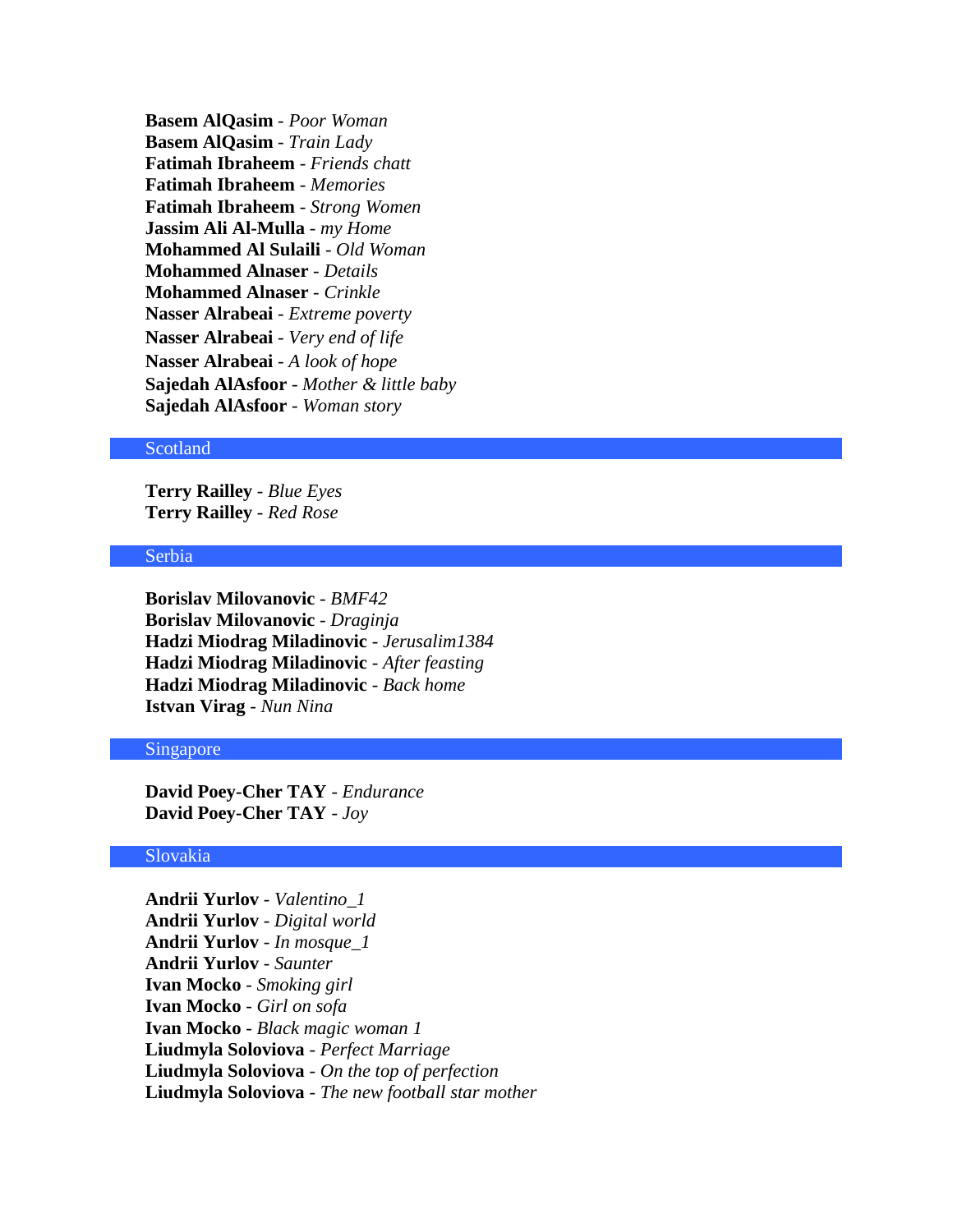## Slovenia

**Igor Debevec** - *Woman 04* **Igor Debevec** - *Old woman II* **Ivo Borko** - *Dog who loved train* **Ivo Borko** - *The Fates 1* **Marko Mulej** - *model in a dessert* **Marko Mulej** - *morning wih Himba* **Marko Mulej** - *Julia1*

#### Spain

**Luis Calle** - *Madame Carmen* **Margaret Watson** - *Girl on Steps* **Pedro Luis Ajuriaguerra Saiz** - *Equilibrista*

#### Sweden

**Jan-Thomas Stake** - *Pretty for the party*

# Taiwan

**Lung-Tsai Wang** - *Hand Work* **Lung-Tsai Wang** - *Praying*

## **Turkey**

**Cemil Guven** - *Lighting Way* **Cemil Guven** - *Old Women* **Ercument Ersoy** - *door* **Ferah Budak** - *WOMAN WITH SPECKLED* **Ferah Budak** - *MIGRANT WOMAN* **Ferah Budak** - *THREE JENERATION* **Mehmet Ertan Tiryaki** - *prayer at buddha* **Seckin Yenici** - *tandoor bread* **Seckin Yenici** - *women cooks* **Selma Demirkol** - *yaşlı kadın* **Selman Vefa Yildirim** - *in the field*

# Ukraine

**Oleg Kutskiy** - *Woman and man...* **Oleg Kutskiy** - *Expectation 1* **Yuriy Zilinskyy** - *Window in the past* **Yuriy Zilinskyy** - *Dream* **Yuriy Zilinskyy** - *Desert*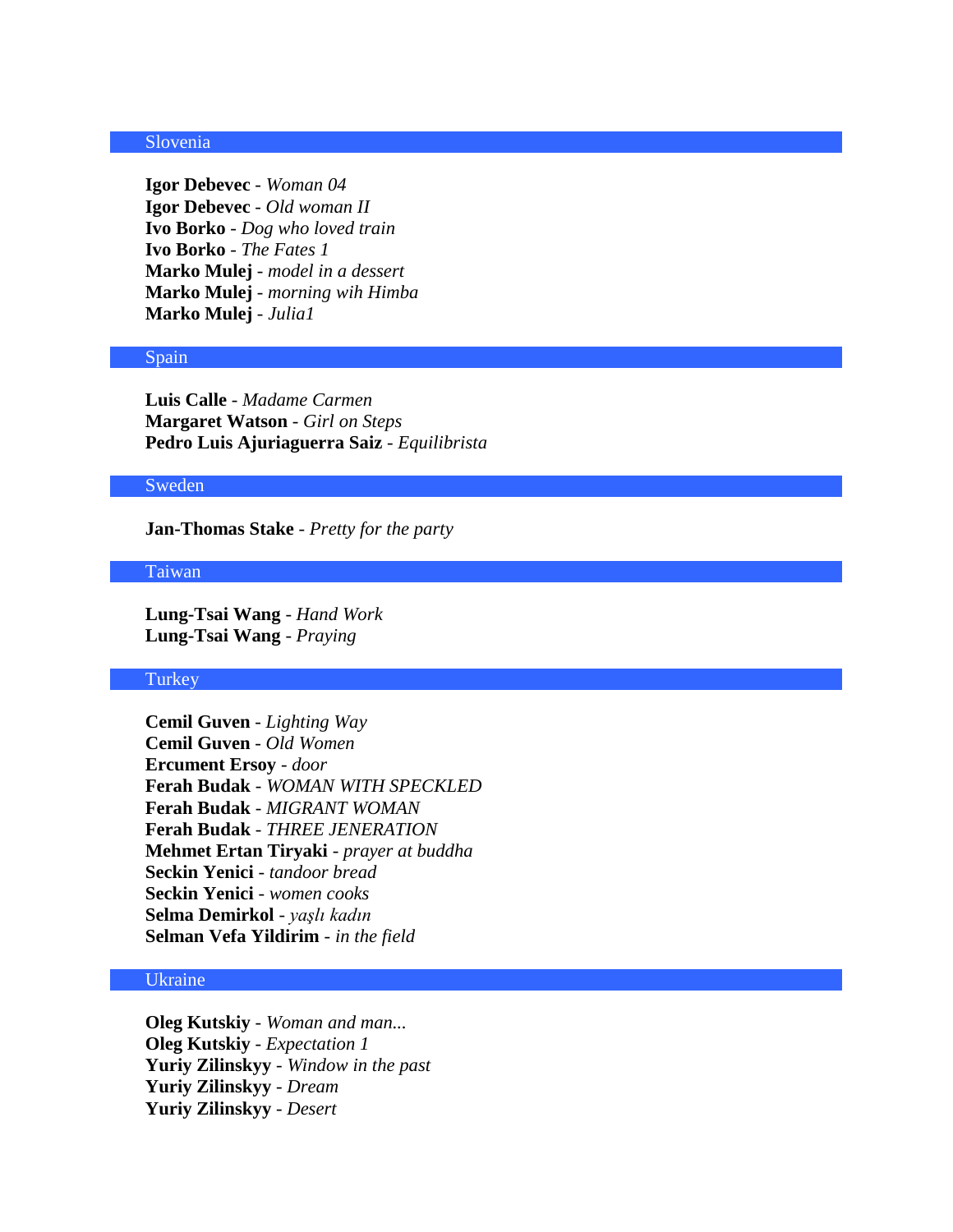# United Kingdom

**Brian Swinyard** - *Patriotic* **Brian Swinyard** - *Toni And The Planets* **Janet Haines** - *Ambience* **Janet Haines** - *Despair* **John Harding** - *Angel with rose* **Jon Sellers** - *The Millers Daughter* **Jon Sellers** - *The Land Girls* **Jon Sellers** - *Beauty and the Beast* **Jon Sellers** - *The Ice Maiden* **Malcolm Cook** - *the look* **Martin Fry** - *The wheel of Fortune* **Martin Fry** - *Doris* **Martin Fry** - *Azerenka* **Pietro Rocchiccioli** - *Serious Attitude* **Pietro Rocchiccioli** - *Margherita* **Roger Ford** - *Indifference* **Roger Ford** - *Night follows Day* **Stephen Bassett** - *Madame Bink* **Stephen Bassett** - *A Casual Glance* **Stephen Bassett** - *Valentina Dance* **Stephen Bassett** - *Ellas Eyes*

#### USA

**Dilip Patel** - *Nude Girl* **Dilip Patel** - *Perfect Body* **Larry Cowles** - *Mavis Rosebud* **Larry Cowles** - *Diamond Album Cover* **Mohammad Ali Salim** - *Brickfield Lady* **Susan Cowles** - *Gigi In All Black* **Susan Cowles** - *Tiffany in 1940s Hat* **Vinh Mai** - *Rally for Full Citizenship*

#### Vietnam

**Duy Tuong Nguyen** - *People at play 1* **Nguyen Vu Phuoc** - *Lovely lady Cham* **Nguyen Vu Phuoc** - *Remember family* **Nguyen Ngoc Tuan** - *So dua Xuat Khau* **Phong Tran** - *Afternoon in highland* **Phong Tran** - *Ede girl* **Phong Tran** - *Exported coconut fibre* **Thach Nguyen Ngoc** - *In the Vermicelli House* **Thach Nguyen Ngoc** - *Thoa con khat*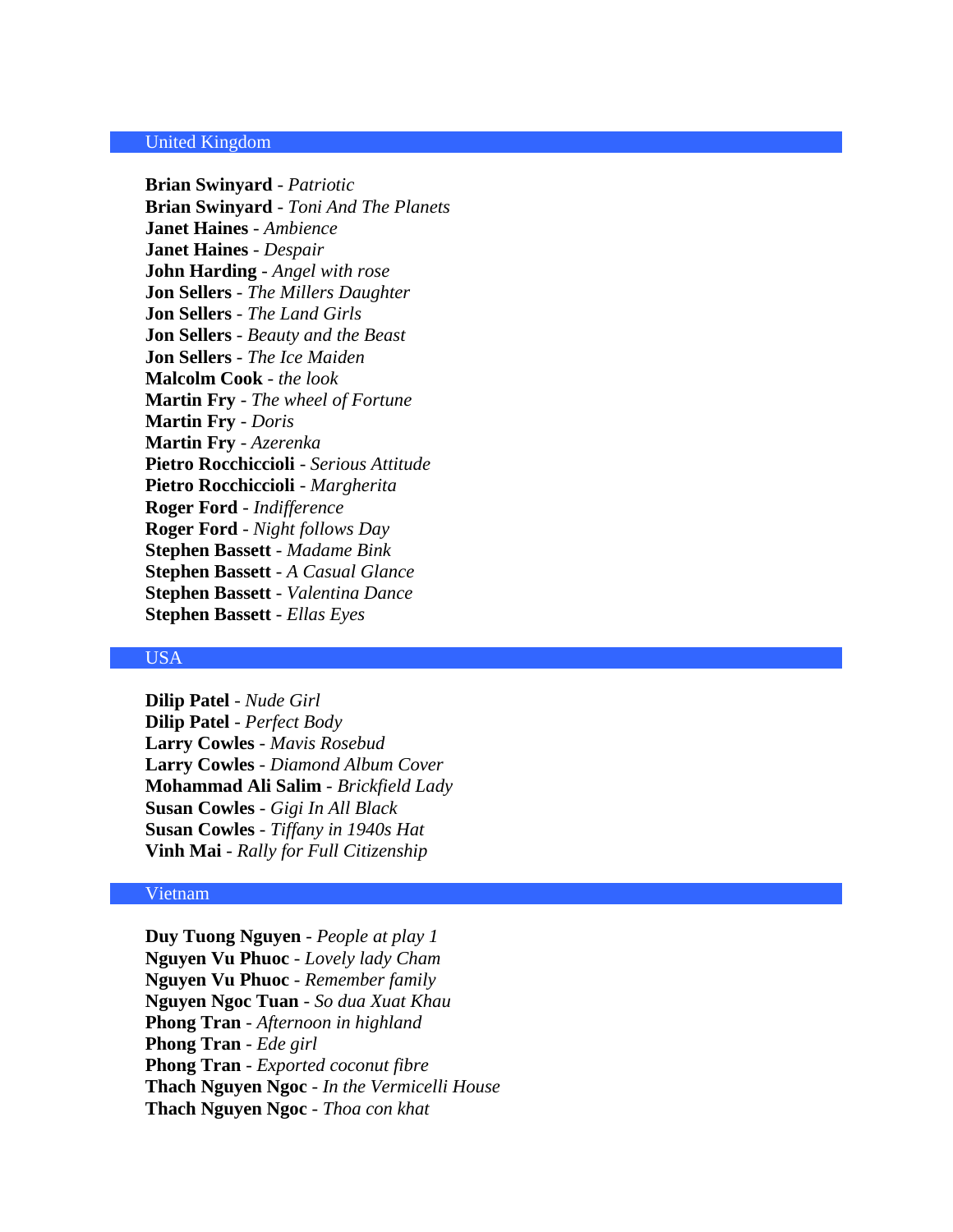# 1st International Salon of Photography **"DPW ANNUAL EXHIBITION 2014"**

#### **Awards** Theme **B) MY FAVOURITE PHOTOS / Nagrade** Tema **B) MOJE OMILJENE FOTOGRAFIJE**

**FIAP Gold medal - Elek Papp**, Hungary, The gipsy chief **PSA Gold medal - Chau Kei Checky Lam**, Hong Kong, Foraging **FSS Gold medal - Jim Tarbox**, United Kingdom, SUCESSFUL FISHING **DPA Gold medal - Edmondo Senatore**, Italy, Wonderful queen **SALON Gold medal - John Smith**, United Kingdom, That Look **FIAP Silver medal - Haitham AL Farsi**, Oman, i love school **DPA Silver medal - Joergen Kristensen**, Denmark, Laerke 2 **SALON Silver medal - Fredi Scholze**, Germany, Scream **SALON Silver medal - Marion Rapier**, United Kingdom, Trek Across the Glacier **FIAP Bronze medal - Jordi Egea Torrent**, Spain, xarrier **DPA Bronze medal - Malcolm Cook**, United Kingdom, winter tree **SALON Bronze medal - Mamdooh Alsaleh**, Bahrain, Shower time 2 **SALON Bronze medal - Mohamed AL Bulushi**, Oman, human beings **SALON Bronze medal - Tanja Zech**, Germany, Gaensegeier V **FIAP HM - Kai Lon Tang**, Macao, The Swan Dance **FIAP HM - Mohammed Alnaser**, Saudi Arabia, Mental **FIAP HM - Paparella Giorgio**, Italy, vietnam **FIAP HM - Subrata Bysack**, India, WONDERING **FIAP HM - Yousef Almasoud**, Saudi Arabia, tamia **FIAP HM - Yuriy Zilinskyy**, Ukraine, Life behind **PSA HM - Borislav Milovanovic**, Serbia, Little One **PSA HM - John Lomas**, Australia, Emma **PSA HM - Xing Fang Su**, Hong Kong, Catching **FSS HM - Duy Tuong Nguyen**, Vietnam, Terraces fields 1 **FSS HM - Ivan Mocko**, Slovakia, Ceres **DPA HM - Jon Sellers**, United Kingdom, Time To Say Goodbye **DPA HM - Lung-Tsai Wang**, Taiwan, Think **DPA HM - Michel Gilliot**, Belgium, Croisement **SALON HM - Mukesh Srivastava**, India, Thirst **SALON HM - Roger Oeyen**, Belgium, Watermusic 2 **SALON HM - Sajedah AlAsfoor**, Saudi Arabia, Man from Pushkar2 **SALON HM - Vladimir Proshin**, Russia, The Long Road **SALON HM - Werner Burgstaller**, Austria, FF Saxen **SALON HM - Yury Pustovoy**, Russia, China, sunset on Li River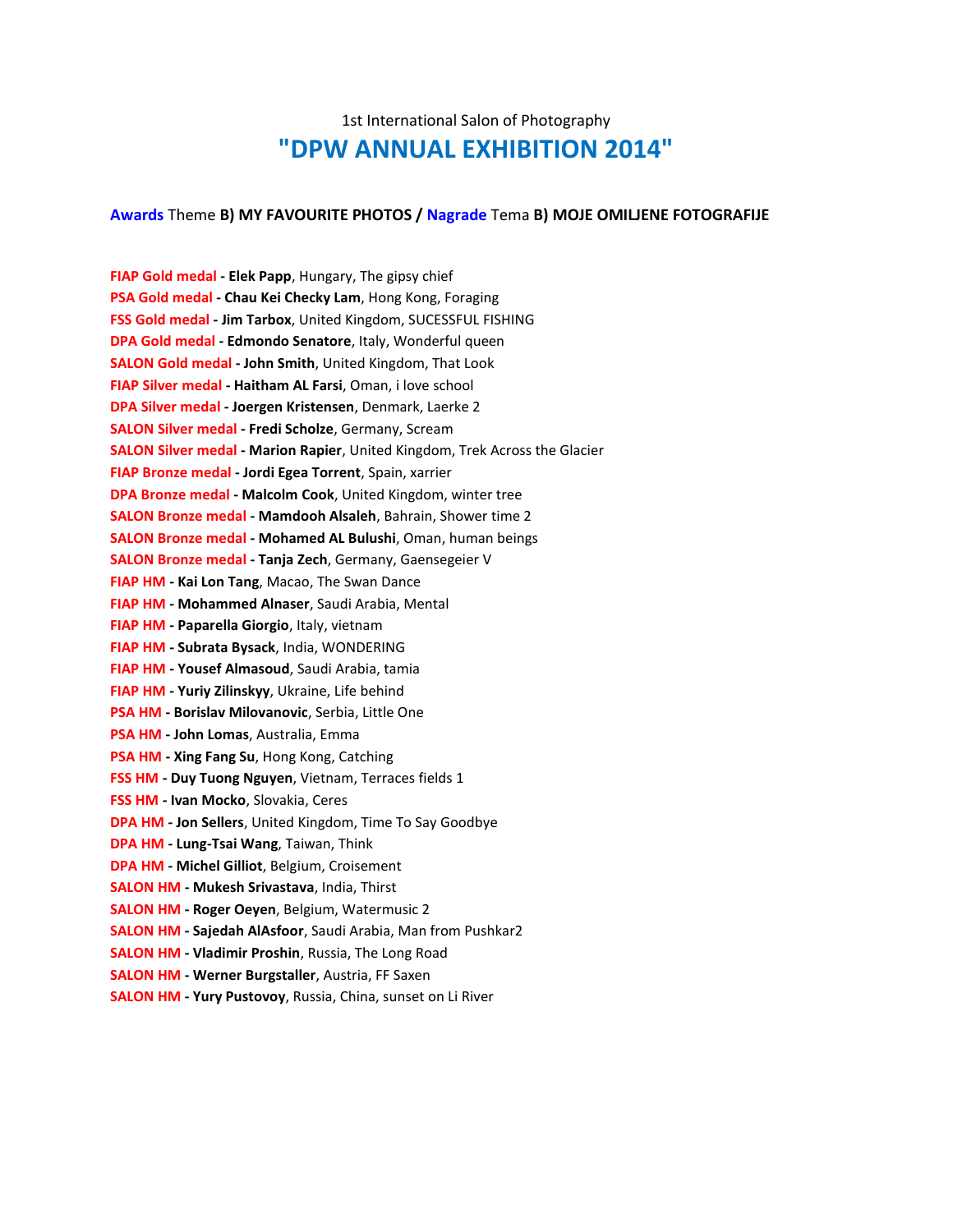# 1st International Salon of Photography **"DPW ANNUAL EXHIBITION 2014"**

**Accepted** Theme **B) MY FAVOURITE PHOTOS / Primljeno** Tema **B) MOJE OMILJENE FOTOGRAFIJE**

# Argentina

**Ariel Gonzalez** - *El baile* **Hector Rabinovich** - *Escalera en Itamaraty* **Hector Rabinovich** - *Tendero en Jodhpur*

#### Australia

**Brian Russell** - *Old Anzac* **David Miller** - *Loosing It* **John Lomas** - *Dreaming* **John Lomas** - *Emma* **John Lomas** - *Shy* **Joseph Tam** - *Furious Ride* **Joseph Tam** - *Into the Dawn* **Joseph Tam** - *Ouch* **Leanne Alessi** - *Unblemished Beauty* **Valent Lau** - *snow*

# Austria

**Albert Peer** - *marmot* **Alois Bernkopf Dr.** - *Full beard* **Alois Bernkopf Dr.** - *Egon\_1* **Alois Bernkopf Dr.** - *Eisgipfel* **Alois Bernkopf Dr.** - *Max in action\_1* **Andreas Kuen** - *Bergab* **Andreas Kuen** - *Sitting Girl* **Andreas Kuen** - *Im Tuerrahmen* **Johann Hoelblinger** - *Weisskopfseeadler* **Johann Schrittwieser** - *Dirtrun 6* **Johann Schrittwieser** - *loop* **Stefan Stuppnig** - *I think* **Thomas Radislovich** - *backwards* **Thomas Radislovich** - *emotion* **Werner Burgstaller** - *Gandalf* **Werner Burgstaller** - *Kastelan* **Werner Burgstaller** - *diaper transport* **Werner Burgstaller** - *FF Saxen*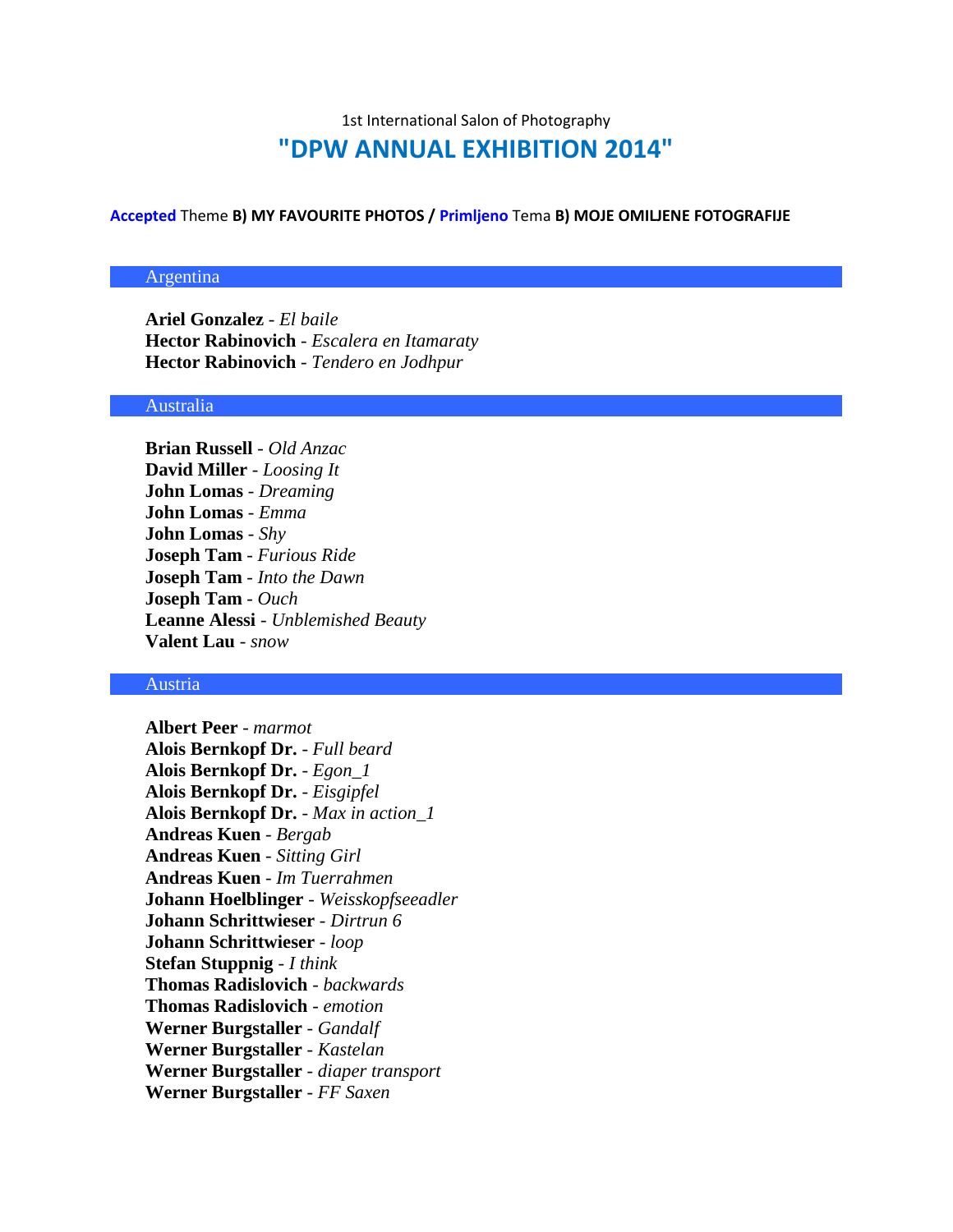## Bahrain

**Mamdooh Alsaleh** - *Shower time 2* **Mamdooh Alsaleh** - *Highland* **Mamdooh Alsaleh** - *Sadhu Smile* **Mamdooh Alsaleh** - *Tom Sawyer*

#### Belarus

**Alfred Mikus** - *Road in autumn* **Alfred Mikus** - *foggy walk*

#### Belgium

**Chris Discart** - *the three of us* **Chris Discart** - *absornment* **Frederic Tallier** - *SEULE FACE A LA MER* **Frederic Tallier** - *VERS LA MER* **Jozef Aerts** - *One letter-three men* **Michel Gilliot** - *Croisement* **Michel Gilliot** - *La voix de son maitre 2* **Michel Gilliot** - *Moutons de l Estran* **Roger Oeyen** - *Du vin du pain* **Roger Oeyen** - *Watermusic 2* **Sandra Fadda** - *Epave*

#### Bosnia and Herzegovina

**Slobodan Krstic** - *LAKE XY* **Slobodan Krstic** - *War* **Slobodan Krstic** - *BILECKO JEZERO CRKVA* **Slobodan Krstic** - *POGLED KROZ OBLAKE*

#### Canada

**Yung Niem** - *Hummingbird bathing* **Yung Niem** - *Motocross race* **Yung Niem** - *Skijoring with dogs*

#### China

**Huan Zhong** - *Want to fly higher* **Jinming Pan** - *On the train* **Yanrong Li** - *Dawn* **Yi Wan** - *Lonely* **Yi Wan** - *Grandpa And Grandson*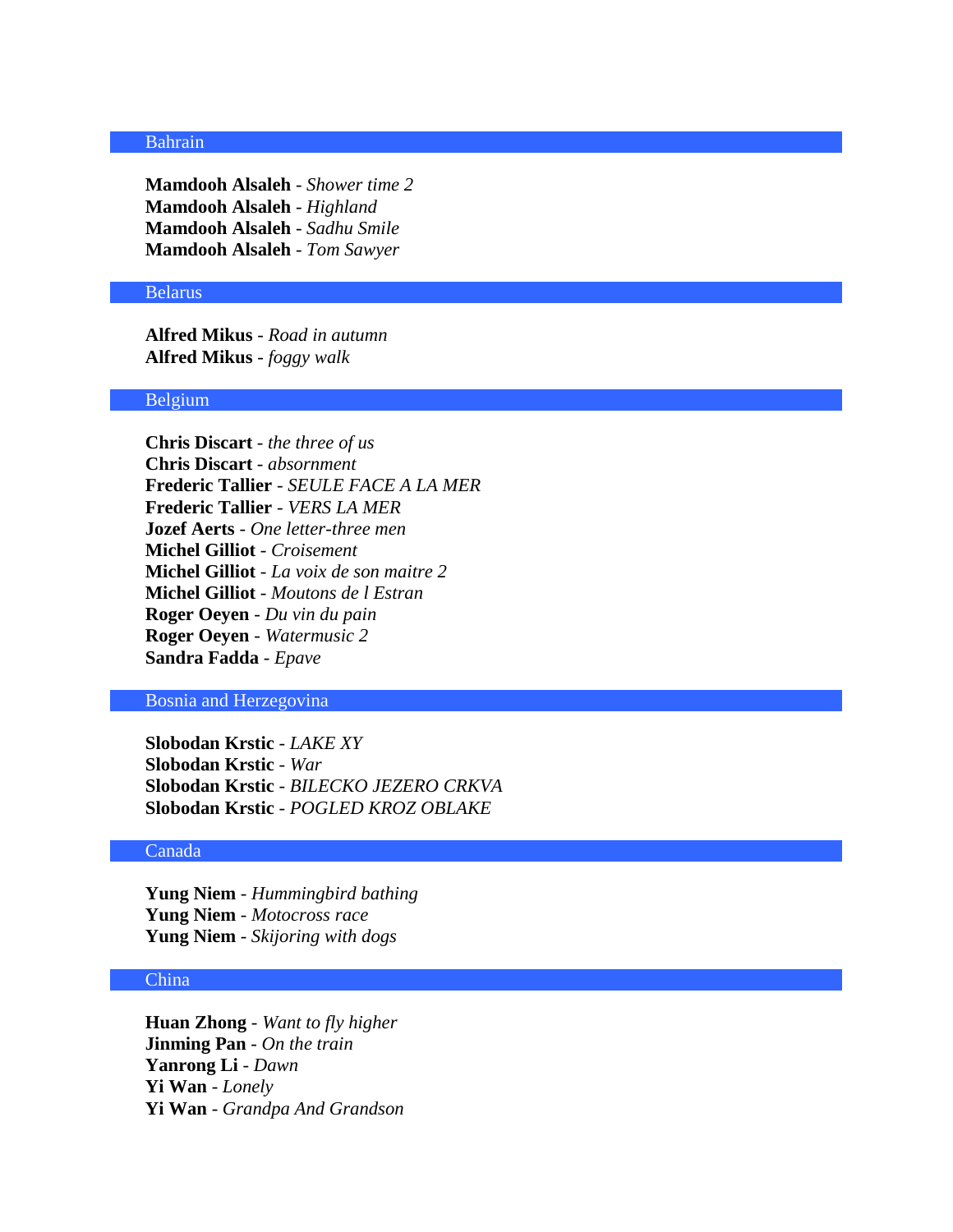**Yue Liu** - *Dance of the Earth* **Yue Liu** - *On the way to school* **Zhiguo Song** - *Grassland pastoral* **Zhiguo Song** - *Kalajun rangeland* **Zhiguo Song** - *Birds in autumn* **Zhouxiong Huang** - *Golden Ocean*

# **Croatia**

**Petar Sabol** - *Double portion* **Zoran Makarovic** - *Music school* **Zoran Makarovic** - *Zakarye 1* **Zoran Makarovic** - *His horse 4*

## **Cyprus**

**Despina Anastasis** - *Queen of Hearts* **Ismail Ozyol** - *smile 2* **Marios Vouryias** - *Green Harmony* **Romos Kotsonis** - *The wreck*

#### Denmark

**Joergen Kristensen** - *Chili 2* **Joergen Kristensen** - *Yvonne* **Joergen Kristensen** - *Laerke 2* **Joergen Kristensen** - *Bent Ove 2* **Preben Kobberoe** - *Red Deer Rut*

## Egypt

**Ahmed Abdulazim** - *Way back home* **Ahmed Abdulazim** - *Watching*

#### Finland

**Petri Damsten** - *Me Myself and I* **Petri Damsten** - *Horny Pepper*

# France

**Guy B. Samoyault** - *Derriere les barreaux* **Guy B. Samoyault** - *Gorge bleue 31* **Guy B. Samoyault** - *Inconsolables* **Guy B. Samoyault** - *Gustavo Fernandez 2* **Michele Van Eenoo** - *affrontement* **Michele Van Eenoo** - *chien de competition*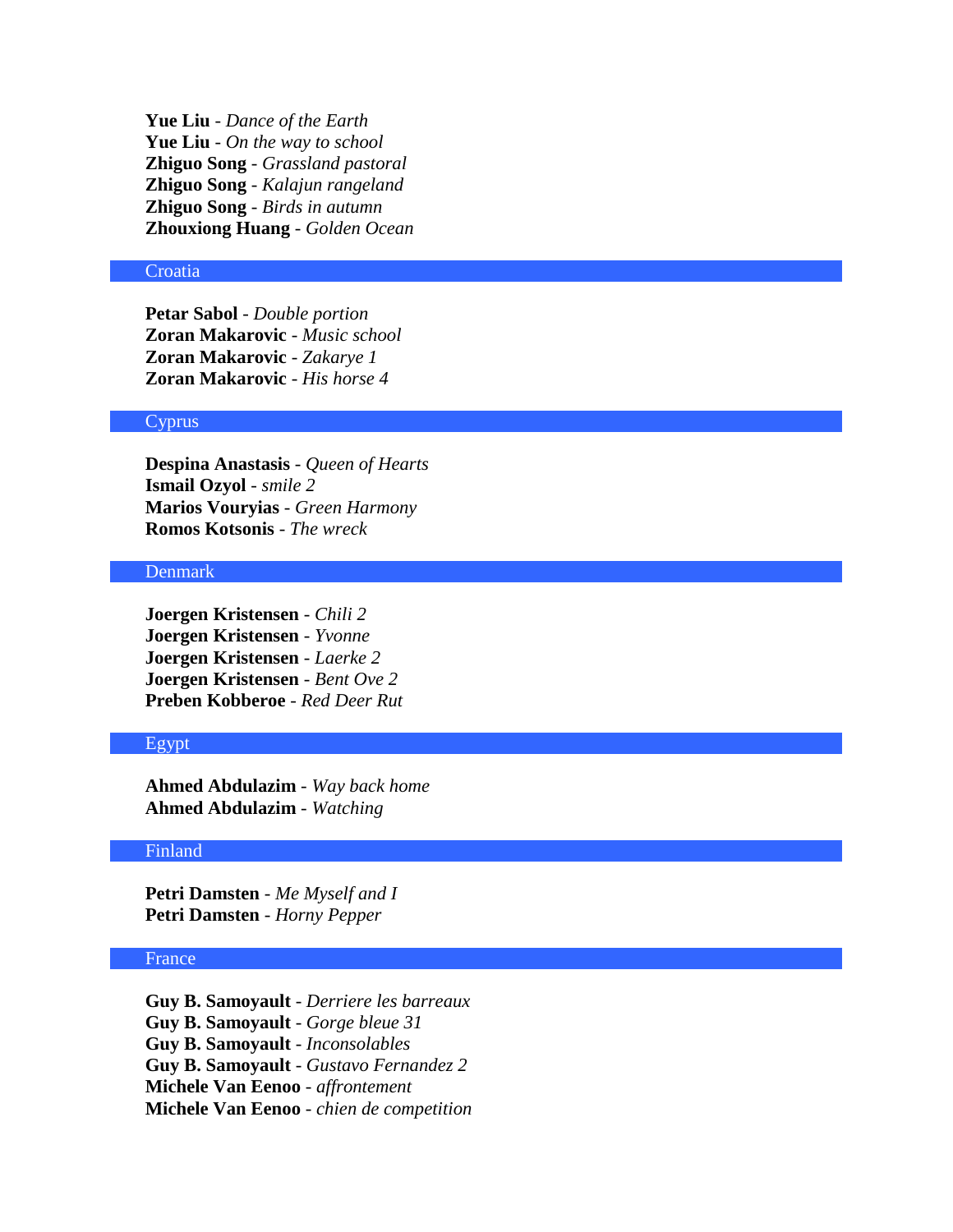**Michele Van Eenoo** - *ventre à terre* **Poux Claude** - *flamants*

#### **Germany**

**Afroditi Mavroeidi** - *Act vor vier* **Fredi Scholze** - *Scream* **Fredi Scholze** - *Hot Chilli* **Joachim Hafner** - *Dm On* **Martina Wolf** - *Explosion* **Renate Jebe** - *Nancy* **Renate Jebe** - *blue lady* **Roland Hank** - *Lago di Garda* **Tanja Zech** - *Wag Dich II* **Tanja Zech** - *Gaensegeier V* **Tanja Zech** - *Mit einem Haps* **Thomas Detzner** - *Body Landscapes* **Thomas Detzner** - *Moana 2* **Werner Baumann** - *Sunrays 12* **Werner Baumann** - *Urgent* **Werner Baumann** - *Evening*

## Guatemala

**Holger Tobuschat** - *Eye to eye*

# Hong Kong

**Chau Kei Checky Lam** - *Brahminy Kite Chasing* **Chau Kei Checky Lam** - *Foraging* **Chau Kei Checky Lam** - *Water Polo Game* **Chau Kei Checky Lam** - *Rushing Cow* **H.W. Chan** - *Go to there* **Hong Wai Victor Cheng** - *FISHING UNDER THE MOUNTAIN* **Hong Wai Victor Cheng** - *FISHERMEN'S LIGHTS* **Shiu Gun Wong** - *Catching Three Horses* **Shiu Gun Wong** - *To the Rice Field* **Xing Fang Su** - *The Hill* **Xing Fang Su** - *Work in Water* **Xing Fang Su** - *Share the Food* **Xing Fang Su** - *Catching*

## **Hungary**

**Elek Papp** - *They have gone away* **Elek Papp** - *Innocent* **Elek Papp** - *Joviality*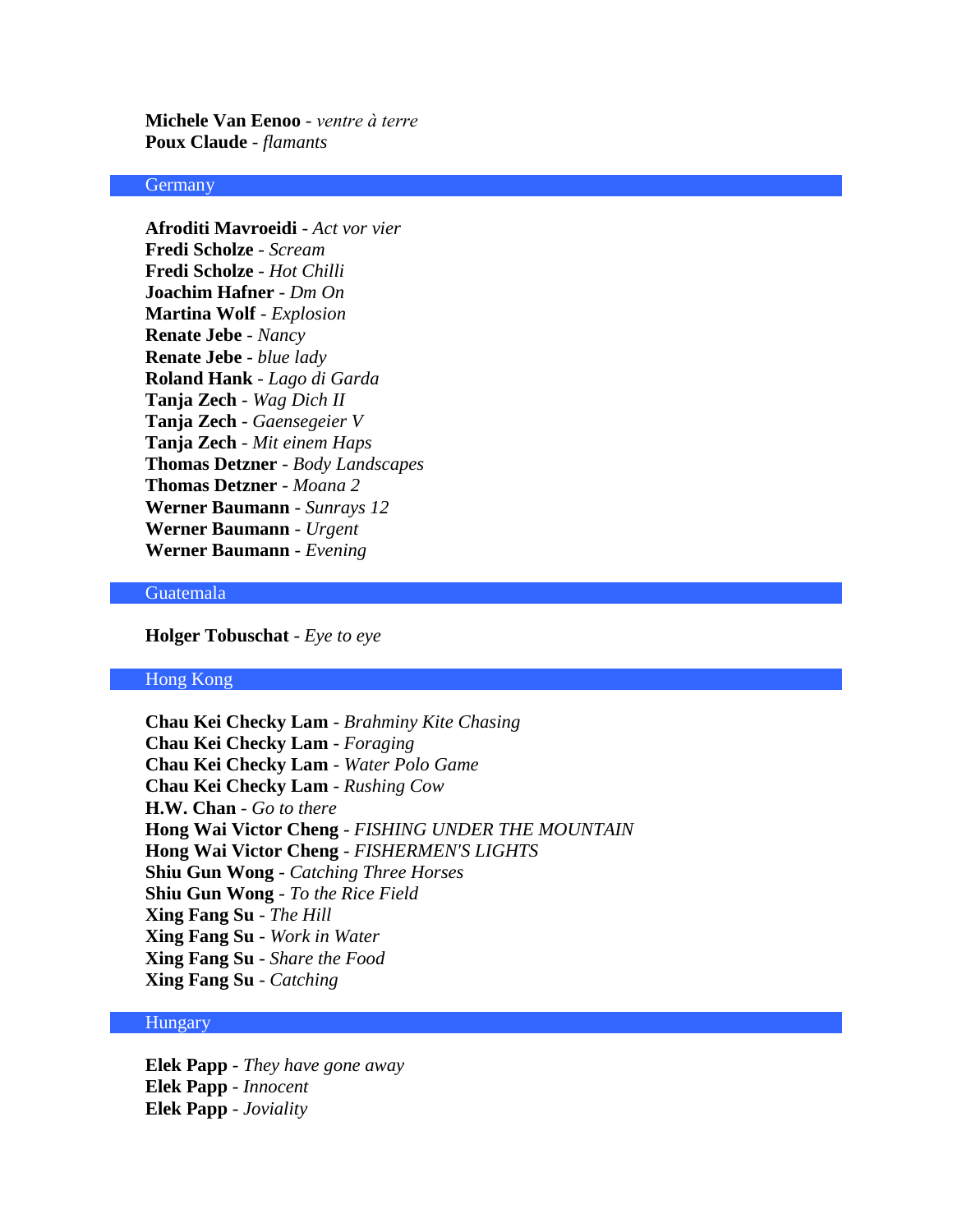**Elek Papp** - *The gipsy chief* **Istvan Kerekes** - *Tearful eyes* **Istvan Kerekes** - *Horse keeper* **Laki Krisztina** - *The Moments of happiness* **Laki Krisztina** - *Safety* **Laki Krisztina** - *Childhood* **Sandor Kelemen** - *Stockman*

## India

**Dr. Provat Kumar Mukherjee** - *MARA SUNSET 02* **Kuntal Paul** - *Hands of the creator* **Kuntal Paul** - *Spotted Indian Deer* **Mukesh Srivastava** - *Thirst* **Mukesh Srivastava** - *Honey Bee And Flower* **Prosanta Kumar Saha** - *Aso Galpa Kari* **Subrata Bysack** - *WONDERING*

# Indonesia

**Slamet Adijuwono** - *boat at the doc 3* **Slamet Adijuwono** - *pacu jawi 8*

#### Ireland

**Bill Power** - *Alley Apple Three* **Bill Power** - *A Prayer for Me* **Eileen McCausland** - *Dark Hedges* **Graham Cashell** - *Rocky Sunrise* **Paul Reidy** - *RED IVORY* **Paul Reidy** - *AS TIME FLIES* **Paul Reidy** - *MAN OF ARAN*

# Israel

**David Komras** - *Driada…90-60-90* **David Komras** - *In Thoughts about eternal…* **Leonid Goldin** - *Early Morning* **Leonid Goldin** - *On the road of faith* **Leonid Goldin** - *I want to sleep*

### Italy

**Edmondo Senatore** - *Wonderful queen* **Edmondo Senatore** - *Lost atmosphere* **Edmondo Senatore** - *Gheorghe* **Edmondo Senatore** - *Tuscan visions*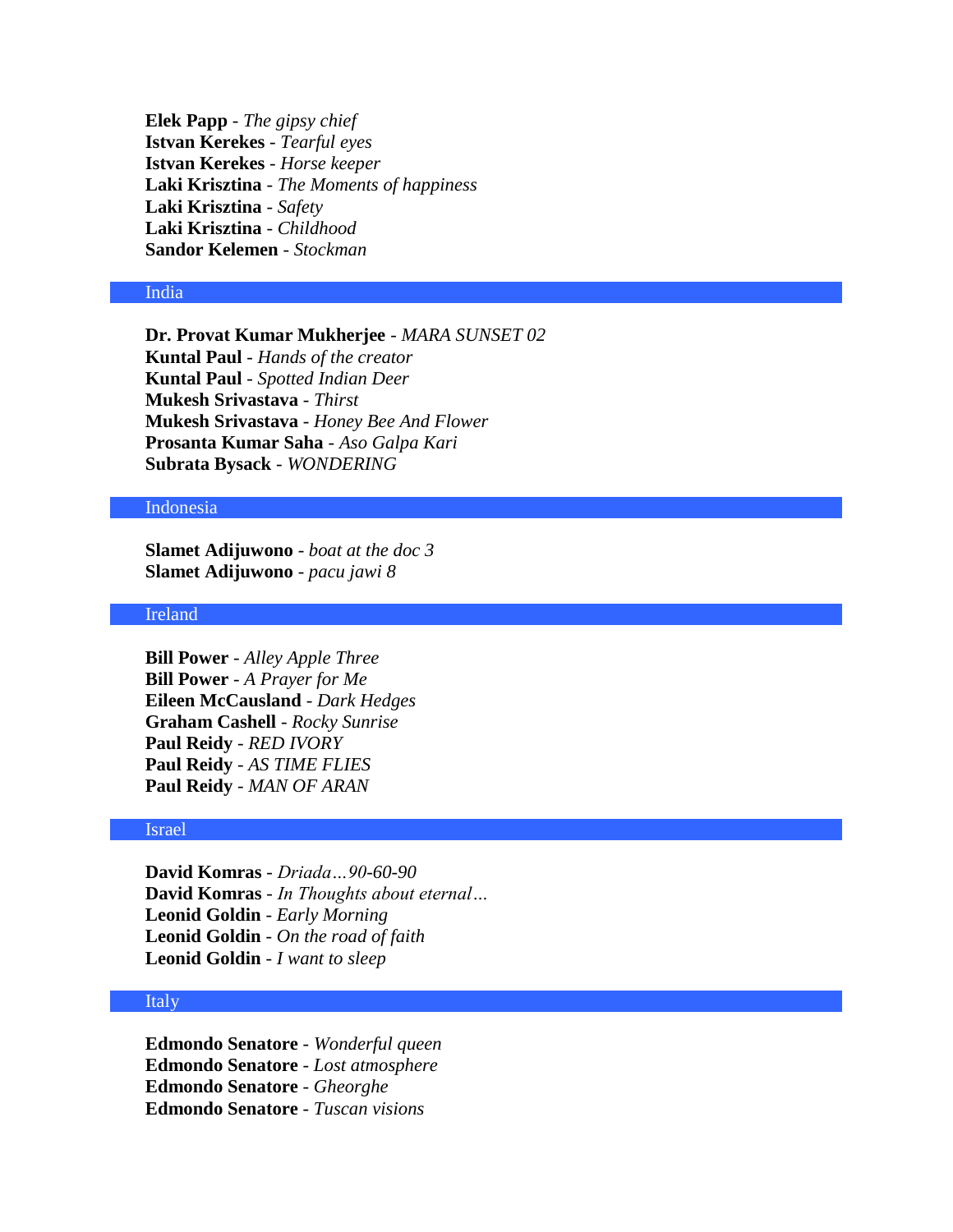**Enzo Righeschi** - *Eliza 3* **Ernesto Francini** - *Swallow under the rain.* **Ernesto Francini** - *Herons.* **Francesca Salice** - *HOLY MEN* **Francesca Salice** - *THE RED TURBANT* **Francesca Salice** - *BURMESE FISHERMAN* **Francesca Salice** - *BURMESE PRAYER* **Luciano Cardonati** - *uzbekistan* **Marco Garabello** - *Ventana* **Marco Garabello** - *Attack* **Marco Garabello** - *Salto* **Marco Garabello** - *Strings* **Paparella Giorgio** - *street 04* **Paparella Giorgio** - *landscape 02* **Paparella Giorgio** - *vietnam* **Paparella Giorgio** - *Valentina*

#### Korea, Republic of

**IL-Tae Lim** - *Love* **IL-Tae Lim** - *Agonize*

## Kuwait

**Ayman Rashed** - *scotland beach* **Ayman Rashed** - *new york city* **Ayman Rashed** - *face of death* **Ayman Rashed** - *glenco lake* **Mohammed Yousef** - *Framing Poverty* **Mohammed Yousef** - *Colors of Djibouti* **Murtadha Alqazwini** - *sunset at the grand* **Murtadha Alqazwini** - *looking for hope* **Saleh Alshammary** - *Beauty VS pollution*

# Macao

**Chi Hong Chan** - *Colored carp* **Chi Hong Chan** - *Morning,Lijiang river* **In Hong Lei** - *In The Mist* **Io Kuong Leong** - *Red Eye Frog* **Io Kuong Leong** - *Monkey and Baby* **Kai Lon Tang** - *The Swan Dance* **Kam Tec Kong** - *Leap Stage* **Kam Tec Kong** - *Terraces and villagers* **Kam Tec Kong** - *Golden light terraced* **Sherman Cheang** - *All Open* **Sio Hong Fong** - *Noble Lady*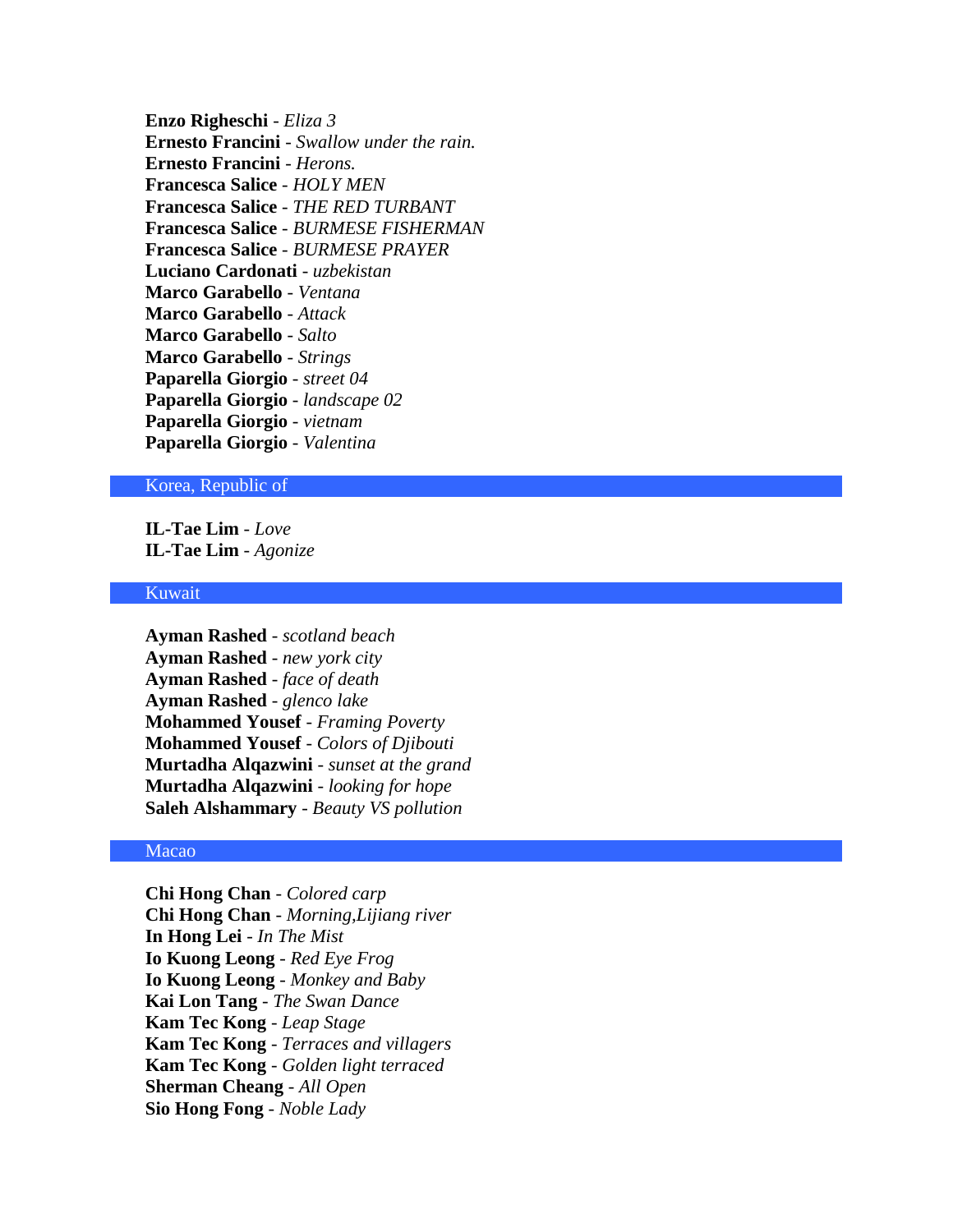#### Malaysia

**Kok Keong Na** - *MELON CHOPPING* **Sau Fong Neo** - *Birds of A Feather Flock Together* **Siew Thong Chu** - *Back From Market*

## Moldova, Republic of

**Anatolie Poiata** - *Summer day* **Anatolie Poiata** - *Antithesis* **Anatolie Poiata** - *On the way to the market*

## **Netherlands**

**Daniel Lybaert** - *Glooiend landschap* **Daniel Lybaert** - *Drie schapen in kleur* **Daniel Lybaert** - *Verdriet in Doel in ZwW* **Daniel Lybaert** - *Blauwgroene liefde* **Huib Limberg** - *Me, jealous...!? Tell me why...!* **Huib Limberg** - *Dunes* **Huib Limberg** - *Back to the 30th* **Marcel van Balken** - *Chase away* **Marcel van Balken** - *Vulcania* **Marcel van Balken** - *Swim suit surfing* **Marcel van Balken** - *Red reading hat* **Rob Boehle** - *Guilemins muss auch einmal wieder sauber werden* **Rob ten Tusscher** - *Laisac-ZF-01* **Rob ten Tusscher** - *Montfrin-ZF*

## New Zealand

**Ilan Wittenberg** - *Embryo twins* **Ilan Wittenberg** - *Looking Up* **Ilan Wittenberg** - *Willow tree and moon*

## Norway

**Atle Sveen** - *Shattered* **Atle Sveen** - *Curious deer* **Geir Arnesen** - *Working hands* **Geir Arnesen** - *Soap bubbles* **Knut Lepsoe** - *Money for nothing* **Knut Lepsoe** - *No. 13 is free* **Lars Martin Teigen** - *Troll tunga* **Marit Lystad Johansen** - *going home* **Rolf Tore Kjaeran** - *The perfect CArmen*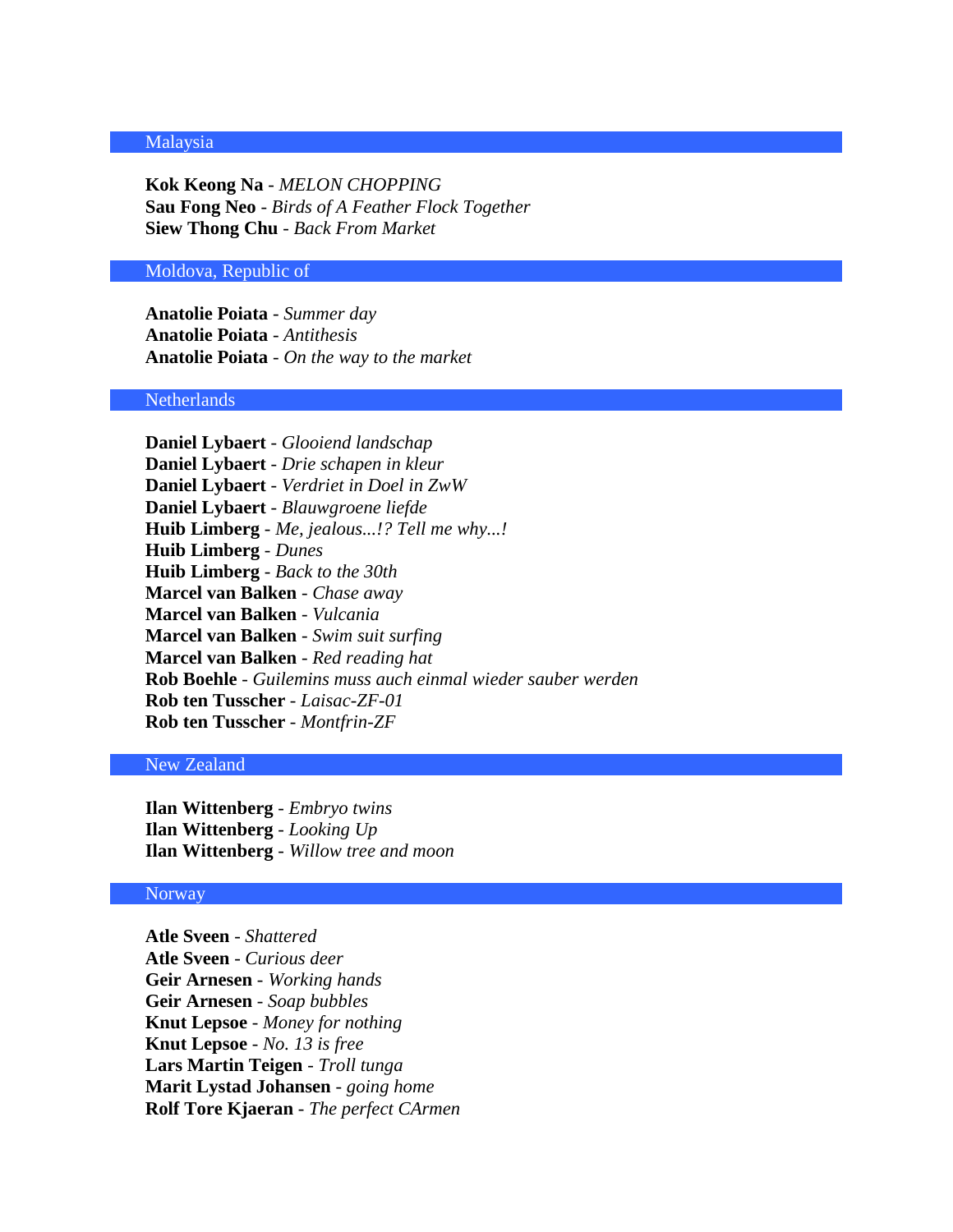#### **Rolf Tore Kjaeran** - *The sculpture*

# **Oman**

**Abdollah AlRuzaiqi** - *Bidya boy* **Ahmed Al Mahrooqi** - *watching* **Ahmed Al Mahrooqi** - *Girl from Jaipur* **Ahmed Al Mahrooqi** - *old man 2* **Habib Alzadjali** - *Traditional Band 4* **Habib Alzadjali** - *Motherhood 1* **Haitham AL Farsi** - *my class board* **Haitham AL Farsi** - *i love you brother* **Haitham AL Farsi** - *i love school* **Haitham AL Farsi** - *happy to travel* **Hamed AlGhanboosi** - *Fisherman* **Hamed AlGhanboosi** - *LifeStory* **Majid Alamri** - *Speed deadly8* **Majid Alamri** - *Waiting2* **Majid Alamri** - *old man2* **Majid Alamri** - *the great escape* **Mohamed AL Bulushi** - *Troubles of life* **Mohamed AL Bulushi** - *human beings* **Mohamed AL Bulushi** - *Unfcerrc* **Mohd Alhadi** - *india 1* **Mohd Alhadi** - *Stop the killing* **Moosa AlRezaiqi** - *On the rocky sides* **Noufal Al-Ruzeiqi** - *Eyes future* **Noufal Al-Ruzeiqi** - *Horses of Oman* **Noufal Al-Ruzeiqi** - *Beauty girl3* **Said Alwahaibi** - *Lost* **Zuhair AlSiyabi** - *cross the desert* **Zuhair AlSiyabi** - *crossing the sands* **Zuhair AlSiyabi** - *dream land1*

# Poland

**Maciej Duczynski** - *Norway 28* **Rafal Kazmierczak** - *7* **Rafal Kazmierczak** - *Curl*

#### Portugal

**Joao Taborda** - *Rock Festival*

## Romania

**Catalin Fudulu** - *Effort*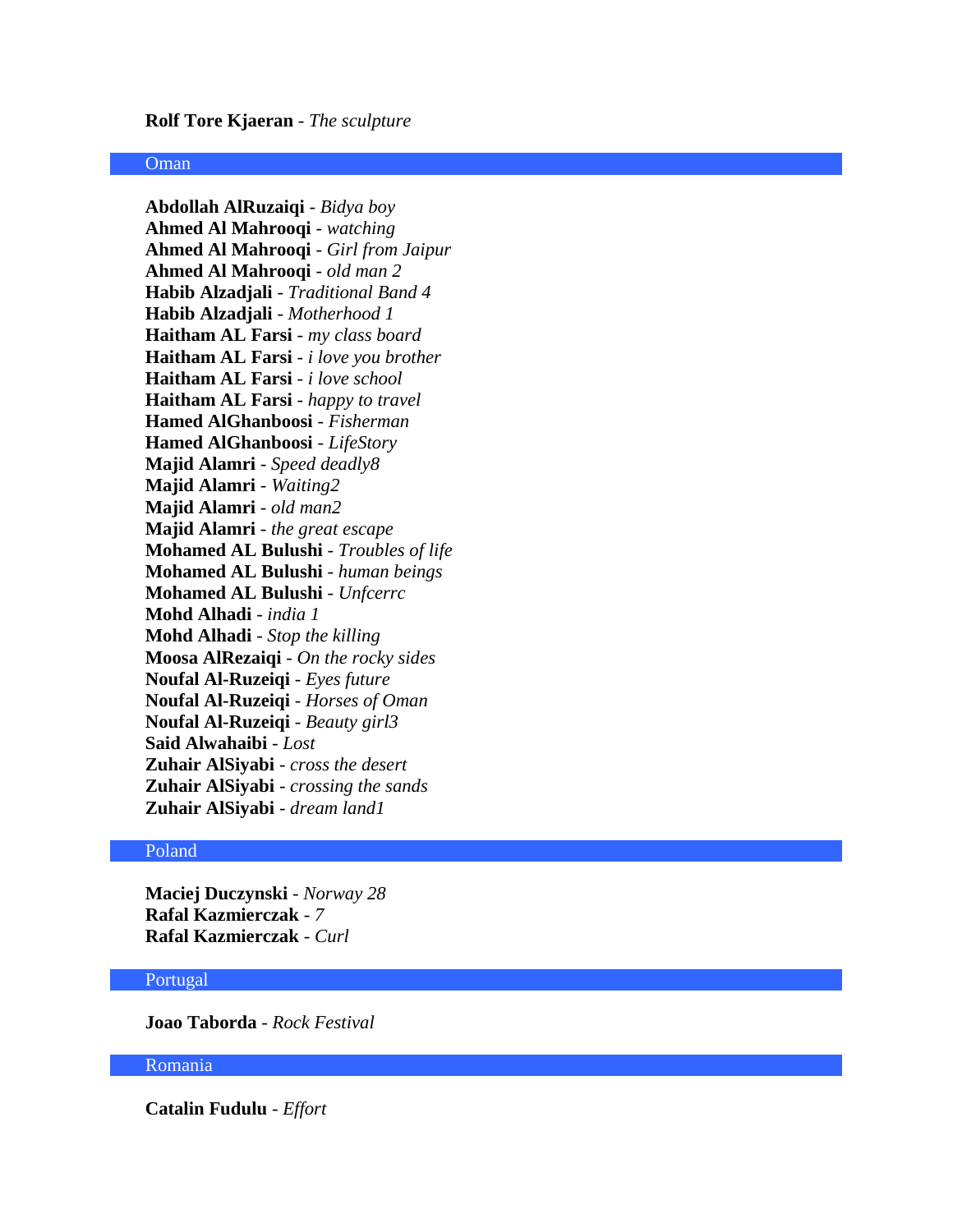**Ovi D Pop** - *Colours of Autumn* **Rodica Tanase** - *Wires - vibrating thousands of miles in a breathless point of time...* **Rodica Tanase** - *Long lonely highway* **Rodica Tanase** - *GEOMETRY* **Rucsandra Calin** - *Winter story* **Tarquinius Vadeanu** - *SAND STORM IN BARAGAN*

# Russia

**Aleksey Zakharov** - *indifferent* **Sergey Anisimov** - *Ouch, it is cold* **Viktor Kanunnikov** - *Lofotens 3* **Vladimir Proshin** - *On the river-01* **Vladimir Proshin** - *Promenade* **Vladimir Proshin** - *The Long Road* **Yury Pustovoy** - *Children of Buddha (Myanmar)* **Yury Pustovoy** - *China, sunset on Li River*

# Samoa

**Stuart Chape** - *Sadhu 3* **Stuart Chape** - *Reef shark and coral*

# Saudi Arabia

**Abbas Alkhamis** - *face in mirror* **Basem AlQasim** - *Pushkarian* **Basem AlQasim** - *Sadness* **Fatimah Ibraheem** - *Green eyes* **Fatimah Ibraheem** - *Green eyed girl* **Jassim Ali Al-Mulla** - *Maryam m* **Mohammed Al Sulaili** - *The Man 1* **Mohammed Al Sulaili** - *The Look* **Mohammed Alnaser** - *Beauty* **Mohammed Alnaser** - *Mental* **Nasser Alrabeai** - *Golden Crown* **Nasser Alrabeai** - *Homeless* **Sajedah AlAsfoor** - *Man from Pushkar2* **Sajedah AlAsfoor** - *Angry* **Yousef Almasoud** - *tamia* **Yousef Almasoud** - *Noor al-Qur'aan* **Yousef Almasoud** - *Kaaba*

# Scotland

**Terry Railley** - *Concentration*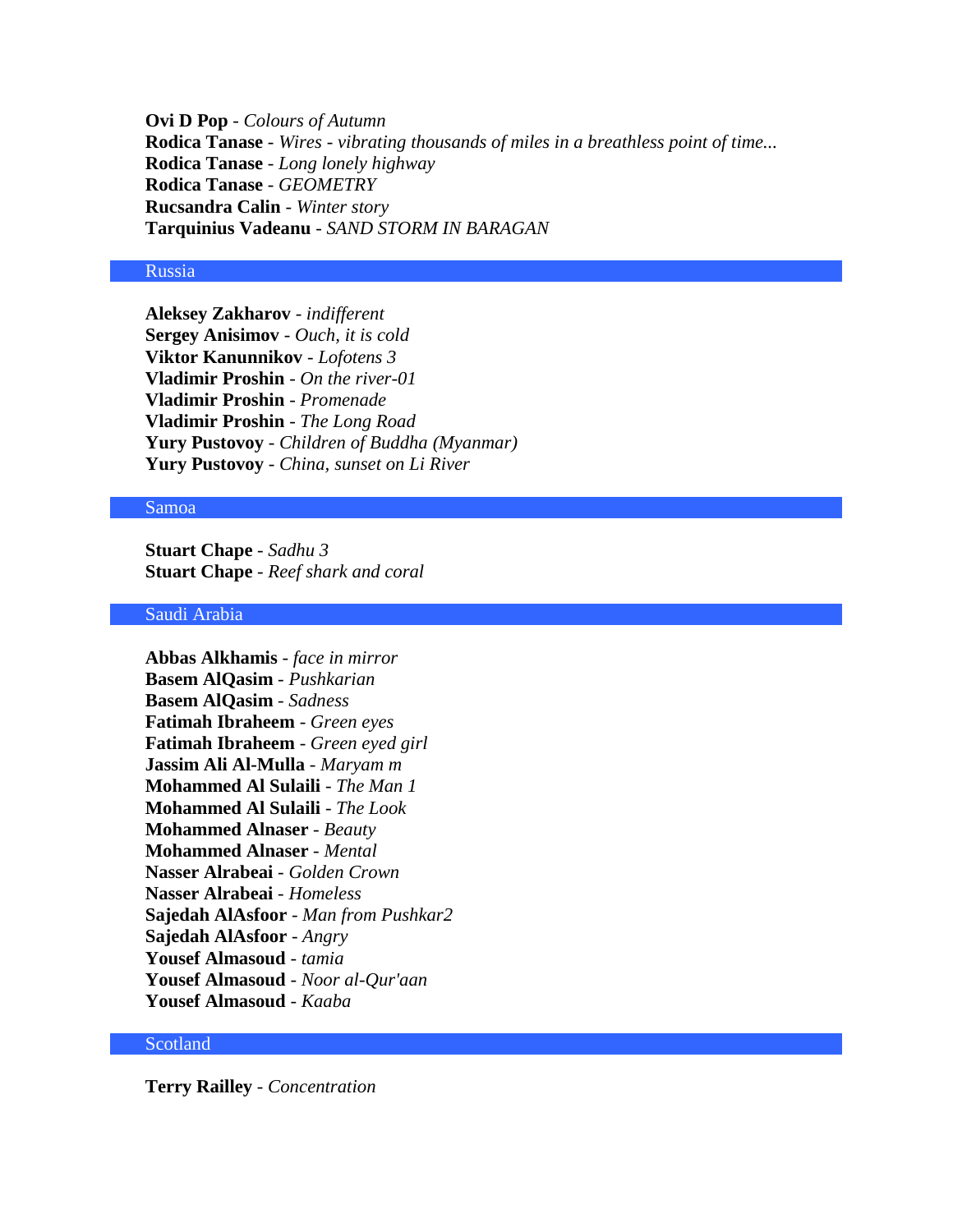# Serbia

**Borislav Milovanovic** - *Cerovo08* **Borislav Milovanovic** - *Little One* **Edo Iglic** - *Lady with the puppy* **Hadzi Miodrag Miladinovic** - *Monks at the docks* **Istvan Virag** - *Forest03*

#### Singapore

**David Poey-Cher TAY** - *Early catch*

#### Slovakia

**Andrii Yurlov** - *Denisa\_1* **Andrii Yurlov** - *Man on the roof\_3* **Ivan Mocko** - *Michaela* **Ivan Mocko** - *Ceres* **Ivan Mocko** - *Pear and dead roses*

# Slovenia

**Dejan Kokol** - *Broken I.* **Igor Debevec** - *Lavenders fields VI* **Igor Debevec** - *Desert raiders* **Igor Debevec** - *Storm beach II* **Ivo Borko** - *Masaic rain* **Ivo Borko** - *Old farmer with fork* **Ivo Borko** - *Horse emotions*

#### Spain

**Frederic Garrido Vilajuana** - *NAIS\_10* **Frederic Garrido Vilajuana** - *Glamour\_01* **Frederic Garrido Vilajuana** - *OIANAM* **Jordi Egea Torrent** - *Roques Planes 2* **Jordi Egea Torrent** - *Old boxer* **Jordi Egea Torrent** - *xarrier* **Luis Calle** - *Finis ludi fugit* **Pedro Luis Ajuriaguerra Saiz** - *Tension en las cuerdas* **Vicente Moraga Costoso** - *Lines* **Vicente Moraga Costoso** - *Pigeon* **Vicente Moraga Costoso** - *Silence*

# Sweden

**Jan-Thomas Stake** - *My boy No2*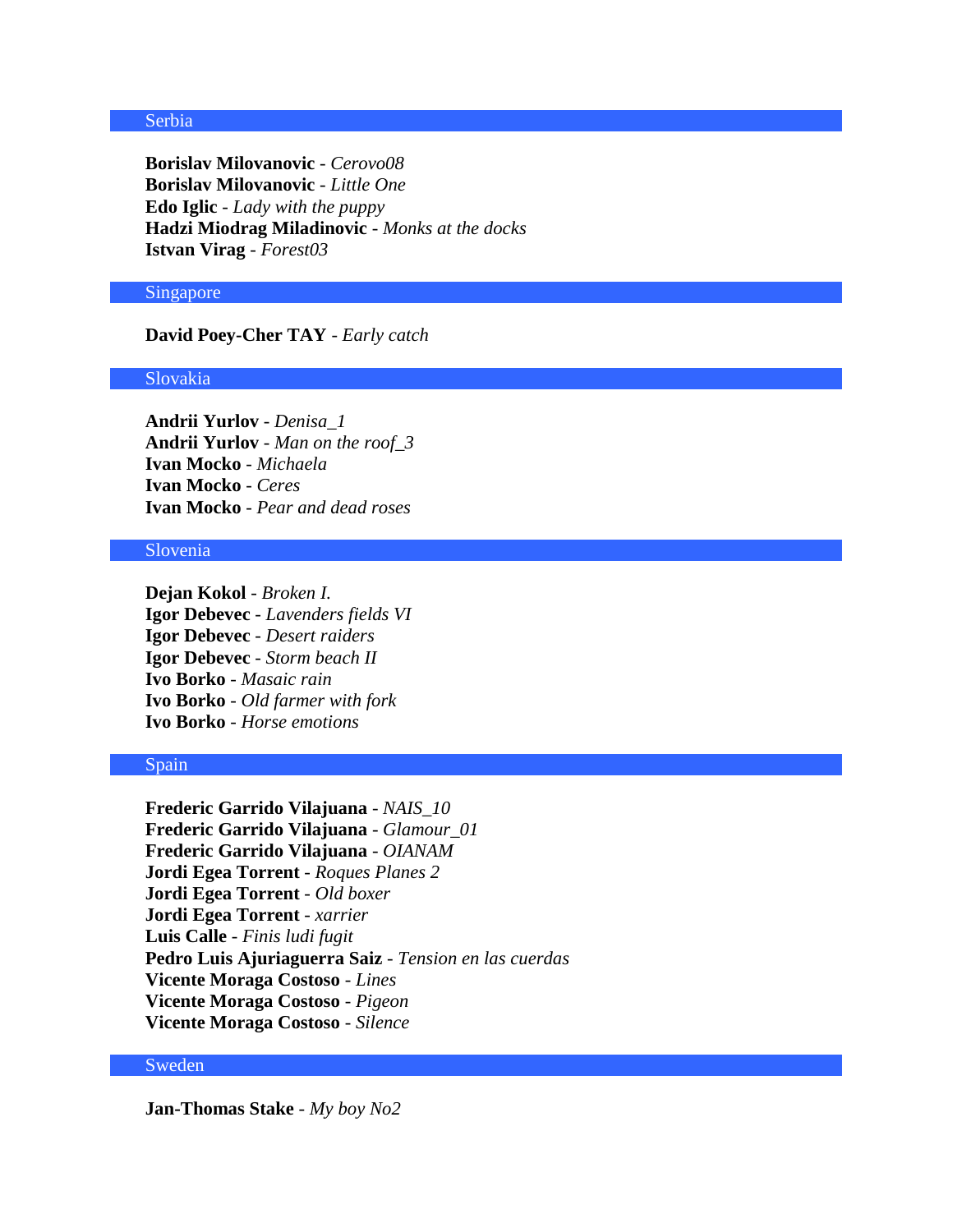**Jan-Thomas Stake** - *Like father like son* **Jan-Thomas Stake** - *Marie in red* **Nils-Erik Jerlemar** - *Towards Green Light*

## Taiwan

**Lung-Tsai Wang** - *Color Face* **Lung-Tsai Wang** - *Think*

#### **Turkey**

**Ahmet Yenmez** - *ikna* **Ahmet Yenmez** - *mevlana4* **Ahmet Yenmez** - *suda oynayan cocuklar* **Cemil Guven** - *Look* **Ercument Ersoy** - *surgeon* **Ferah Budak** - *BALLOON* **Ferah Budak** - *WOMAN* **Mehmet Ertan Tiryaki** - *artistic pose* **Mehmet Ertan Tiryaki** - *Beauty and innocence behind Wrinkles* **Mehmet Turgut Kirkgoz** - *Dark room 2* **Mehmet Turgut Kirkgoz** - *Old family* **Selman Vefa Yildirim** - *desert* **Sema Demirkol** - *old man*

# Ukraine

**Oleg Kutskiy** - *Ukraine. Hottest days.* **Yuriy Zilinskyy** - *Autumn farewell* **Yuriy Zilinskyy** - *Family pause* **Yuriy Zilinskyy** - *Life behind*

# United Kingdom

**Andy Gutteridge** - *Hypnotic* **Andy Gutteridge** - *Neck and Neck* **Barbara Jenkin** - *Elegant in Black* **Dave Robson** - *Reds Alive* **David Tait** - *Hani rice terraces* **Janet Haines** - *Walk Tall* **Janet Haines** - *Rhapsody* **Janet Haines** - *Sensual Black* **Jim Tarbox** - *SUCESSFUL FISHING* **John Harding** - *Fisherman* **John Smith** - *That Look* **John Whitby** - *Aristocrat* **Jon Sellers** - *Casing The Joint*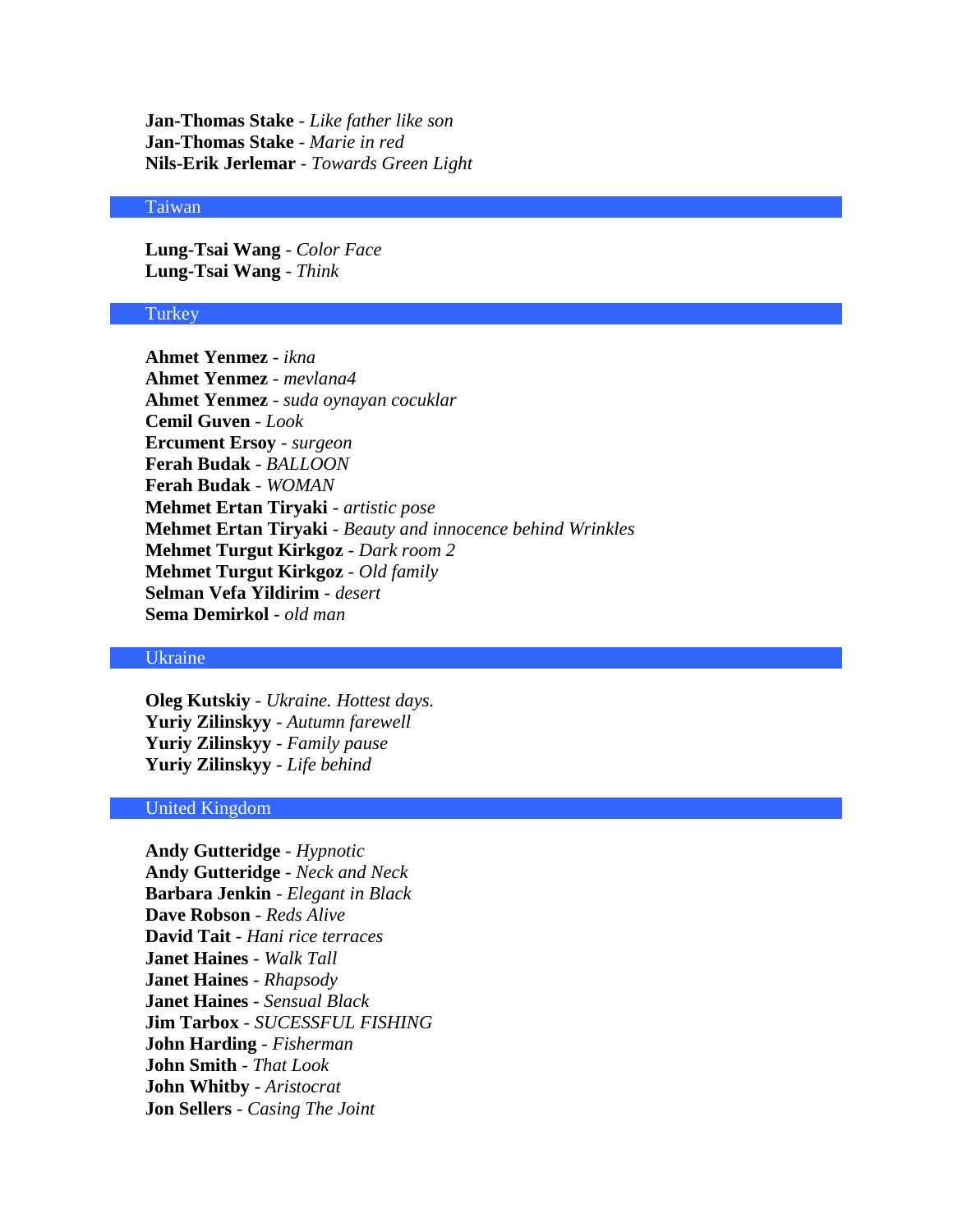**Jon Sellers** - *The Bank Robbers* **Jon Sellers** - *Time To Say Goodbye* **Lyndon Hatherall** - *Cardiff Bay* **Malcolm Cook** - *winter tree* **Malcolm Jenkin** - *Upward Look* **Malcolm Jenkin** - *Concentration 2* **Marion Rapier** - *Trek Across the Glacier* **Mike Cowdrey** - *Four Landing* **Pietro Rocchiccioli** - *Luccas Reflections* **Pietro Rocchiccioli** - *Manolo Fernandez* **Roger Ford** - *Late for Prayers* **Stephen Bassett** - *Gotcha*

## USA

**Diana Nguyen** - *Great Egret Dance* **Diana Nguyen** - *Hummingbird-1* **Gary Potts** - *Parisian Passion* **Ira Nemeroff** - *Sturbridge Farmer* **Jennifer Chi Hung Wen** - *Fishnetting In Misty River* **Jennifer Chi Hung Wen** - *Praying In Cave Temple* **Jennifer Chi Hung Wen** - *Wild Bulls* **Larry Cowles** - *Latrice Indian Blue* **Larry Cowles** - *Melia Red Hat* **Larry Cowles** - *Ashley Anne Red Floppy Hat* **Larry Tho Dao** - *Morning in the Bay* **Larry Tho Dao** - *The Look* **Linh Do** - *Humming bird 4A* **Mohammad Ali Salim** - *Boatsman* **Mohammad Ali Salim** - *Old Times* **Susan Cowles** - *Ashlyn Eyes Upward* **Susan Cowles** - *Taylor Noel Facing Right*

### Vietnam

**Duy Tuong Nguyen** - *Terraces fields 1* **Duy Tuong Nguyen** - *Lake Tuyen Lam 1* **Duy Tuong Nguyen** - *Snail* **Ngo Dung** - *Cash fish* **Ngo Dung** - *fishing* **Ngo Dung** - *Nam Ka, Viet Nam* **Nguyen Vu Phuoc** - *Children right* **Phong Tran** - *Enjoying of old age* **Phong Tran** - *Champa girl* **Phong Tran** - *Salt workers* **Thach Nguyen Ngoc** - *Light on the Rice Field* **Thach Nguyen Ngoc** - *Farmer Painting 2*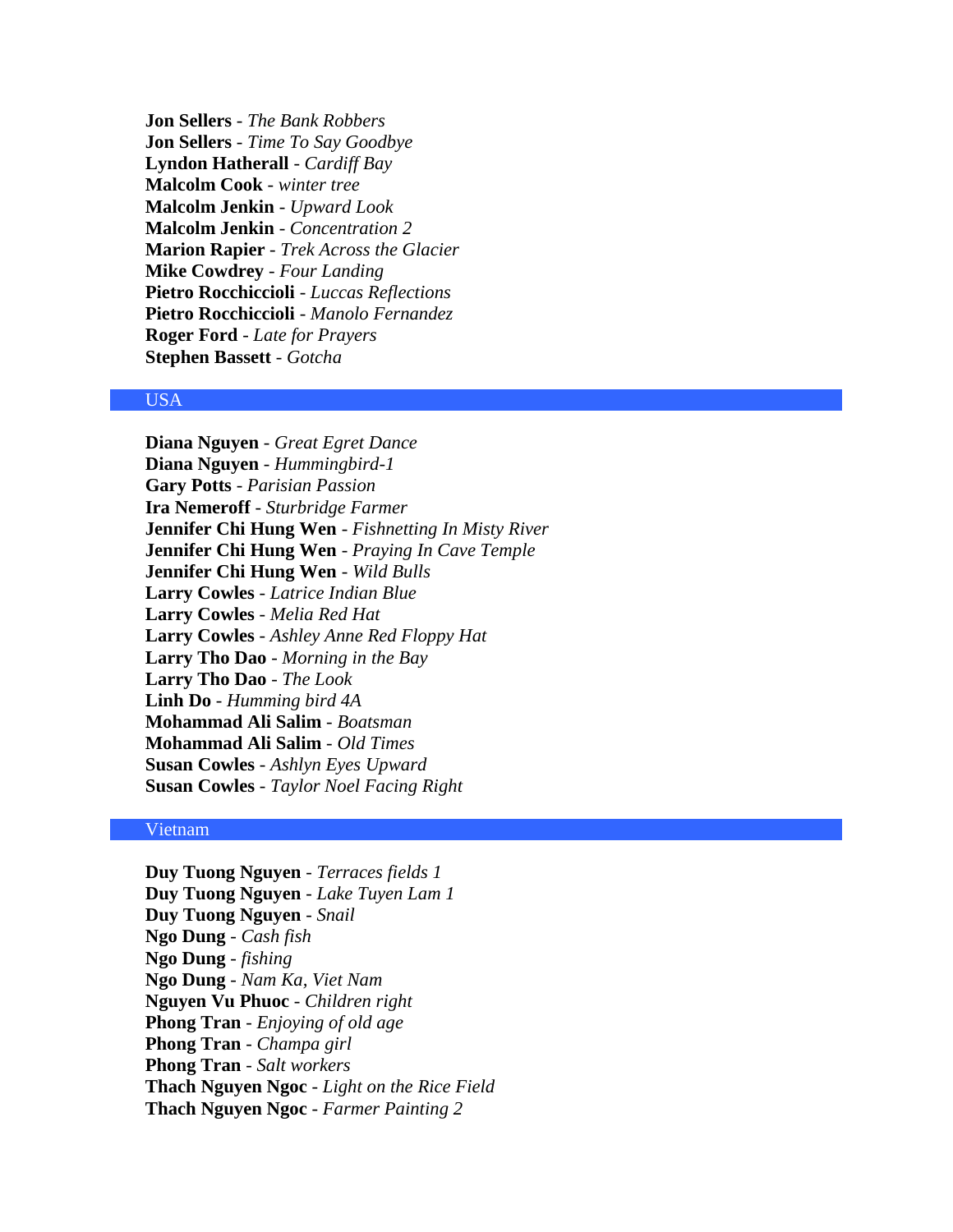# 1st International Salon of Photography **"DPW ANNUAL EXHIBITION 2014"**

# **Awards** Theme **C) CREATIVE / Nagrade** Tema **C) KREATIVNA FOTOGRAFIJA**

| FIAP Gold medal - Luis Calle, Spain, La ma que clama<br>PSA Gold medal - Alja Minibaeva, Czech Republic, Alice in Wonderland<br>FSS Gold medal - Fredi Scholze, Germany, let it rain<br>DPA Gold medal - Mukesh Srivastava, India, Art of Wine Glass-2<br>SALON Gold medal - Andrii Yurlov, Slovakia, Football under water<br>FIAP Silver medal - Oscar Saraiva, Portugal, Domingo chuvoso<br>DPA Silver medal - Di Tommaso Angelo, France, Invisible world<br><b>SALON Silver medal - Hong Wai Victor Cheng</b> , Hong Kong, GALAXY TRAIN<br>SALON Silver medal - Jintao Zhang, China, Rebirth 2<br><b>FIAP Bronze medal - Chau Kei Checky Lam</b> , Hong Kong, Planet Escape<br><b>DPA Bronze medal - Kam Tec Kong, Macao, Beautiful Smoke Painting</b><br>SALON Bronze medal - Kai Lon Tang, Macao, Flying Horse<br><b>SALON Bronze medal - Martina Wolf, Germany, Sommerlaune</b><br>SALON Bronze medal - Zoran Makarovic, Croatia, Architecture 2<br><b>FIAP HM - Andy Gutteridge, United Kingdom, Lips Eyes and Lashes</b><br>FIAP HM - Ercument Ersoy, Turkey, dream<br><b>FIAP HM - Harry Buenger, Germany, the belief</b><br>FIAP HM - Vladimir Proshin, Russia, Way<br><b>FIAP HM - Yue Liu, China, Sand sea</b><br>FIAP HM - Zoran Milutinovic, Serbia, Speed Skating 1<br>PSA HM - Daniel Lybaert, Netherlands, Isendica Experiment<br><b>PSA HM - John Harding, United Kingdom, Morning mist</b><br>PSA HM - Xing Fang Su, Hong Kong, Mermaid<br>FSS HM - Marcel van Balken, Netherlands, Paradise<br>FSS HM - Rodica Tanase, Romania, Hidden<br><b>DPA HM - Jussi Talvitie, Finland, Natural Element</b><br>DPA HM - Nguyen Vu Phuoc, Vietnam, Hello to the world<br><b>DPA HM - Pietro Bugli</b> , Italy, Nightmare<br><b>SALON HM - Ariel Gonzalez, Argentina, Jack</b><br><b>SALON HM - Atle Sveen, Norway, Levitating banana</b><br><b>SALON HM - Chan Seng Tang, Macao, Fancy Cycling</b><br><b>SALON HM - David Tait, United Kingdom, Black country memories</b><br><b>SALON HM - Joseph Tam, Australia, Jungle Girl</b><br><b>SALON HM - Liudmyla Soloviova</b> , Slovakia, Triumph of the Autumn |  |
|------------------------------------------------------------------------------------------------------------------------------------------------------------------------------------------------------------------------------------------------------------------------------------------------------------------------------------------------------------------------------------------------------------------------------------------------------------------------------------------------------------------------------------------------------------------------------------------------------------------------------------------------------------------------------------------------------------------------------------------------------------------------------------------------------------------------------------------------------------------------------------------------------------------------------------------------------------------------------------------------------------------------------------------------------------------------------------------------------------------------------------------------------------------------------------------------------------------------------------------------------------------------------------------------------------------------------------------------------------------------------------------------------------------------------------------------------------------------------------------------------------------------------------------------------------------------------------------------------------------------------------------------------------------------------------------------------------------------------------------------------------------------------------------------------------------------------------------------------------------------------------------------------------------------------------------------------------------------------------------------------------------------------------------------------------------------------------------------------------------------|--|
|                                                                                                                                                                                                                                                                                                                                                                                                                                                                                                                                                                                                                                                                                                                                                                                                                                                                                                                                                                                                                                                                                                                                                                                                                                                                                                                                                                                                                                                                                                                                                                                                                                                                                                                                                                                                                                                                                                                                                                                                                                                                                                                        |  |
|                                                                                                                                                                                                                                                                                                                                                                                                                                                                                                                                                                                                                                                                                                                                                                                                                                                                                                                                                                                                                                                                                                                                                                                                                                                                                                                                                                                                                                                                                                                                                                                                                                                                                                                                                                                                                                                                                                                                                                                                                                                                                                                        |  |
|                                                                                                                                                                                                                                                                                                                                                                                                                                                                                                                                                                                                                                                                                                                                                                                                                                                                                                                                                                                                                                                                                                                                                                                                                                                                                                                                                                                                                                                                                                                                                                                                                                                                                                                                                                                                                                                                                                                                                                                                                                                                                                                        |  |
|                                                                                                                                                                                                                                                                                                                                                                                                                                                                                                                                                                                                                                                                                                                                                                                                                                                                                                                                                                                                                                                                                                                                                                                                                                                                                                                                                                                                                                                                                                                                                                                                                                                                                                                                                                                                                                                                                                                                                                                                                                                                                                                        |  |
|                                                                                                                                                                                                                                                                                                                                                                                                                                                                                                                                                                                                                                                                                                                                                                                                                                                                                                                                                                                                                                                                                                                                                                                                                                                                                                                                                                                                                                                                                                                                                                                                                                                                                                                                                                                                                                                                                                                                                                                                                                                                                                                        |  |
|                                                                                                                                                                                                                                                                                                                                                                                                                                                                                                                                                                                                                                                                                                                                                                                                                                                                                                                                                                                                                                                                                                                                                                                                                                                                                                                                                                                                                                                                                                                                                                                                                                                                                                                                                                                                                                                                                                                                                                                                                                                                                                                        |  |
|                                                                                                                                                                                                                                                                                                                                                                                                                                                                                                                                                                                                                                                                                                                                                                                                                                                                                                                                                                                                                                                                                                                                                                                                                                                                                                                                                                                                                                                                                                                                                                                                                                                                                                                                                                                                                                                                                                                                                                                                                                                                                                                        |  |
|                                                                                                                                                                                                                                                                                                                                                                                                                                                                                                                                                                                                                                                                                                                                                                                                                                                                                                                                                                                                                                                                                                                                                                                                                                                                                                                                                                                                                                                                                                                                                                                                                                                                                                                                                                                                                                                                                                                                                                                                                                                                                                                        |  |
|                                                                                                                                                                                                                                                                                                                                                                                                                                                                                                                                                                                                                                                                                                                                                                                                                                                                                                                                                                                                                                                                                                                                                                                                                                                                                                                                                                                                                                                                                                                                                                                                                                                                                                                                                                                                                                                                                                                                                                                                                                                                                                                        |  |
|                                                                                                                                                                                                                                                                                                                                                                                                                                                                                                                                                                                                                                                                                                                                                                                                                                                                                                                                                                                                                                                                                                                                                                                                                                                                                                                                                                                                                                                                                                                                                                                                                                                                                                                                                                                                                                                                                                                                                                                                                                                                                                                        |  |
|                                                                                                                                                                                                                                                                                                                                                                                                                                                                                                                                                                                                                                                                                                                                                                                                                                                                                                                                                                                                                                                                                                                                                                                                                                                                                                                                                                                                                                                                                                                                                                                                                                                                                                                                                                                                                                                                                                                                                                                                                                                                                                                        |  |
|                                                                                                                                                                                                                                                                                                                                                                                                                                                                                                                                                                                                                                                                                                                                                                                                                                                                                                                                                                                                                                                                                                                                                                                                                                                                                                                                                                                                                                                                                                                                                                                                                                                                                                                                                                                                                                                                                                                                                                                                                                                                                                                        |  |
|                                                                                                                                                                                                                                                                                                                                                                                                                                                                                                                                                                                                                                                                                                                                                                                                                                                                                                                                                                                                                                                                                                                                                                                                                                                                                                                                                                                                                                                                                                                                                                                                                                                                                                                                                                                                                                                                                                                                                                                                                                                                                                                        |  |
|                                                                                                                                                                                                                                                                                                                                                                                                                                                                                                                                                                                                                                                                                                                                                                                                                                                                                                                                                                                                                                                                                                                                                                                                                                                                                                                                                                                                                                                                                                                                                                                                                                                                                                                                                                                                                                                                                                                                                                                                                                                                                                                        |  |
|                                                                                                                                                                                                                                                                                                                                                                                                                                                                                                                                                                                                                                                                                                                                                                                                                                                                                                                                                                                                                                                                                                                                                                                                                                                                                                                                                                                                                                                                                                                                                                                                                                                                                                                                                                                                                                                                                                                                                                                                                                                                                                                        |  |
|                                                                                                                                                                                                                                                                                                                                                                                                                                                                                                                                                                                                                                                                                                                                                                                                                                                                                                                                                                                                                                                                                                                                                                                                                                                                                                                                                                                                                                                                                                                                                                                                                                                                                                                                                                                                                                                                                                                                                                                                                                                                                                                        |  |
|                                                                                                                                                                                                                                                                                                                                                                                                                                                                                                                                                                                                                                                                                                                                                                                                                                                                                                                                                                                                                                                                                                                                                                                                                                                                                                                                                                                                                                                                                                                                                                                                                                                                                                                                                                                                                                                                                                                                                                                                                                                                                                                        |  |
|                                                                                                                                                                                                                                                                                                                                                                                                                                                                                                                                                                                                                                                                                                                                                                                                                                                                                                                                                                                                                                                                                                                                                                                                                                                                                                                                                                                                                                                                                                                                                                                                                                                                                                                                                                                                                                                                                                                                                                                                                                                                                                                        |  |
|                                                                                                                                                                                                                                                                                                                                                                                                                                                                                                                                                                                                                                                                                                                                                                                                                                                                                                                                                                                                                                                                                                                                                                                                                                                                                                                                                                                                                                                                                                                                                                                                                                                                                                                                                                                                                                                                                                                                                                                                                                                                                                                        |  |
|                                                                                                                                                                                                                                                                                                                                                                                                                                                                                                                                                                                                                                                                                                                                                                                                                                                                                                                                                                                                                                                                                                                                                                                                                                                                                                                                                                                                                                                                                                                                                                                                                                                                                                                                                                                                                                                                                                                                                                                                                                                                                                                        |  |
|                                                                                                                                                                                                                                                                                                                                                                                                                                                                                                                                                                                                                                                                                                                                                                                                                                                                                                                                                                                                                                                                                                                                                                                                                                                                                                                                                                                                                                                                                                                                                                                                                                                                                                                                                                                                                                                                                                                                                                                                                                                                                                                        |  |
|                                                                                                                                                                                                                                                                                                                                                                                                                                                                                                                                                                                                                                                                                                                                                                                                                                                                                                                                                                                                                                                                                                                                                                                                                                                                                                                                                                                                                                                                                                                                                                                                                                                                                                                                                                                                                                                                                                                                                                                                                                                                                                                        |  |
|                                                                                                                                                                                                                                                                                                                                                                                                                                                                                                                                                                                                                                                                                                                                                                                                                                                                                                                                                                                                                                                                                                                                                                                                                                                                                                                                                                                                                                                                                                                                                                                                                                                                                                                                                                                                                                                                                                                                                                                                                                                                                                                        |  |
|                                                                                                                                                                                                                                                                                                                                                                                                                                                                                                                                                                                                                                                                                                                                                                                                                                                                                                                                                                                                                                                                                                                                                                                                                                                                                                                                                                                                                                                                                                                                                                                                                                                                                                                                                                                                                                                                                                                                                                                                                                                                                                                        |  |
|                                                                                                                                                                                                                                                                                                                                                                                                                                                                                                                                                                                                                                                                                                                                                                                                                                                                                                                                                                                                                                                                                                                                                                                                                                                                                                                                                                                                                                                                                                                                                                                                                                                                                                                                                                                                                                                                                                                                                                                                                                                                                                                        |  |
|                                                                                                                                                                                                                                                                                                                                                                                                                                                                                                                                                                                                                                                                                                                                                                                                                                                                                                                                                                                                                                                                                                                                                                                                                                                                                                                                                                                                                                                                                                                                                                                                                                                                                                                                                                                                                                                                                                                                                                                                                                                                                                                        |  |
|                                                                                                                                                                                                                                                                                                                                                                                                                                                                                                                                                                                                                                                                                                                                                                                                                                                                                                                                                                                                                                                                                                                                                                                                                                                                                                                                                                                                                                                                                                                                                                                                                                                                                                                                                                                                                                                                                                                                                                                                                                                                                                                        |  |
|                                                                                                                                                                                                                                                                                                                                                                                                                                                                                                                                                                                                                                                                                                                                                                                                                                                                                                                                                                                                                                                                                                                                                                                                                                                                                                                                                                                                                                                                                                                                                                                                                                                                                                                                                                                                                                                                                                                                                                                                                                                                                                                        |  |
|                                                                                                                                                                                                                                                                                                                                                                                                                                                                                                                                                                                                                                                                                                                                                                                                                                                                                                                                                                                                                                                                                                                                                                                                                                                                                                                                                                                                                                                                                                                                                                                                                                                                                                                                                                                                                                                                                                                                                                                                                                                                                                                        |  |
|                                                                                                                                                                                                                                                                                                                                                                                                                                                                                                                                                                                                                                                                                                                                                                                                                                                                                                                                                                                                                                                                                                                                                                                                                                                                                                                                                                                                                                                                                                                                                                                                                                                                                                                                                                                                                                                                                                                                                                                                                                                                                                                        |  |
|                                                                                                                                                                                                                                                                                                                                                                                                                                                                                                                                                                                                                                                                                                                                                                                                                                                                                                                                                                                                                                                                                                                                                                                                                                                                                                                                                                                                                                                                                                                                                                                                                                                                                                                                                                                                                                                                                                                                                                                                                                                                                                                        |  |
|                                                                                                                                                                                                                                                                                                                                                                                                                                                                                                                                                                                                                                                                                                                                                                                                                                                                                                                                                                                                                                                                                                                                                                                                                                                                                                                                                                                                                                                                                                                                                                                                                                                                                                                                                                                                                                                                                                                                                                                                                                                                                                                        |  |
|                                                                                                                                                                                                                                                                                                                                                                                                                                                                                                                                                                                                                                                                                                                                                                                                                                                                                                                                                                                                                                                                                                                                                                                                                                                                                                                                                                                                                                                                                                                                                                                                                                                                                                                                                                                                                                                                                                                                                                                                                                                                                                                        |  |
|                                                                                                                                                                                                                                                                                                                                                                                                                                                                                                                                                                                                                                                                                                                                                                                                                                                                                                                                                                                                                                                                                                                                                                                                                                                                                                                                                                                                                                                                                                                                                                                                                                                                                                                                                                                                                                                                                                                                                                                                                                                                                                                        |  |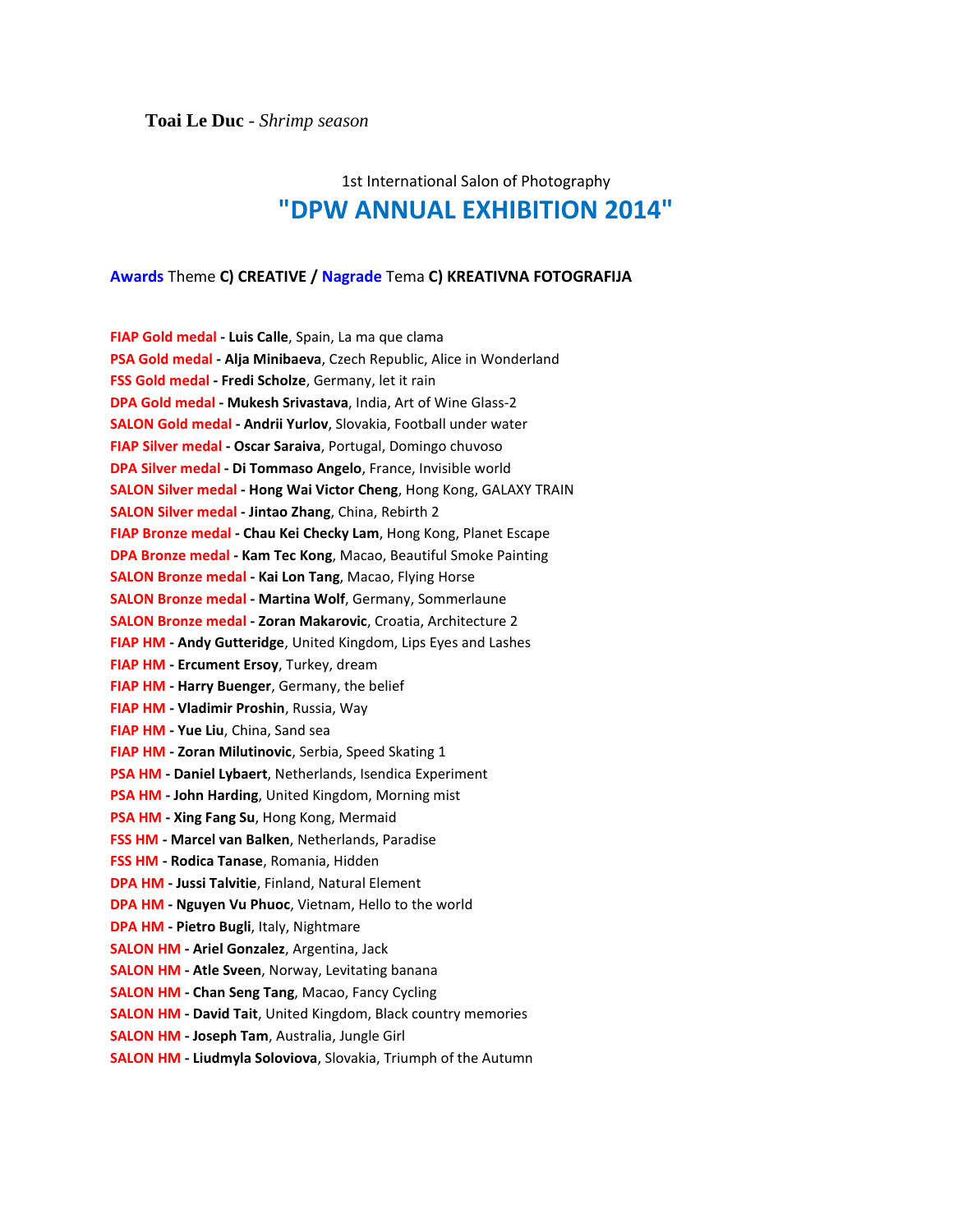# 1st International Salon of Photography **"DPW ANNUAL EXHIBITION 2014"**

**Accepted** Theme **C) CREATIVE / Primljeno** Tema **C) KREATIVNA FOTOGRAFIJA**

# Argentina

**Ariel Gonzalez** - *Jack* **Hector Rabinovich** - *Sensualidad*

# Australia

**David Miller** - *Cup and Straw 1* **Joseph Tam** - *Soaring Horses* **Joseph Tam** - *Horses On Fire* **Joseph Tam** - *Jungle Girl* **Joseph Tam** - *Pile Up* **Leanne Alessi** - *Bound for Van Diemen's Land* **Valent Lau** - *Return to Fantasy* **Wai Man Tsim** - *Shall We Meet (1)*

#### Austria

**Albert Peer** - *eagle* **Andreas Kuen** - *A Musician* **Andreas Kuen** - *Power Woman* **Andreas Kuen** - *Schraeglage* **Johann Hoelblinger** - *zu spaet* **Johann Hoelblinger** - *Im Bad* **Johann Hoelblinger** - *Pilot* **Johann Schrittwieser** - *Litl Jo* **Johann Schrittwieser** - *Lion* **Stefan Stuppnig** - *Golden Girl* **Werner Burgstaller** - *crusader* **Werner Burgstaller** - *shopping* **Werner Burgstaller** - *300*

### Bahrain

**Hanan Hassan Al-Khalifa** - *ROSTER ON THE VEINCE*

# Belgium

**Beauraind Marcel** - *Compassion*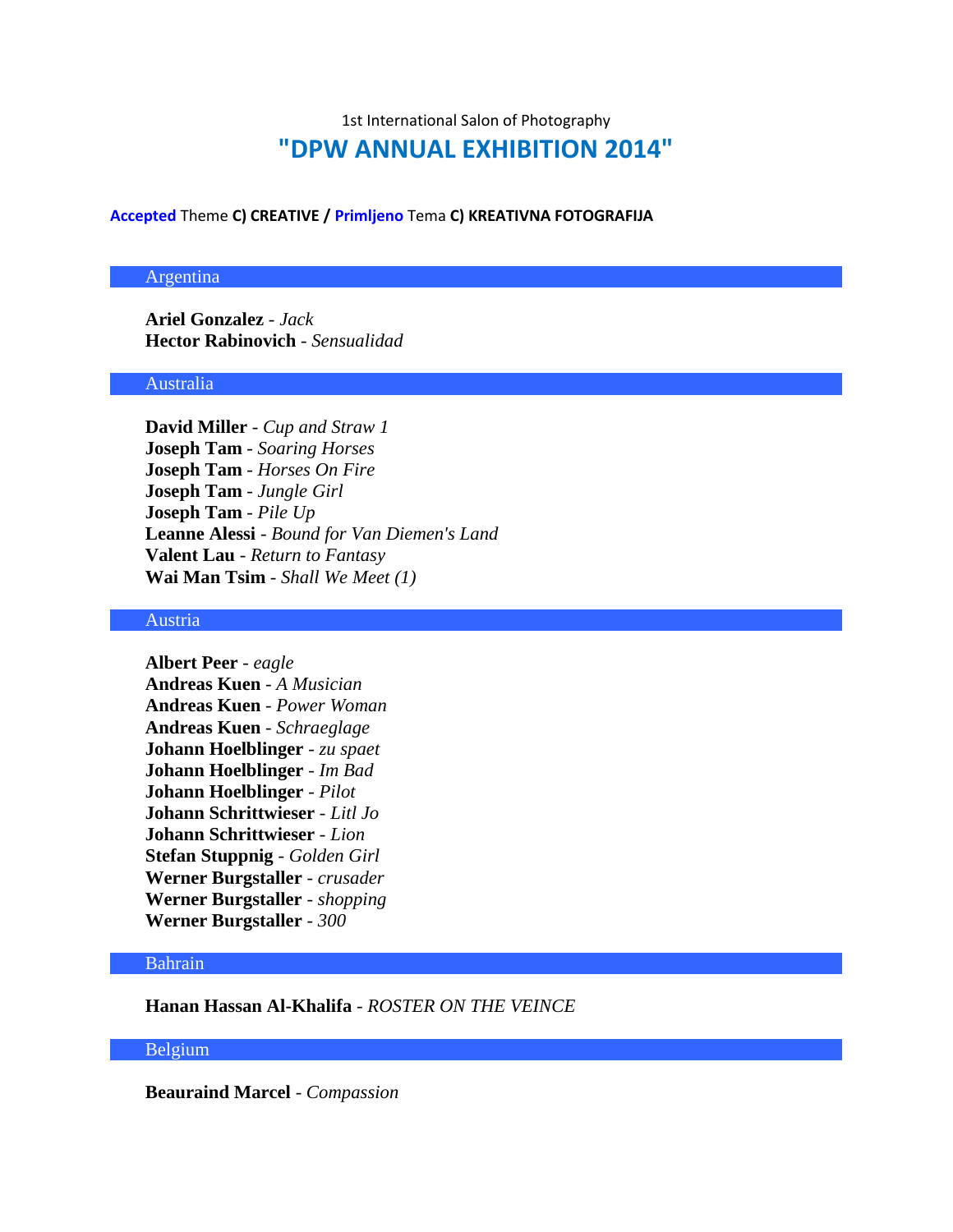**Beauraind Marcel** - *Hybride* **Claude Simon** - *Triste vie* **Claude Simon** - *Strangers and the red rocks* **Frederic Tallier** - *REGARD* **Michel Gilliot** - *Gille 1* **Michel Gilliot** - *Le bouquet*

# Canada

**K C Tam** - *Lotus 3714* **Phillip Kwan** - *Acceleration* **Yung Niem** - *Sequential motocross jump* **Yung Niem** - *Smoking frog*

# China

**Huan Zhong** - *Lotus* **Huan Zhong** - *Dutch dream* **Jintao Zhang** - *Mermaid 1* **Jintao Zhang** - *Planet 1* **Jintao Zhang** - *Rebirth 2* **Jintao Zhang** - *Combustion* **Rong Xu** - *Line block combination* **Rong Xu** - *Luminous cup 6* **Yi Wan** - *Fittness* **Yi Wan** - *Space* **Yue Liu** - *Sand sea*

# **Croatia**

**Miljenko Marotti** - *Winter games* **Miljenko Marotti** - *Snow* **Zoran Makarovic** - *Architecture 3* **Zoran Makarovic** - *Architecture 1* **Zoran Makarovic** - *Architecture 2*

## **Cyprus**

**Buket Ozatay** - *Dream Lover*

## Czech Republic

**Alja Minibaeva** - *Alice in Wonderland*

# Denmark

**Joergen Kristensen** - *Jive*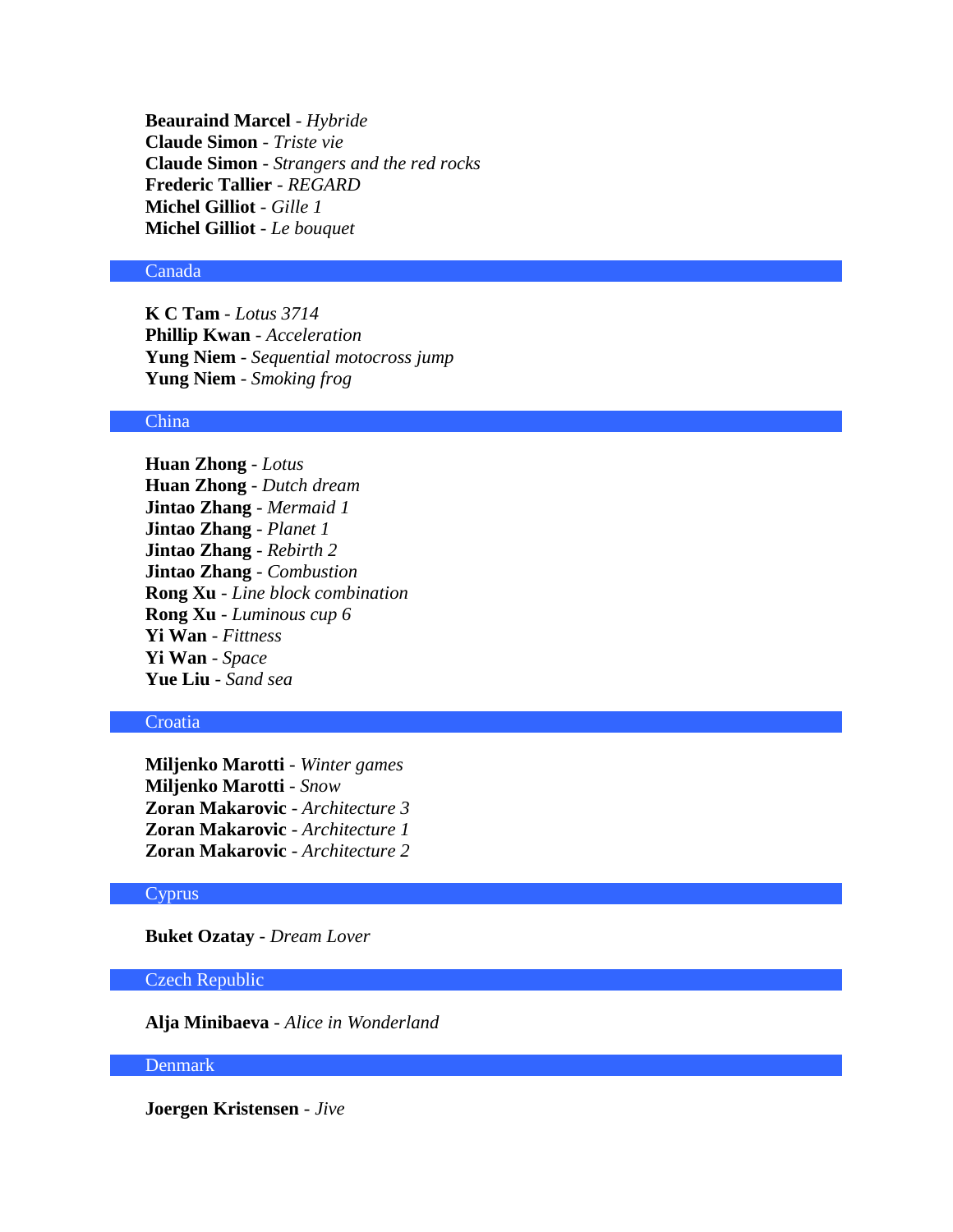#### Egypt

**Ahmed Abdulazim** - *Apart* **Ahmed Abdulazim** - *The Abandoned* **Ahmed Abdulazim** - *Great day for freedom II*

# Finland

**Jussi Talvitie** - *Game Day* **Jussi Talvitie** - *Natural Element* **Petri Damsten** - *Can I Play with Madness* **Petri Damsten** - *On Fallen Trunk They Rose* **Petri Damsten** - *Apocalyptic Encounter*

#### France

**Di Tommaso Angelo** - *The challenge* **Di Tommaso Angelo** - *Secrets* **Di Tommaso Angelo** - *Invisible world*

#### **Germany**

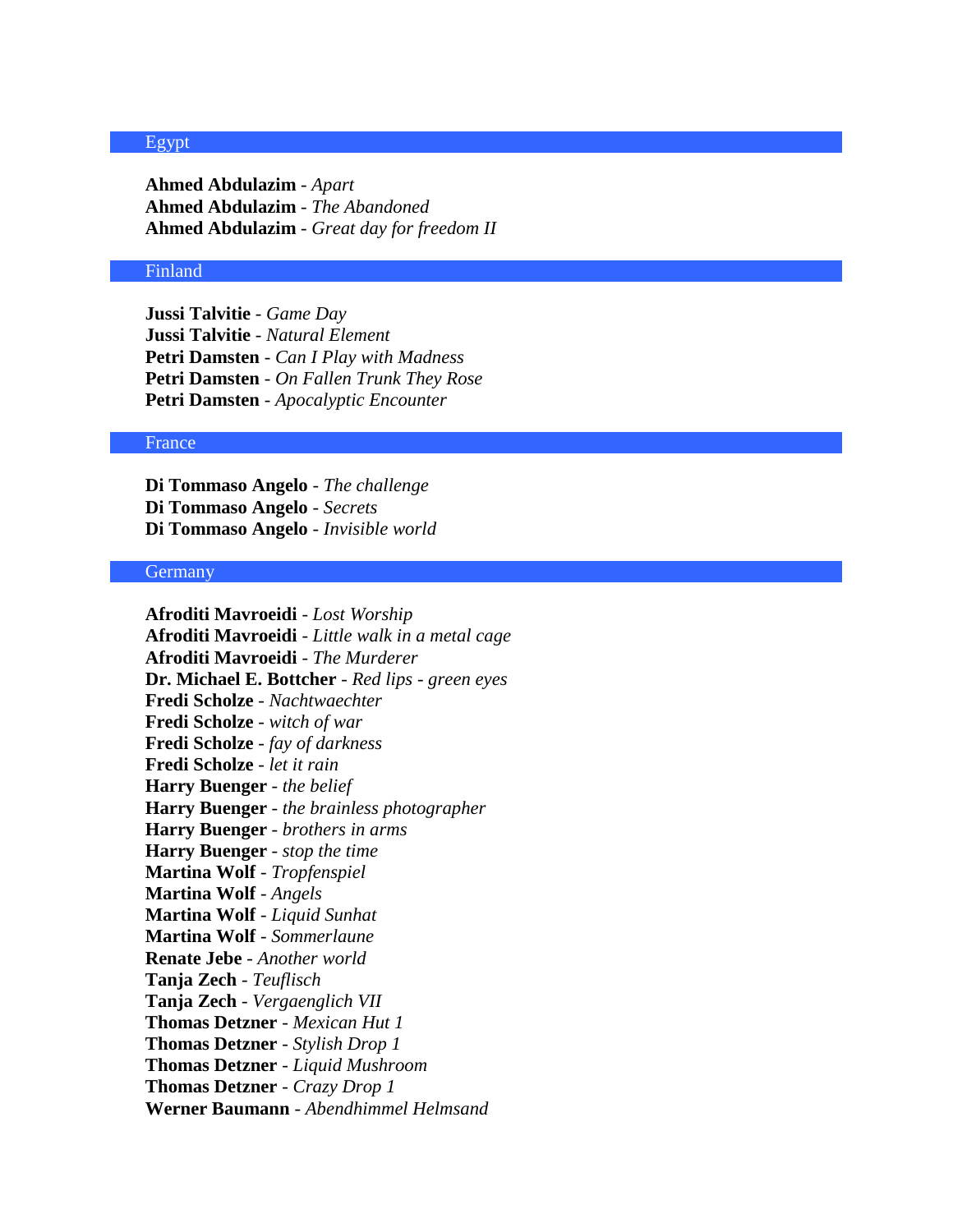## Hong Kong

**Chau Kei Checky Lam** - *Space Railway* **Chau Kei Checky Lam** - *Galaxy Railways* **Chau Kei Checky Lam** - *Magical Witch* **Chau Kei Checky Lam** - *Planet Escape* **H.W. Chan** - *Chicken picture* **Hong Wai Victor Cheng** - *GALAXY TRAIN* **Hong Wai Victor Cheng** - *ROUGH SEA 2* **Xing Fang Su** - *Frogs Boxing* **Xing Fang Su** - *Tear up Lady* **Xing Fang Su** - *Mermaid* **Xing Fang Su** - *Sky Angel*

#### **Hungary**

**Sandor Kelemen** - *Hope* **Zoltan Lokos** - *Gas* **Zoltan Lokos** - *Still life 3*

## India

**Abani Paul** - *THE PATTERN 2* **Mukesh Srivastava** - *My Dream* **Mukesh Srivastava** - *Art of Wine Glass-2* **Prosanta Kumar Saha** - *Lost in Himself*

# Ireland

**Bill Power** - *Shadow Woman* **Carl Cutland** - *Umbrella* **Carl Cutland** - *Bell* **Carl Cutland** - *Flame* **Eileen McCausland** - *Dream World* **Paul Reidy** - *LE FEMME FATALE* **Paul Reidy** - *CROSS* **Paul Reidy** - *SEA DOG* **Paul Reidy** - *RAPHAS DANCE*

## Israel

**Leonid Goldin** - *Plumelet* **Leonid Goldin** - *Didderent Moods*

## Italy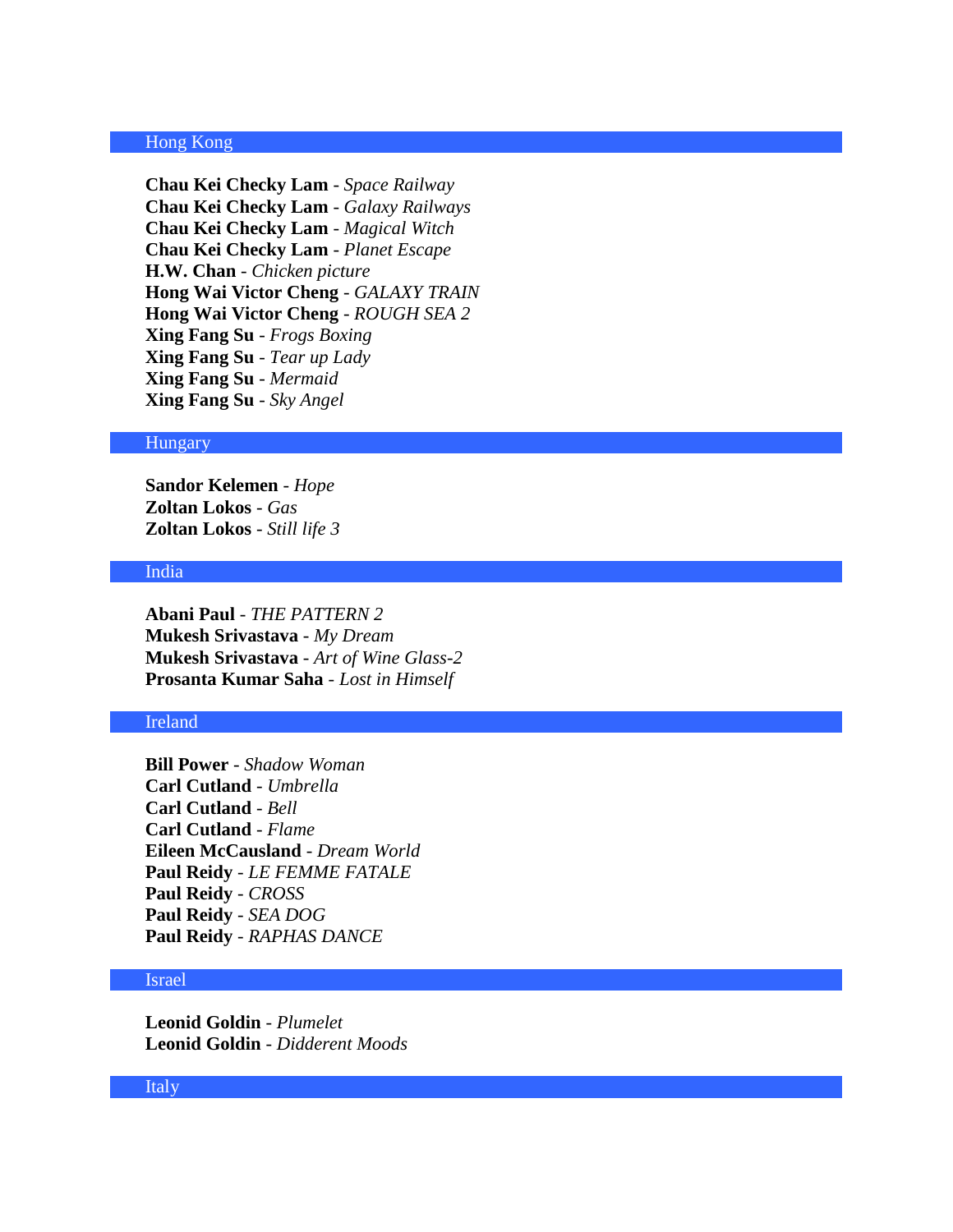**Carlo Corsini** - *Deja vu* **Carlo Corsini** - *Dreams in the air* **Marco Garabello** - *Pomodoro* **Marco Garabello** - *Tranche de Mer* **Pietro Bugli** - *The wall* **Pietro Bugli** - *Nightmare* **Riccardo Villa** - *Fly* **Veniero Rubboli** - *QR Code*

## Korea, Republic of

**IL-Tae Lim** - *Fisherman*

Kuwait

**Yousef Ali Almuhanna** - *poor*

#### Macao

**Chan Seng Tang** - *Fancy Cycling* **Chan Seng Tang** - *Fancy Swan Lake* **Chan Seng Tang** - *Fancy Ballet Dancer* **Chi Hong Chan** - *welcome to a monochrome world* **Kai Lon Tang** - *Flying Horse* **Kai Lon Tang** - *White Horse* **Kai Lon Tang** - *Mermaid* **Kai Lon Tang** - *Mystique Castle* **Kam Tec Kong** - *Blue Light Painting* **Kam Tec Kong** - *Beautiful Smoke Painting* **Sio Hong Fong** - *Aladdina Magic Lamp* **Sio Hong Fong** - *Time is Fleeting* **Sio Hong Fong** - *Metamorphosis* **Sze Chun Lam** - *The Conductor* **Sze Chun Lam** - *Timekeeper*

# Malaysia

**Siew Thong Chu** - *The Unique*

# **Netherlands**

**Daniel Lybaert** - *Monojesse en Justin Exp002* **Daniel Lybaert** - *Gecorrigeerde vlucht* **Daniel Lybaert** - *Isendica Experiment* **Huib Limberg** - *Quattro stagioni* **Huib Limberg** - *Me and myself* **Huib Limberg** - *The living dolls*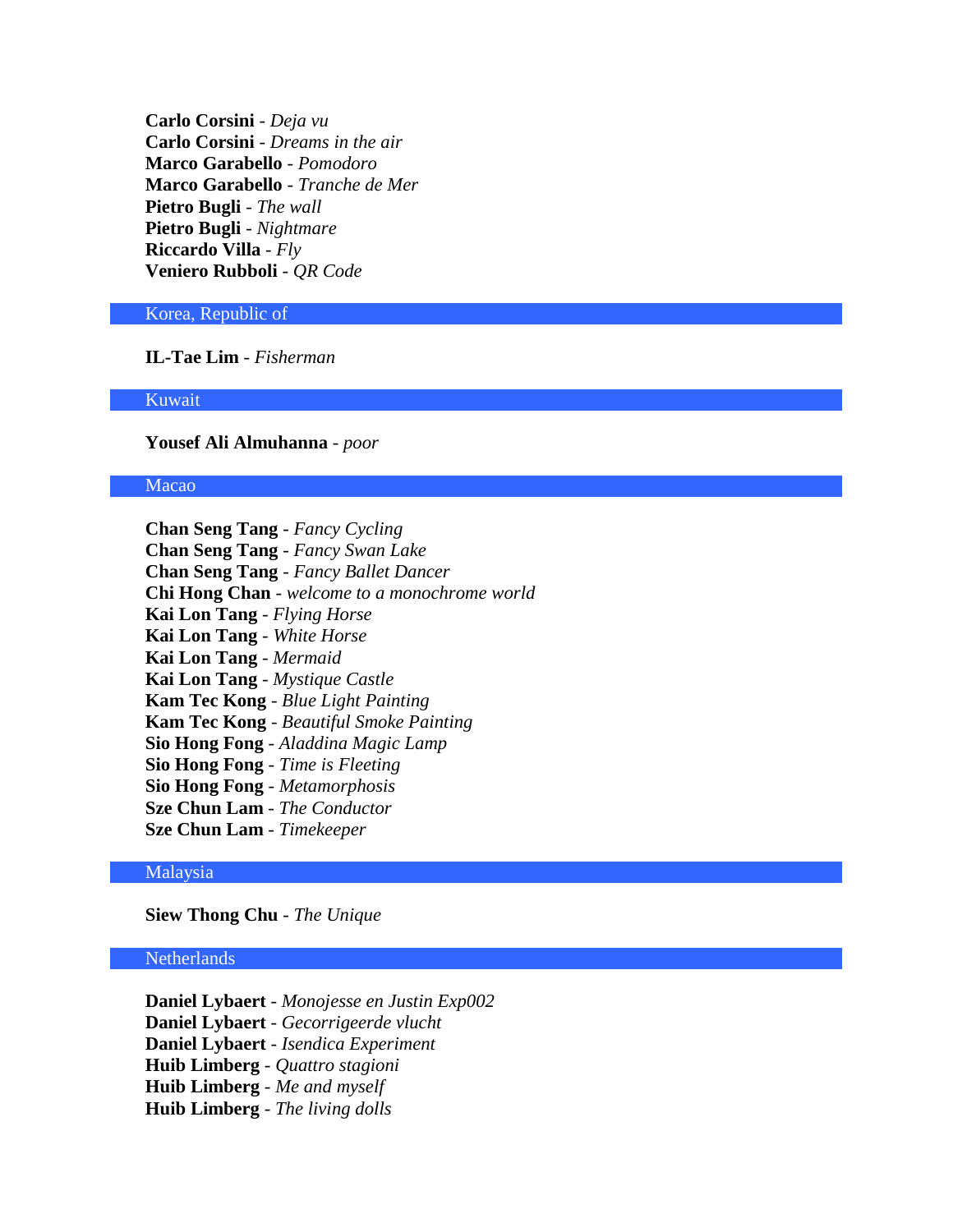**Marcel van Balken** - *Paradise* **Marcel van Balken** - *Redscape* **Marcel van Balken** - *Lost crusader* **Rob ten Tusscher** - *Split Five*

# New Zealand

**Ilan Wittenberg** - *The Puzzle* **Ilan Wittenberg** - *Spikes* **Ilan Wittenberg** - *WWII Veterans*

#### Norway

**Atle Sveen** - *Levitating banana* **Knut Lepsoe** - *In transit II* **Knut Lepsoe** - *Venice in reflected image* **Knut Lepsoe** - *Jarlsberg airshow* **Lars Martin Teigen** - *From the beginning to the end* **Marit Lystad Johansen** - *ready to serve* **Rolf Tore Kjaeran** - *The flowergroup* **Rolf Tore Kjaeran** - *3 of Vilde*

#### Oman

**Abdollah AlRuzaiqi** - *Clarity* **Ahmed Al Mahrooqi** - *Execution* **Habib Alzadjali** - *Am Still Waiting* **Mohamed AL Bulushi** - *injustice* **Mohamed AL Bulushi** - *life color* **Mohd Alhadi** - *Waiting For Hope* **Mohd Alhadi** - *Deep Sorrow 8* **Noufal Al-Ruzeiqi** - *Shadow1* **Noufal Al-Ruzeiqi** - *Frame*

#### Poland

**Rafal Kazmierczak** - *Marta*

# Portugal

**Oscar Saraiva** - *Porto enevoado* **Oscar Saraiva** - *Domingo chuvoso* **Oscar Saraiva** - *Meninos do campo*

#### Romania

**Catalin Fudulu** - *AR3*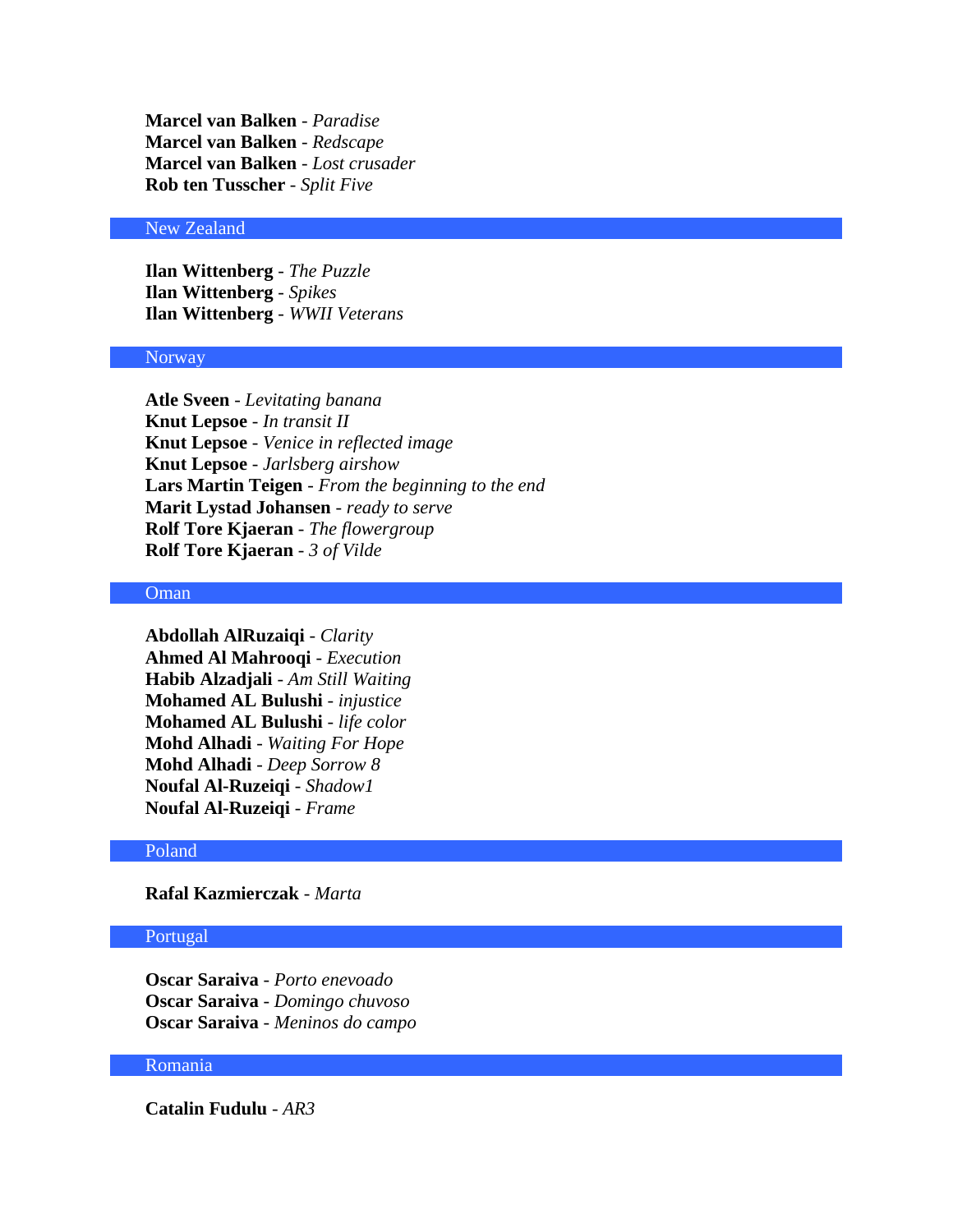**Catalin Fudulu** - *Moldoveanu - King of Fagaras* **Catalin Fudulu** - *AR2* **Ovi D Pop** - *White Lines* **Ovi D Pop** - *Time Stop* **Ovi D Pop** - *On a Line* **Rodica Tanase** - *Hidden* **Rodica Tanase** - *I'm your private dancer* **Tarquinius Vadeanu** - *MORNING ON THE LAKE* **Tarquinius Vadeanu** - *CLEAR WATERS - SILKY WATERS*

# Russia

**Aleksey Zakharov** - *Blizzard* **Aleksey Zakharov** - *the snow Queen* **Elena Zakharova** - *Fire* **Elena Zakharova** - *Mechanical soul* **Sergey Anisimov** - *Svalbard* **Viktor Kanunnikov** - *Baroque 2* **Viktor Kanunnikov** - *On the bridge 11* **Viktor Kanunnikov** - *Reflection 6* **Vladimir Proshin** - *Way* **Vladimir Proshin** - *Dream-2* **Vladimir Proshin** - *Illusion-2* **Vladimir Proshin** - *Solitude*

# Samoa

**Stuart Chape** - *Nagoya 1* **Stuart Chape** - *Out of time 1*

#### Saudi Arabia

**Nasser Alrabeai** - *Deported*  **Yousef Almasoud** - *Smart*

#### Serbia

**Istvan Virag** - *Heron* **Istvan Virag** - *Leaves* **Istvan Virag** - *UFO* **Zoran Milutinovic** - *Red Mountain* **Zoran Milutinovic** - *Speed Skating 1* **Zoran Milutinovic** - *Yellow Water 2* **Zoran Milutinovic** - *Yellow Beak*

Singapore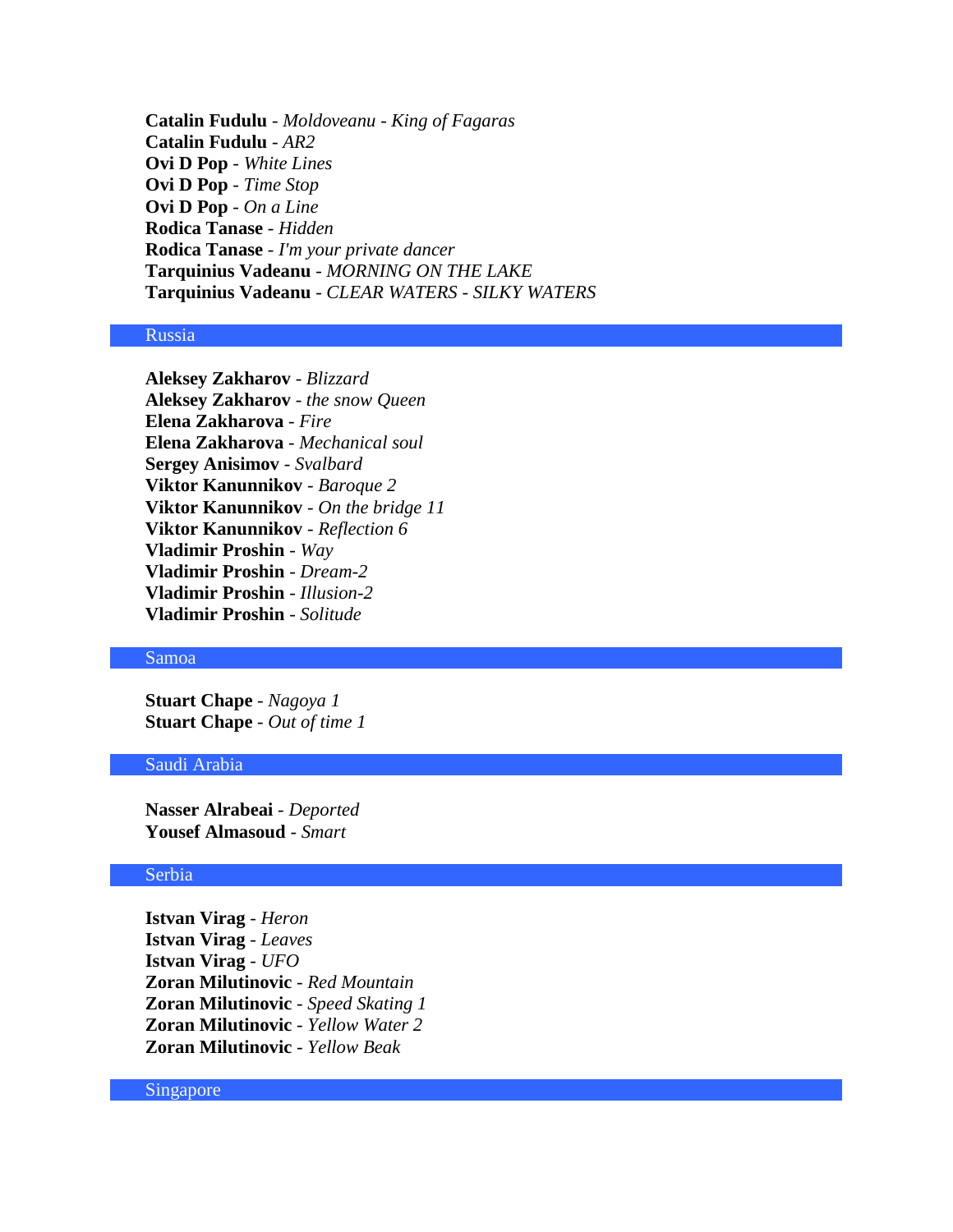**GiapChiu Teo** - *Raviporn In Purple Face* **Zee Kek Heng** - *Dancers at sunrise* **Zee Kek Heng** - *Fierce catches* **Zee Kek Heng** - *Twin reflection* **Zee Kek Heng** - *Blow of dancers*

# Slovakia

**Andrii Yurlov** - *Football under water* **Andrii Yurlov** - *Jump of ballerine\_2* **Andrii Yurlov** - *On red path* **Andrii Yurlov** - *Dance on the water\_2* **Liudmyla Soloviova** - *Triumph of the Autumn* **Liudmyla Soloviova** - *On the Book Planet*

#### Spain

**Frederic Garrido Vilajuana** - *The Sounds of Silence* **Frederic Garrido Vilajuana** - *MAFATIC\_01* **Jordi Egea Torrent** - *arbre* **Jordi Egea Torrent** - *Camí dins el Delta* **Jordi Egea Torrent** - *Taula al Delta.* **Luis Calle** - *La ma que clama* **Luis Calle** - *Scargot* **Luis Calle** - *Manostijeras* **Luis Calle** - *Platano musico* **Pedro Luis Ajuriaguerra Saiz** - *Aguila Calva sobrevolando el terreno* **Pedro Luis Ajuriaguerra Saiz** - *Diálogos en la ciudad*

# Sweden

**Jan-Thomas Stake** - *Newborn* **Jan-Thomas Stake** - *Stealing candy from a kid* **Jan-Thomas Stake** - *Seduced by music* **Mikael Bengtsson Lestander** - *Time Is Crazy* **Mikael Bengtsson Lestander** - *Travel Through Time* **Nils-Erik Jerlemar** - *Umbrella in Triangles* **Nils-Erik Jerlemar** - *In Shades of Red and Grey No 2* **Nils-Erik Jerlemar** - *Lady in Black* **Nils-Erik Jerlemar** - *Two Red Umbrellas No 9*

#### Taiwan

**Lung-Tsai Wang** - *Magic Sea*

**Turkey**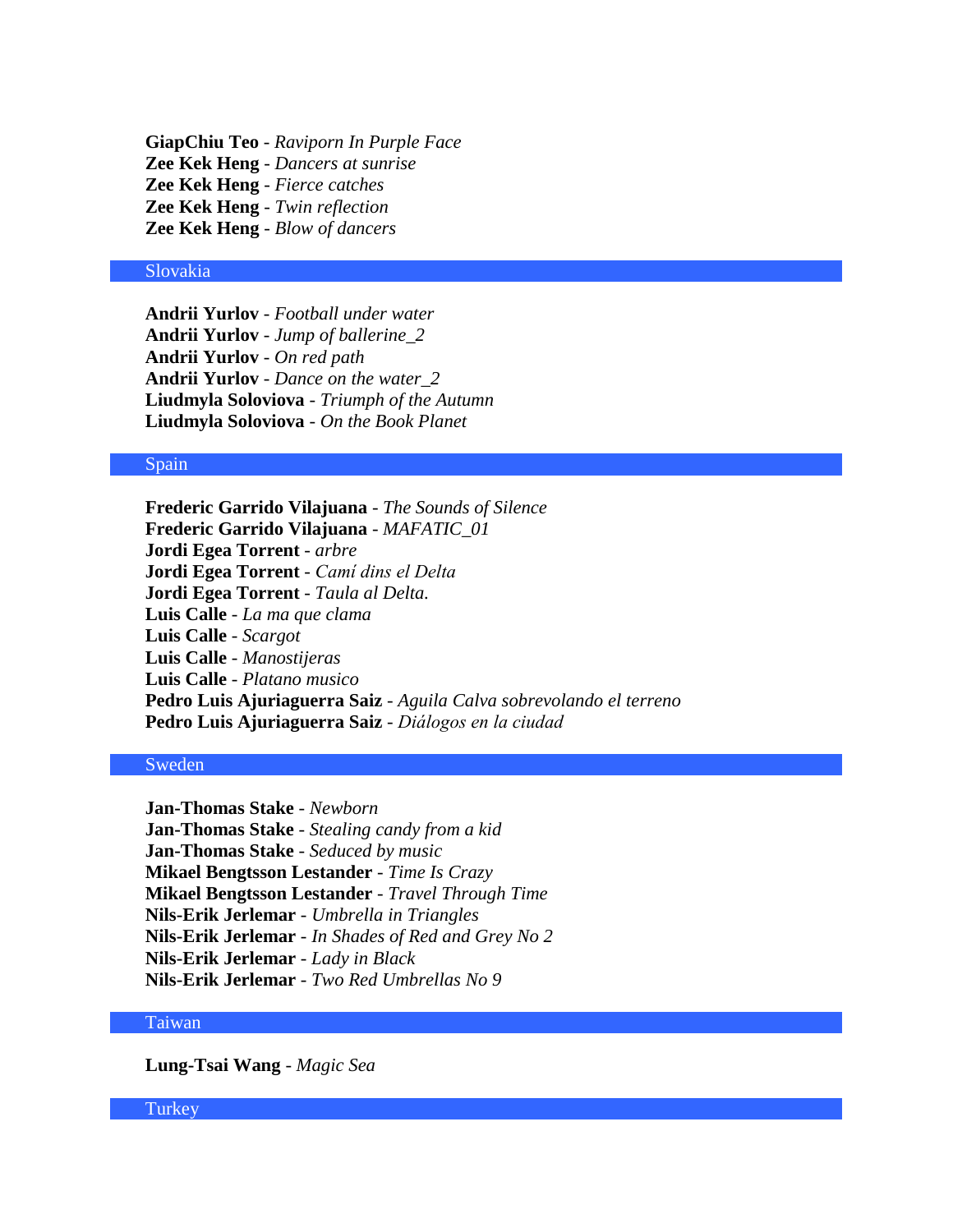**Ahmet Yenmez** - *semah* **Cemil Guven** - *Soluble hours* **Ercument Ersoy** - *bridge* **Ercument Ersoy** - *dream* **Seckin Yenici** - *galanty show* **Selma Demirkol** - *eggs* **Selman Vefa Yildirim** - *wheel* **Sema Demirkol** - *renk ve adam* **Sema Demirkol** - *zaman ve insan* **Sema Demirkol** - *köpük*

#### Ukraine

**Yuriy Zilinskyy** - *Craze to wonderful* **Yuriy Zilinskyy** - *Awakening*

## United Kingdom

**Andy Gutteridge** - *Lips Eyes and Lashes* **Andy Gutteridge** - *Studio Selfie* **Brian Baker** - *Night Fright* **Brian Swinyard** - *Celestial Sky 4* **Brian Swinyard** - *Dahlia In Full Bloom 2* **Dave Robson** - *Defender of Faith* **Dave Robson** - *The Aging Man* **David Tait** - *Black country memories* **David Tait** - *Homeward* **David Tait** - *Beer harbour* **Janet Downes** - *Night Shift* **Janet Downes** - *Sunset Ride* **Janet Haines** - *I Dreamt I Could Dance* **Janet Haines** - *The Sirens* **Janet Haines** - *Golden Angel* **Janet Haines** - *Graffiti Crazy* **Joe Grabham** - *The Miasma* **Joe Grabham** - *Face at the Churchyard* **Joe Grabham** - *Relic* **John Downes** - *Faces of Callenish* **John Harding** - *Morning mist* **John Whitby** - *Family Matters* **Jon Sellers** - *The Rising* **Malcolm Cook** - *walking the dog* **Malcolm Cook** - *in the eye of the storm* **Malcolm Cook** - *please wait* **Martin Fry** - *Gloucester Child* **Martin Walters** - *Out of the Forest*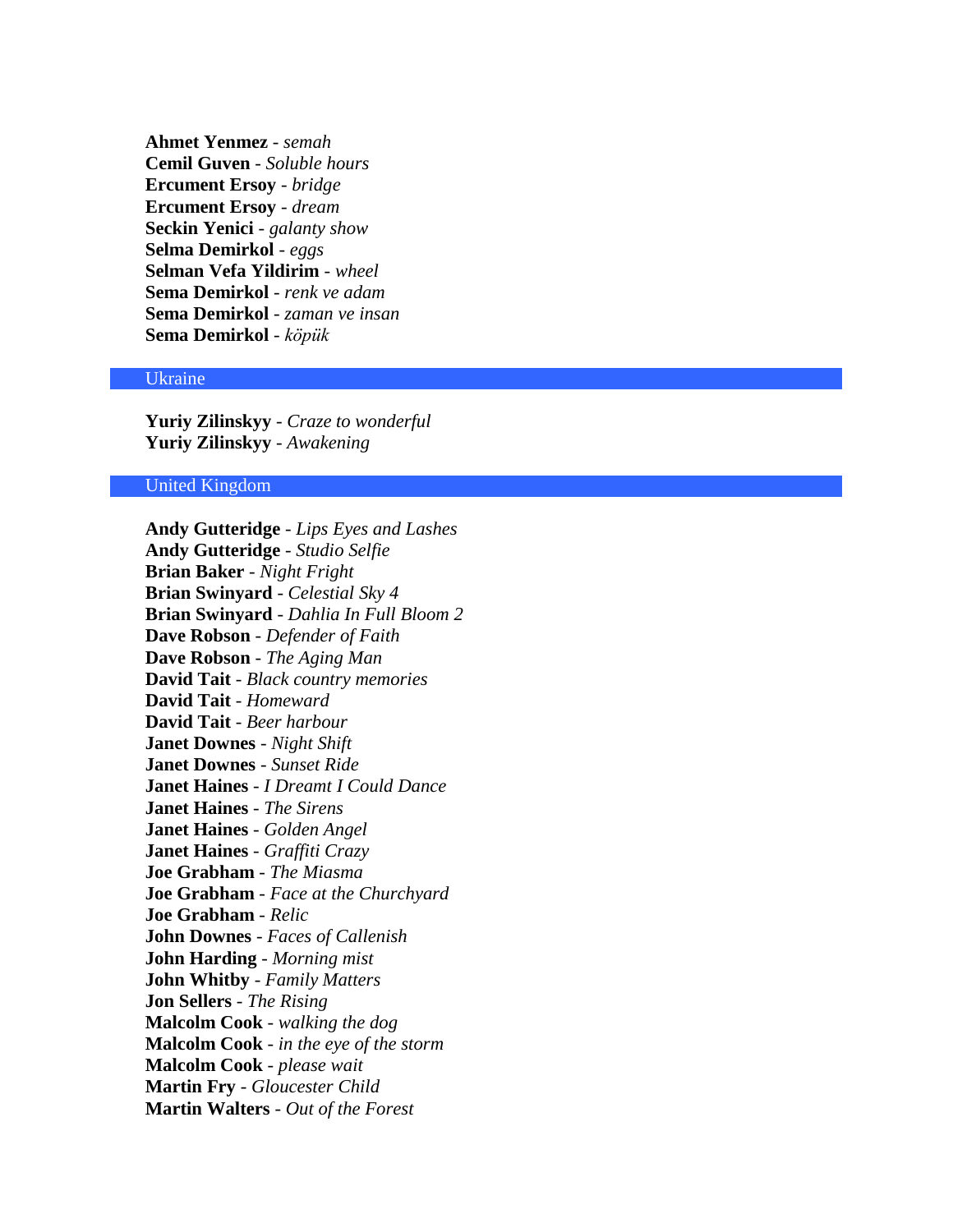**Mike Behr** - *VENICE MASKS* **Mike Cowdrey** - *The Spectator* **Richard Harper** - *Musing or Bemusing* **Roger Ford** - *Going Underground*

#### USA

**Dave Whitson** - *Dancing on a Thunderhead* **Dave Whitson** - *Arrid Beauty* **Dave Whitson** - *Birth of Eve* **Ira Nemeroff** - *View Of The Future* **Ira Nemeroff** - *Venetian Triptych* **Jennifer Chi Hung Wen** - *Dancing In The Rain* **Jennifer Chi Hung Wen** - *Dancing Queen* **Jennifer Chi Hung Wen** - *Dancing* **Mohammad Ali Salim** - *Romance in the Mist*

#### Vietnam

**Duy Tuong Nguyen** - *Afternoon in high land* **Ngo Dung** - *Yen Bai, Viet Nam* **Nguyen Vu Phuoc** - *Hello to the world* **Nguyen Vu Phuoc** - *Help* **Nguyen Vu Phuoc** - *Praying for world*

# 1st International Salon of Photography **"DPW ANNUAL EXHIBITION 2014"**

#### **Awards** Theme **D) CHILD / Nagrade** Tema **D) DETE**

**FIAP Gold medal - Istvan Kerekes**, Hungary, Yelena **PSA Gold medal - Malcolm Cook**, United Kingdom, is anyone there **FSS Gold medal - Yuriy Zilinskyy**, Ukraine, Wings of dreams **DPA Gold medal - Noufal Al-Ruzeiqi**, Oman, I am beautiful2 **SALON Gold medal - Andy Gutteridge**, United Kingdom, In Trouble **FIAP Silver medal - Ibolya Stipsits**, Hungary, Catherine **DPA Silver medal - Huib Limberg**, Netherlands, Aviv **SALON Silver medal - Mohammed Yousef**, Kuwait, Sorrow **SALON Silver medal - Moosa AlRezaiqi**, Oman, Reading **FIAP Bronze medal - Andrii Yurlov**, Slovakia, Childchoods dream\_3 **DPA Bronze medal - Dheaa Aziz**, Iraq, Waiting **SALON Bronze medal - Andreas Kuen**, Austria, Anna **SALON Bronze medal - Fatimah Ibraheem**, Saudi Arabia, Little student **SALON Bronze medal - Lung-Tsai Wang**, Taiwan, Colorful Smile **FIAP HM - Elek Papp**, Hungary, What is up **FIAP HM - Habib Alzadjali**, Oman, Village Girl 2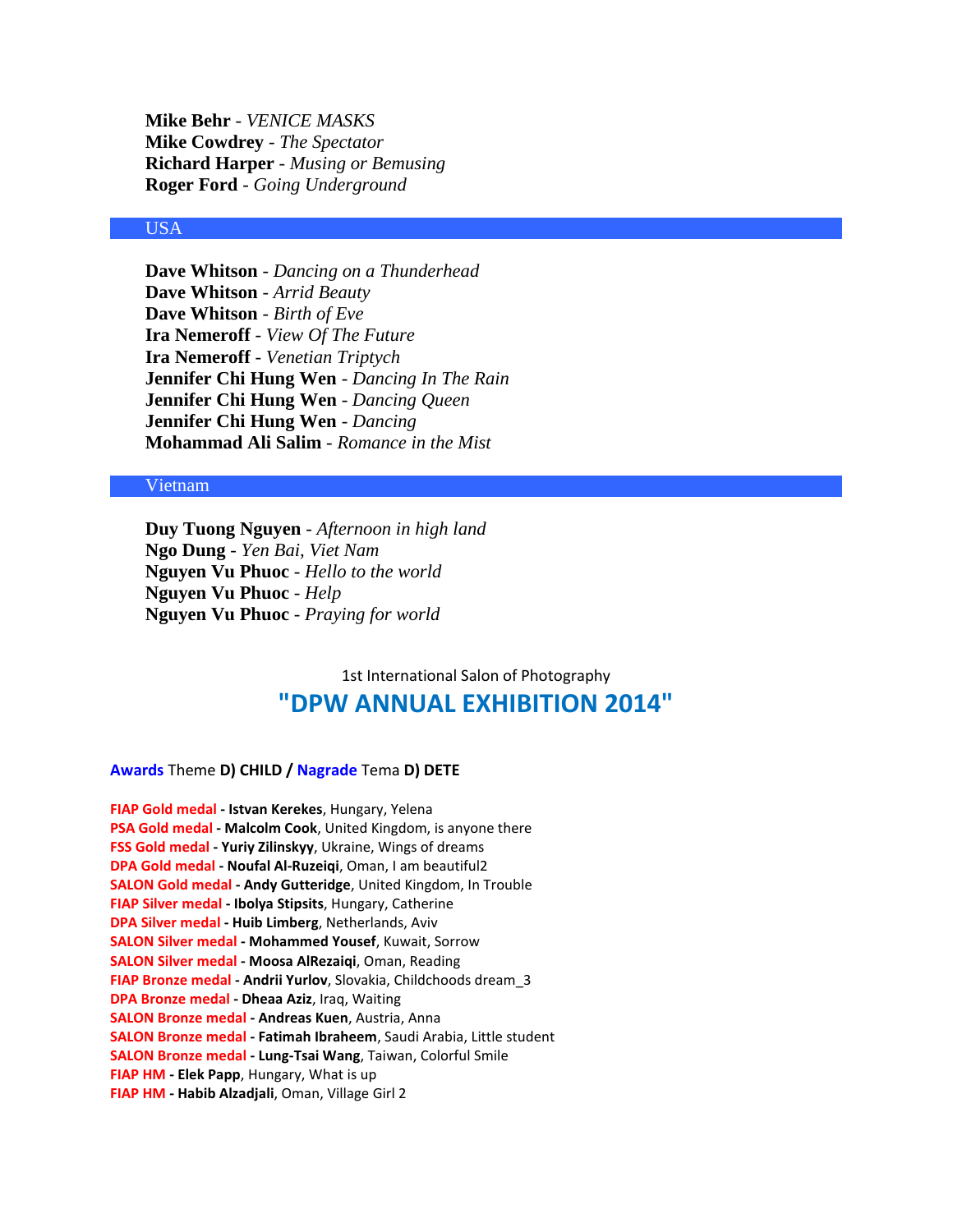**FIAP HM - Hamed AlGhanboosi**, Oman, Innocent **FIAP HM - Leanne Alessi**, Australia, Future Aspirations **FIAP HM - Marko Mulej**, Slovenia, embarrassed **FIAP HM - Nils-Erik Jerlemar**, Sweden, Holocaust Memorial - Berlin No 3 **PSA HM - Chau Kei Checky Lam**, Hong Kong, Who can catch **PSA HM - Mohammed Al Sulaili**, Saudi Arabia, I am Girl **PSA HM - Xing Fang Su**, Hong Kong, Village Girls **FSS HM - Mohammed Alnaser**, Saudi Arabia, Buzzled **FSS HM - Slobodan Krstic**, Bosnia and Herzegovina, ASTRA **DPA HM - Alois Bernkopf Dr.**, Austria, Amusing run **DPA HM - Ayman Rashed**, Kuwait, crying **DPA HM - Daniel Lybaert**, Netherlands, Stiekem **SALON HM - Abdollah AlRuzaiqi**, Oman, The emergence **SALON HM - Abdullah Dhiaa Aldeen**, Iraq, child locing **SALON HM - Nguyen Vu Phuoc**, Vietnam, Lovely yesterday time **SALON HM - Nguyen Ngoc Tuan**, Vietnam, Childhood 3 **SALON HM - Vladimir Proshin**, Russia, Dreamer **SALON HM - Yousef Almasoud**, Saudi Arabia, Little Shepherd

# 1st International Salon of Photography **"DPW ANNUAL EXHIBITION 2014"**

#### **Accepted** Theme **D) CHILD / Primljeno** Tema **D) DETE**

#### Australia

**David Miller** - *Hand and Feet* **Joseph Tam** - *Poor Students* **Leanne Alessi** - *Future Aspirations*

# Austria

**Alois Bernkopf Dr.** - *Amusing run* **Alois Bernkopf Dr.** - *Homewards* **Alois Bernkopf Dr.** - *Selbstbewußt* **Alois Bernkopf Dr.** - *Parallel bars\_1* **Andreas Kuen** - *Anna* **Andreas Kuen** - *Katja* **Andreas Kuen** - *Leben* **Werner Burgstaller** - *Lukas* **Werner Burgstaller** - *my first car*

## Bahrain

**Ahmed Hameed** - *Childood Colors* **Ahmed Hameed** - *Innocence*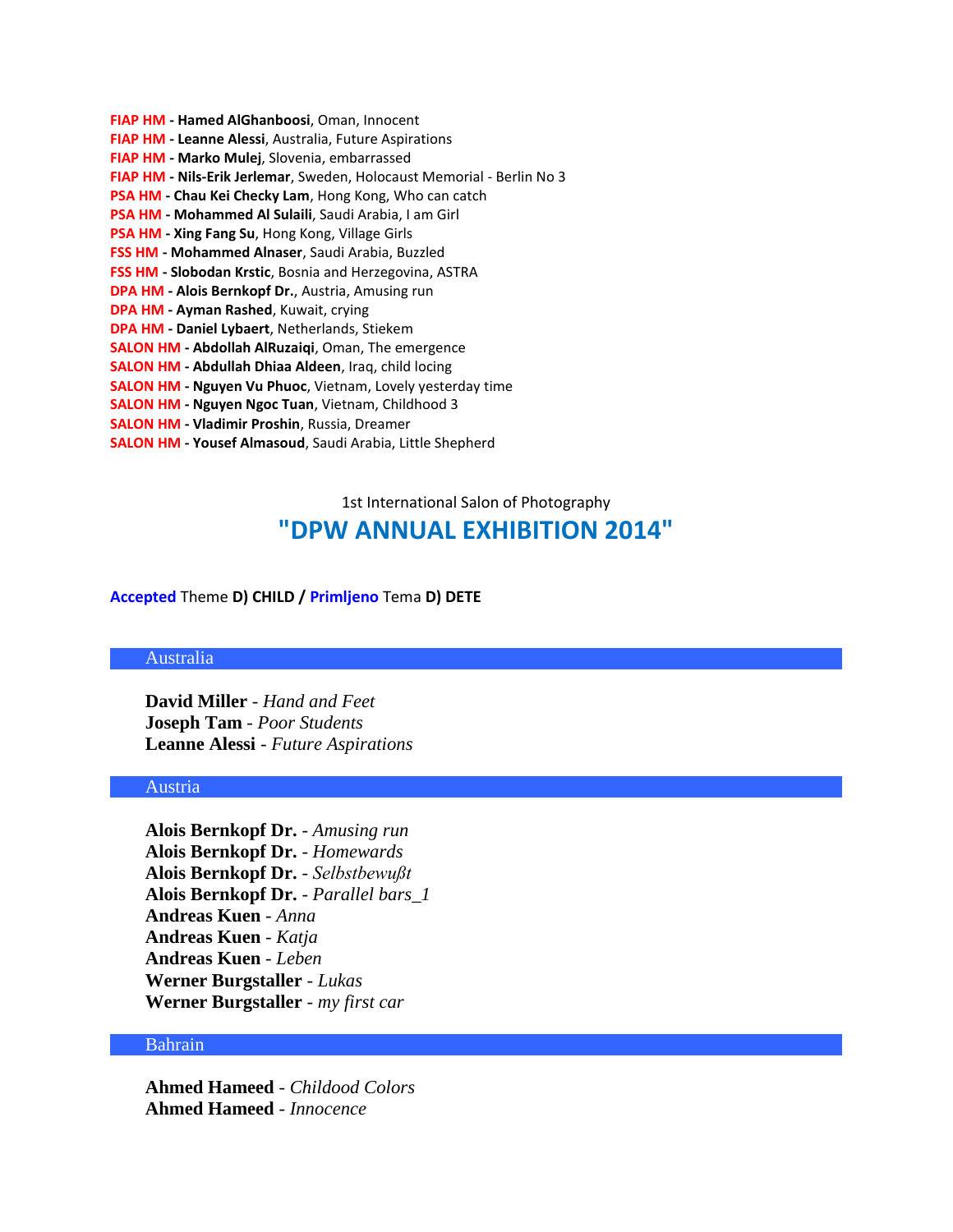**Sayed Mohamed Almosawi** - *i am muslim* **Sayed Mohamed Almosawi** - *young reader*

# Belgium

**Jozef Aerts** - *White sandbag* **Michel Gilliot** - *Intimidee 2* **Roger Oeyen** - *Verdwaald* **Roger Oeyen** - *Verlangen*

# Bosnia and Herzegovina

**Slobodan Krstic** - *Osvecenje* **Slobodan Krstic** - *Portret 99* **Slobodan Krstic** - *ASTRA*

## China

**Yi Wan** - *Mention Girl Water*

## **Croatia**

**Miljenko Marotti** - *Young Budist* **Zoran Makarovic** - *At the entrance of the citadel*

# Cyprus

**Andreas L Andreou** - *kid s expression* **Buket Ozatay** - *Hope* **Buket Ozatay** - *My World* **Ismail Ozyol** - *child 1*

#### Denmark

**Joergen Kristensen** - *Isabell 1BW*

# Egypt

**Ahmed Abdulazim** - *The Guardian*

## Finland

**Tapio Karjalainen** - *Master in the Future* **Tapio Karjalainen** - *In Hurry*

#### France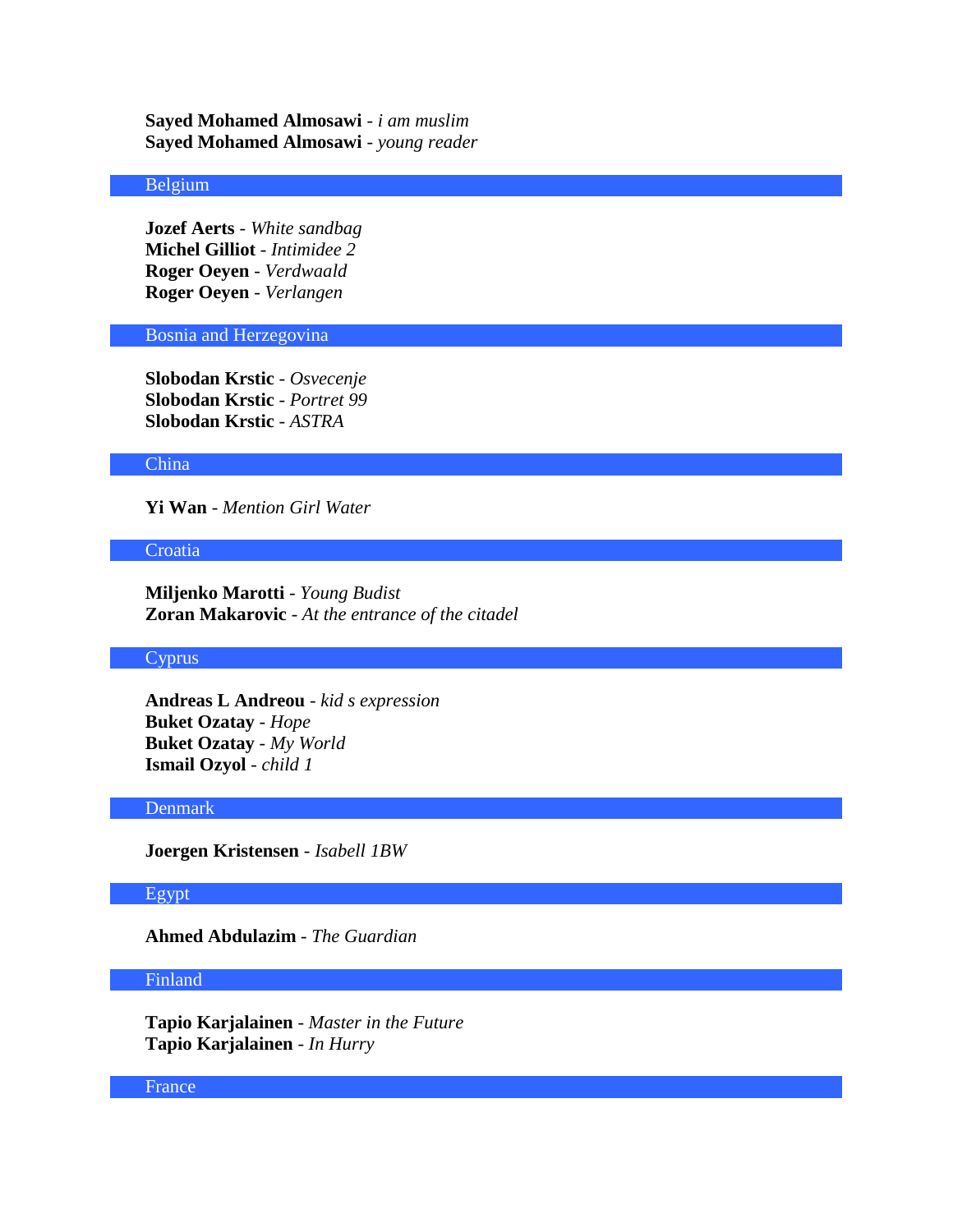**Benoit Briand** - *Slum baby* **Benoit Briand** - *The message*

## Germany

**Roland Hank** - *Desire for sweets* **Tanja Zech** - *Kids* **Volker Meinberg** - *10 Years Rubin Museum 3*

## **Greece**

# **George Baladakis** - *portrait#2*

## Hong Kong

**Chau Kei Checky Lam** - *Joyful Jump* **Chau Kei Checky Lam** - *Happy Bath* **Chau Kei Checky Lam** - *Who can catch* **Hong Wai Victor Cheng** - *BMX BICYCLING 2* **Hong Wai Victor Cheng** - *CHILDREN 7* **Xing Fang Su** - *Village Girls* **Xing Fang Su** - *Girls Soccer*

# **Hungary**

**Elek Papp** - *Alone* **Elek Papp** - *What is up* **Ibolya Stipsits** - *Catherine* **Istvan Kerekes** - *Yelena* **Laki Krisztina** - *Summer* **Laki Krisztina** - *Rainy day* **Laki Krisztina** - *Best Friends*

### India

**Kuntal Paul** - *The Kid in BW* **Subrata Bysack** - *CRYING CHILD*

# Indonesia

**David Somali-Chow** - *Curious*

#### Iraq

**Abdullah Dhiaa Aldeen** - *child locing* **Abdullah Dhiaa Aldeen** - *sad child* **Abdullah Dhiaa Aldeen** - *child Iraqi*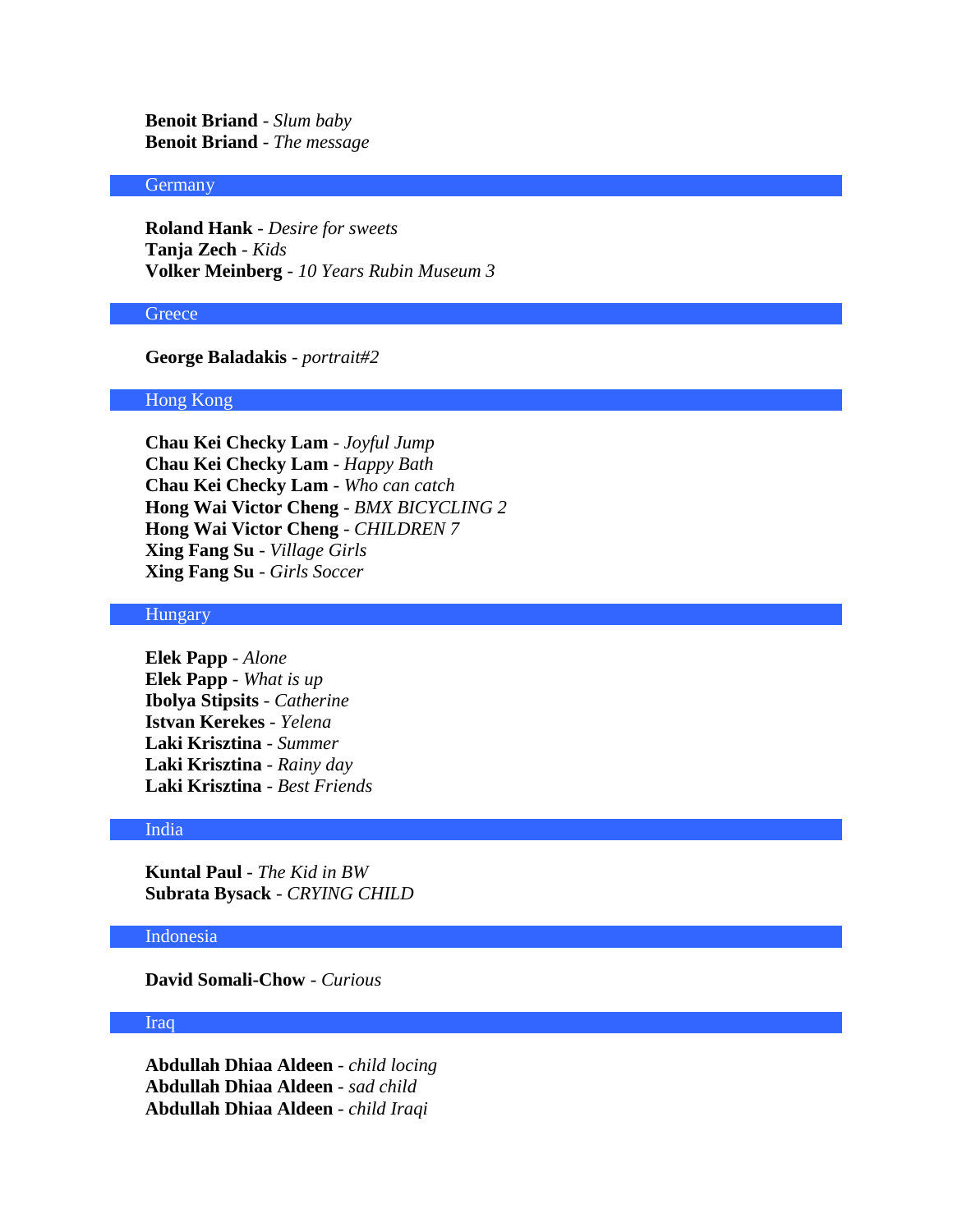**Abdullah Dhiaa Aldeen** - *iran child* **Dheaa Aziz** - *Hopes Shattered* **Dheaa Aziz** - *Eyes* **Dheaa Aziz** - *Childhood harsh* **Dheaa Aziz** - *Waiting*

#### Ireland

**Carl Cutland** - *The artists model* **Eileen McCausland** - *another World* **Eileen McCausland** - *Darling*

## Israel

**Alexander Makarov** - *On a Push-Cycle* **Leonid Goldin** - *Children's Games* **Leonid Goldin** - *Football for Girls*

#### Italy

**Angiolo Manetti** - *Himba child* **Carlo Corsini** - *Metaphors* **Enzo Righeschi** - *La scolaretta* **Enzo Righeschi** - *Ritratto di famiglia* **Enzo Righeschi** - *Festa Paesana* **Ernesto Francini** - *Why you look me ?* **Francesca Salice** - *LITTLE INDIAN BOY* **Francesca Salice** - *SCHOOL BOY* **Luciano Cardonati** - *i tre monelli* **Luciano Cardonati** - *amici* **Paparella Giorgio** - *child* **Pietro Bugli** - *Two little dolls* **Riccardo Villa** - *The beginning* **Roberto Tagliani** - *Ciao, ciao !* **Veniero Rubboli** - *Sad carnival*

## Kuwait

**Abdulrahman Alterkait** - *Wounded* **Ayman Rashed** - *crying* **Ayman Rashed** - *i am shay* **Ayman Rashed** - *the girl* **Mohammed Yousef** - *Homeless Shelter* **Mohammed Yousef** - *I see Hope* **Mohammed Yousef** - *Sorrow*

## Macao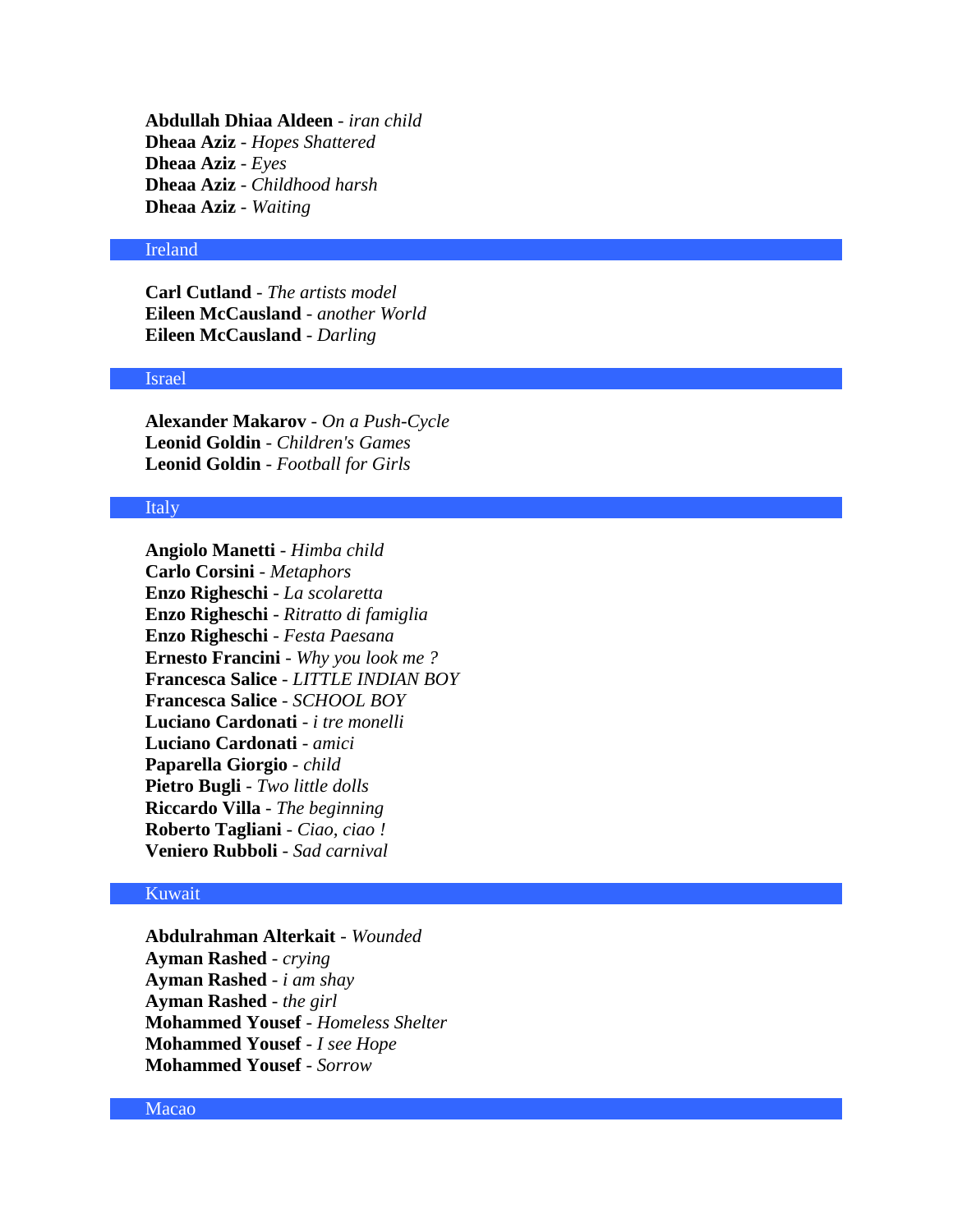**Chan Seng Tang** - *Water Gun* **Io Kuong Leong** - *Nepal Girl* **Kai Lon Tang** - *Rhythm of Ballet* **Kam Tec Kong** - *Rapid Rotation*

#### Malaysia

**Kok Keong Na** - *GLARING EYES 3* **Siew Thong Chu** - *Say Cheese*

#### Moldova, Republic of

**Anatolie Poiata** - *Fortune* **Anatolie Poiata** - *Friends* **Anatolie Poiata** - *Village road*

## Netherlands

**Daniel Lybaert** - *Stiekem* **Daniel Lybaert** - *Contpiep* **Daniel Lybaert** - *Op de stoeprand* **Huib Limberg** - *Freckled young lady* **Huib Limberg** - *Aviv* **Marcel van Balken** - *Boy on bike* **Marcel van Balken** - *Cocktailgirl* **Marcel van Balken** - *Twins* **Marcel van Balken** - *Cotton candy*

## New Zealand

**Ilan Wittenberg** - *Eyes wide open* **Ilan Wittenberg** - *My new shoes*

## Norway

**Atle Sveen** - *Best friends* **Geir Arnesen** - *Crying girl* **Geir Arnesen** - *Shy ugandan girl* **Geir Arnesen** - *Shy girl* **Knut Lepsoe** - *My playground* **Marit Lystad Johansen** - *Don´t disturb* **Rolf Tore Kjaeran** - *Girls hopscotching* **Rolf Tore Kjaeran** - *Hope*

#### **Oman**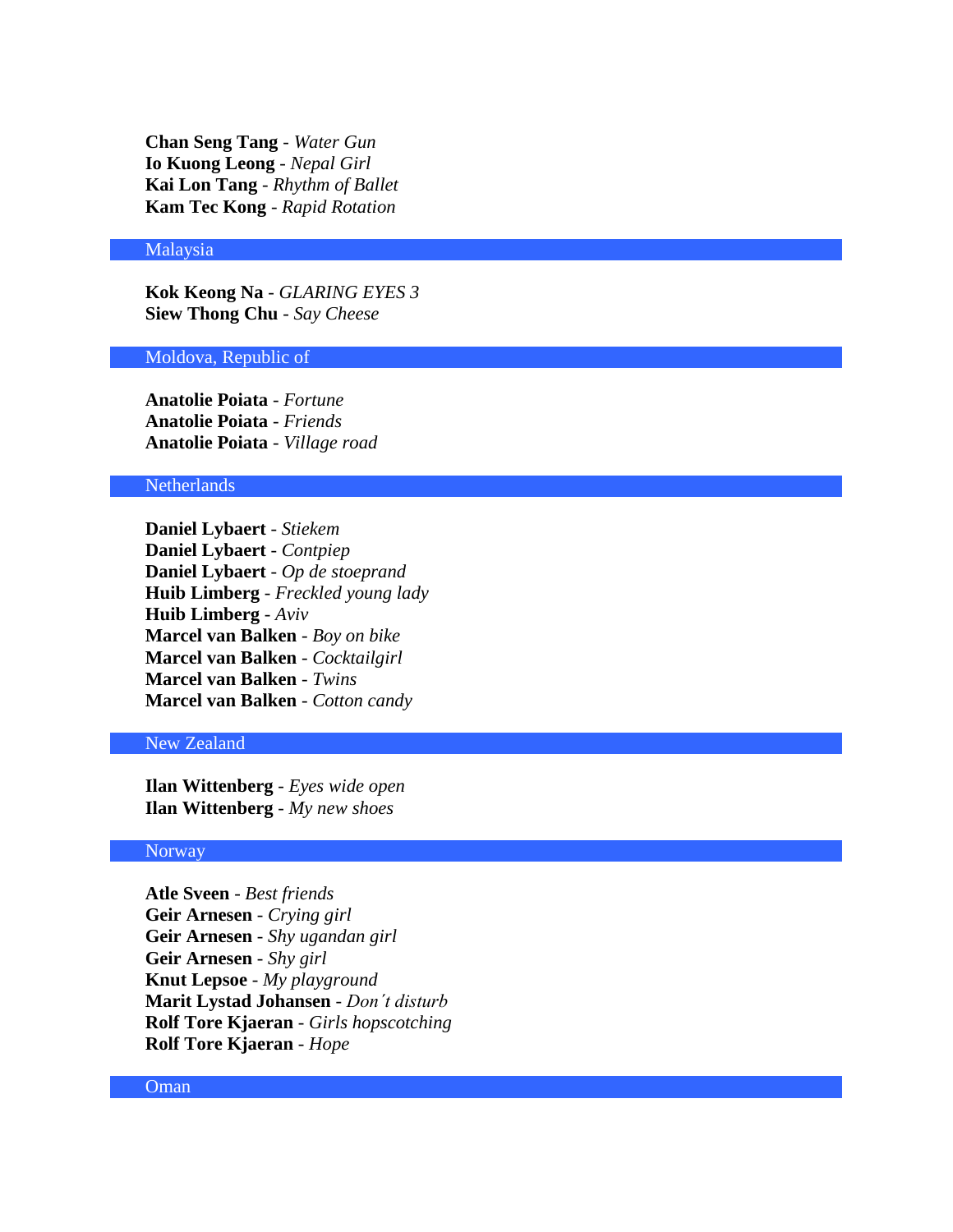**Abdollah AlRuzaiqi** - *smile* **Abdollah AlRuzaiqi** - *The emergence* **Abdollah AlRuzaiqi** - *Through door* **Ahmed Al Mahrooqi** - *Girl from Mumbai* **Almoatasem Alismaili** - *bedouin girl* **Almoatasem Alismaili** - *different expressions* **Almoatasem Alismaili** - *between curtains* **Habib Alzadjali** - *Khadejah 17* **Habib Alzadjali** - *Village Girl 2* **Habib Alzadjali** - *Girl in Red Zone* **Haitham AL Farsi** - *smile is circle* **Hamed AlGhanboosi** - *Innocent* **Majid Alamri** - *Children Martabouri2* **Majid Alamri** - *Indonesian baby* **Majid Alamri** - *Child Barabay* **Majid Alamri** - *Child Barabay2* **Mohamed AL Bulushi** - *eyes of child* **Mohd Alhadi** - *Deep sorrow* **Mohd Alhadi** - *Looks 1* **Mohd Alhadi** - *Between the girls* **Moosa AlRezaiqi** - *Poor girl* **Moosa AlRezaiqi** - *Reading* **Noufal Al-Ruzeiqi** - *oman1* **Noufal Al-Ruzeiqi** - *I am beautiful2* **Noufal Al-Ruzeiqi** - *Beauty* **Noufal Al-Ruzeiqi** - *Children* **Osama Al Kharusi** - *alone* **Osama Al Kharusi** - *young seller* **Said Alwahaibi** - *Alook* **Said Alwahaibi** - *boy 2* **Said Alwahaibi** - *Scared boy* **Said Alwahaibi** - *Alook 2* **Saif Alkaabi** - *Bedouin child* **Saif Alkaabi** - *Pakistani children* **Zuhair AlSiyabi** - *hammar1*

## Portugal

**Joao Taborda** - *Teaching* **Joao Taborda** - *Naughty*

#### Qatar

**Abdulla Al-Mushaifri** - *Al-Ahood*

Romania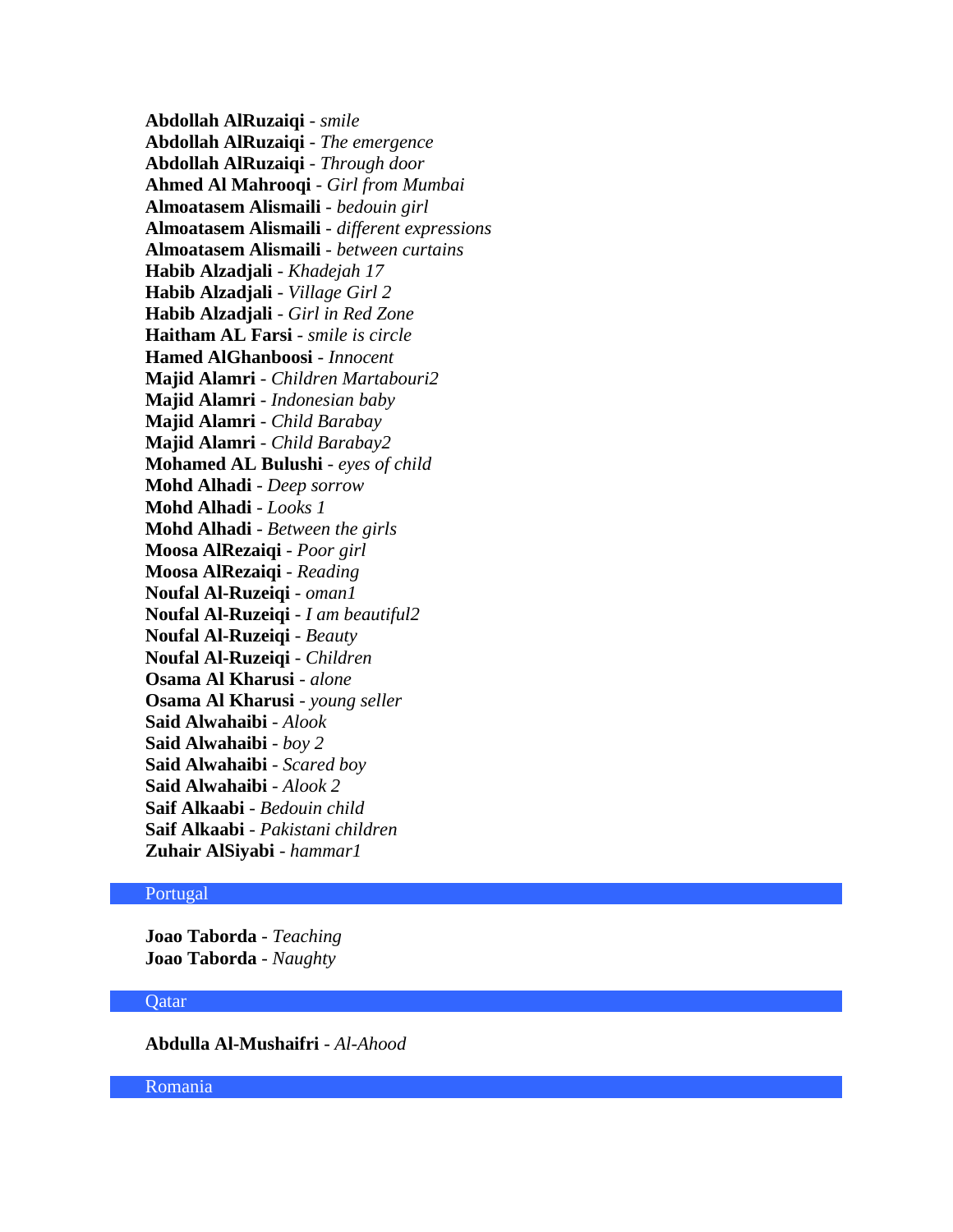**Catalin Fudulu** - *Child 44* **Ovi D Pop** - *Spectator* **Ovi D Pop** - *Spinning* **Rucsandra Calin** - *A&F* **Rucsandra Calin** - *Friends*

#### Russia

**Aleksey Zakharov** - *joy* **Sergey Anisimov** - *children of Yamal (3)* **Viktor Kanunnikov** - *Children of Cambodia 7* **Vladimir Proshin** - *Dreamer* **Vladimir Proshin** - *Playing with the butterflies* **Vladimir Proshin** - *Wonderment* **Yury Pustovoy** - *Child, Kashmir* **Yury Pustovoy** - *Child, Tibet* **Yury Pustovoy** - *Child, India*

#### Samoa

**Stuart Chape** - *Paddlers*

#### Saudi Arabia

**Abbas Alkhamis** - *childFace* **Ahmed Alibrahim** - *School child 2* **Basem AlQasim** - *Twin2 BW* **Fatimah Ibraheem** - *Little student* **Fatimah Ibraheem** - *school girl* **Fatimah Ibraheem** - *Rising* **Jassim Ali Al-Mulla** - *poor girl* **Jassim Ali Al-Mulla** - *Welcome to my home* **Mohammed Al Sulaili** - *My Sis* **Mohammed Al Sulaili** - *Girls* **Mohammed Al Sulaili** - *I am Girl* **Mohammed Alnaser** - *Buzzled* **Mohammed Alnaser** - *Gujarati Kid* **Mohammed Alnaser** - *Tannu* **Nasser Alrabeai** - *Friendship* **Nasser Alrabeai** - *Light of Hearts* **Sajedah AlAsfoor** - *Honey eyes BW* **Sajedah AlAsfoor** - *Punishment* **Sajedah AlAsfoor** - *Sad boy in school* **Yousef Almasoud** - *Little Shepherd* **Yousef Almasoud** - *Loss*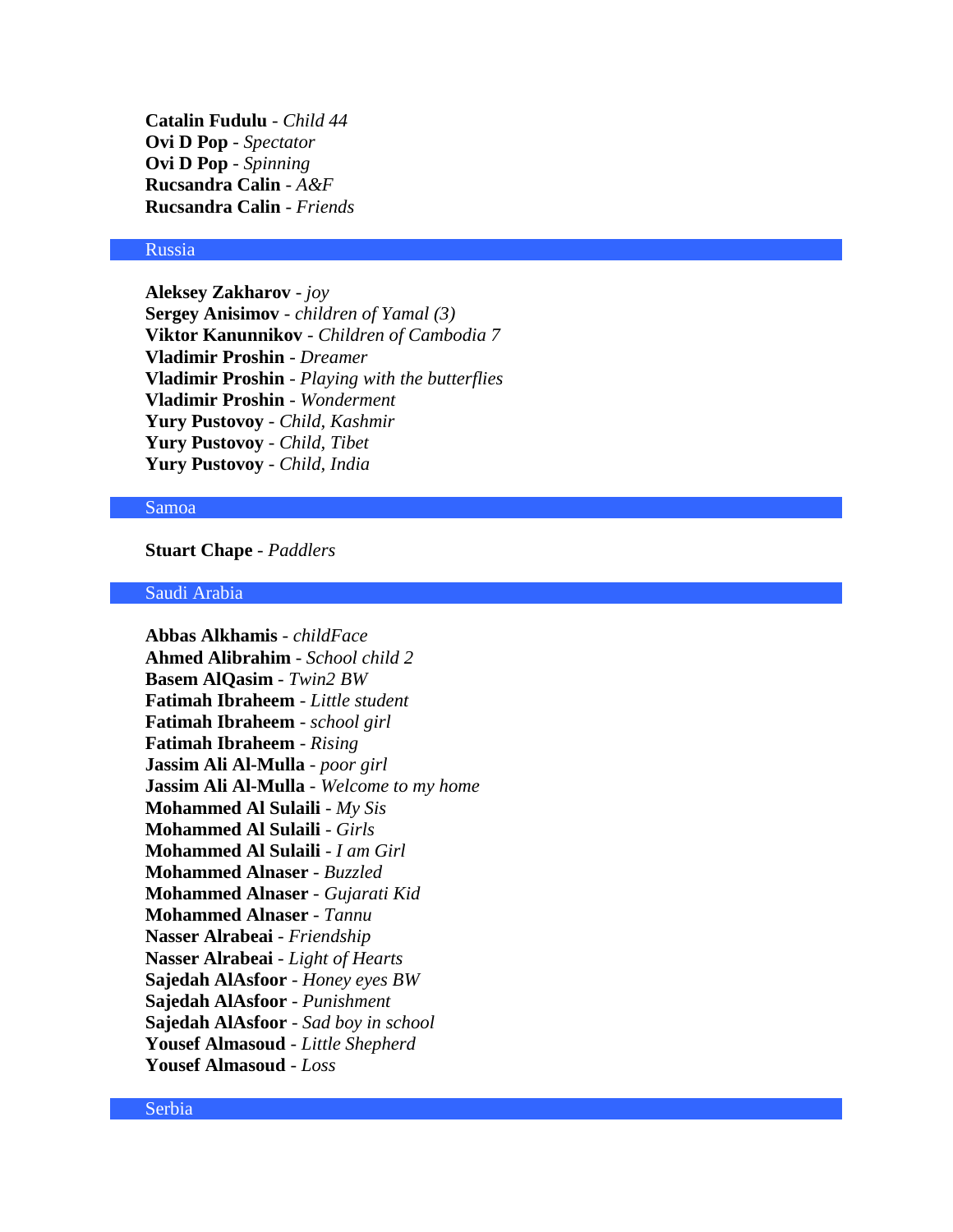**Edo Iglic** - *Stage fright* **Edo Iglic** - *High in the sky* **Hadzi Miodrag Miladinovic** - *Running eyes* **Istvan Virag** - *Eme*

#### Singapore

**David Poey-Cher TAY** - *Shy boy* **David Poey-Cher TAY** - *Disturbed* **David Poey-Cher TAY** - *Child model* **GiapChiu Teo** - *ahhh i am strong* **Zee Kek Heng** - *Jump down the waterfall*

# Slovakia

**Andrii Yurlov** - *Childchoods dream\_3* **Andrii Yurlov** - *Childchoods\_7* **Andrii Yurlov** - *Sight at a city* **Andrii Yurlov** - *Childchoods dream* **Liudmyla Soloviova** - *Little boss*

# Slovenia

**Dejan Kokol** - *Tabula rasa* **Ivo Borko** - *In golden cage* **Marko Mulej** - *embarrassed*

#### Spain

**Frederic Garrido Vilajuana** - *Embrace* **Luis Calle** - *Iván el baboso*

#### Sweden

**Jan-Thomas Stake** - *Indonesian boy* **Mikael Bengtsson Lestander** - *Girl With Dots* **Nils-Erik Jerlemar** - *Fathers and Daughters* **Nils-Erik Jerlemar** - *Holocaust Memorial - Berlin No 3*

## Taiwan

**Lung-Tsai Wang** - *Colorful Smile* **Lung-Tsai Wang** - *Simple Childhood*

**Turkey**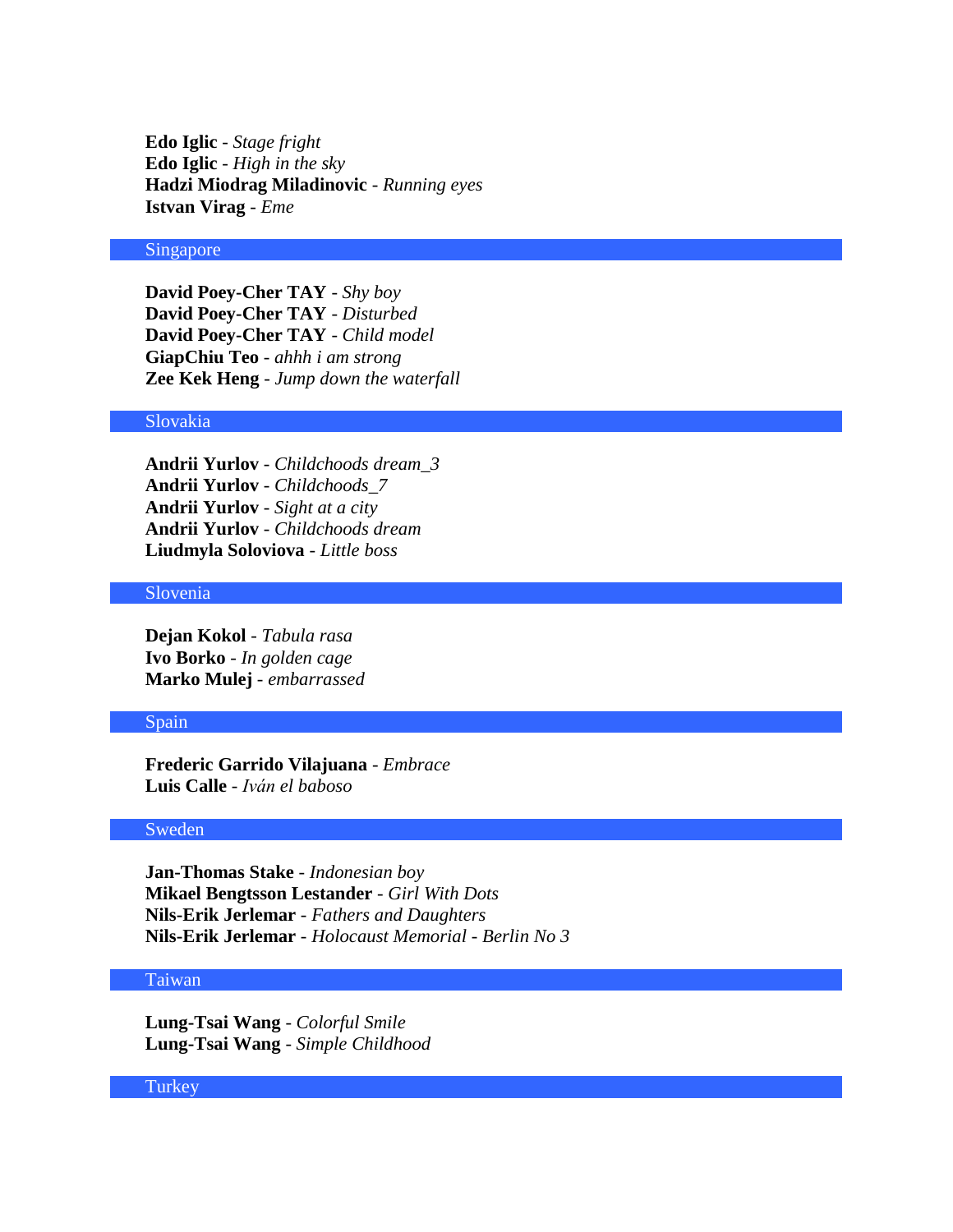**Barbaros Karagulmez** - *Alone* **Cemil Guven** - *Innocent* **Ercument Ersoy** - *MY TOYS* **Ercument Ersoy** - *apprentice* **Ercument Ersoy** - *hostler* **Ferah Budak** - *CHILD WRESTLER-II* **Mehmet Turgut Kirkgoz** - *Diabetic child is working* **Seckin Yenici** - *shadow* **Selman Vefa Yildirim** - *innocence* **Sema Demirkol** - *erkek çocuk*

#### Ukraine

**Oleg Kutskiy** - *Slum children* **Oleg Kutskiy** - *Girl with a dog.* **Yuriy Zilinskyy** - *Children carelessness* **Yuriy Zilinskyy** - *Offensively* **Yuriy Zilinskyy** - *Wings of dreams*

# United Kingdom

**Andy Gutteridge** - *In Trouble* **Brian Baker** - *Wet wet wet* **Dave Robson** - *In His World* **Dave Robson** - *Catch Me* **David Tait** - *Trepidation* **John Harding** - *Street urchin* **John Harding** - *Martyn* **John Smith** - *Look of Expectation* **Jon Sellers** - *Evacuee Brothers* **Jon Sellers** - *The Surgeons Daughter* **Jon Sellers** - *The Barrow Boys* **Malcolm Cook** - *is anyone there* **Marion Rapier** - *On the Amazon* **Marion Rapier** - *Beads in Her Hair* **Martin Fry** - *The Look* **Martin Fry** - *Boy at Stow Fair* **Stephen Bassett** - *Abi*

# USA

**Mohammad Ali Salim** - *Mason's Daughter* **Mohammad Ali Salim** - *Child Labor*

# Vietnam

**Nguyen Vu Phuoc** - *Lost Mom*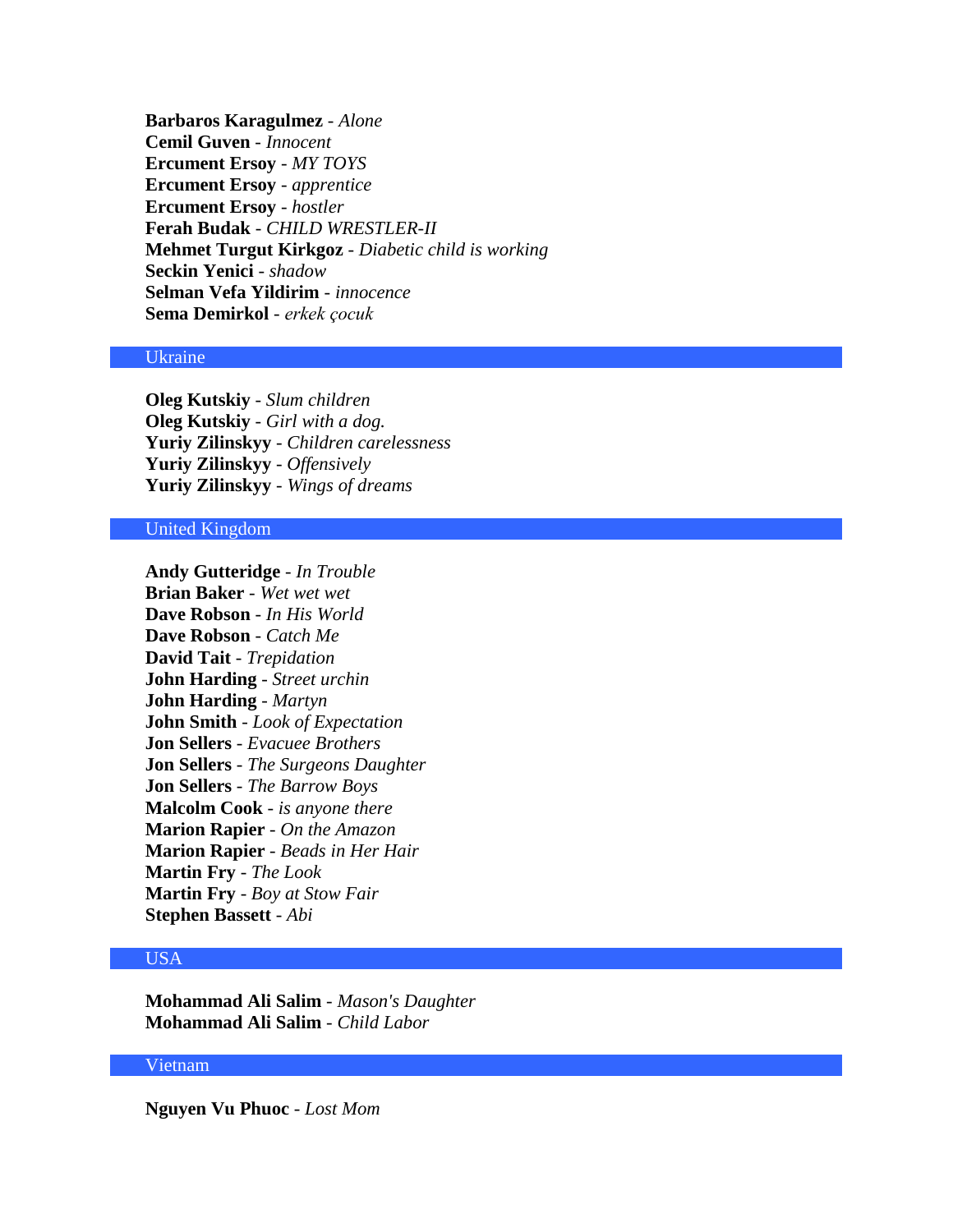**Nguyen Vu Phuoc** - *Lovely yesterday time* **Nguyen Ngoc Tuan** - *Childhood 3* **Phong Tran** - *Waiting for friend* **Phong Tran** - *Lonely day* **Phong Tran** - *Hard childhood* **Quang Toan Nguyen** - *Summer School* **Tan Nguyen Minh** - *Little happy* **Tan Nguyen Minh** - *The look* **Tien Quang Nguyen** - *Innocent* **Tran Cong Phuoc** - *Summer's day* **Tran Cong Phuoc** - *Muc Dong*

# 1st International Salon of Photography **"DPW ANNUAL EXHIBITION 2014"**

#### **Awards** Theme **E) OPEN COLOR / Nagrade** Tema **E) SLOBODNA KOLOR**

**FIAP Gold medal - David Poey-Cher TAY**, Singapore, Fishing nets **PSA Gold medal - Haibo Chi**, China, Purse net **FSS Gold medal - Joseph Tam**, Australia, Cock Fighting **DPA Gold medal - Xing Fang Su**, Hong Kong, Steel Making **SALON Gold medal - Lung-Tsai Wang**, Taiwan, Struggling Threw **FIAP Silver medal - Zoran Makarovic**, Croatia, Old forester **DPA Silver medal - Roland Hank**, Germany, Powerfull **SALON Silver medal - Atle Sveen**, Norway, Ilva in the river **SALON Silver medal - Rafal Kazmierczak**, Poland, Dagmara **FIAP Bronze medal - Paparella Giorgio**, Italy, world of instant **DPA Bronze medal - Pedro Luis Ajuriaguerra Saiz**, Spain, Jump **SALON Bronze medal - Chan Seng Tang**, Macao, Boxing 2 **SALON Bronze medal - Luciano Cardonati**, Italy, l'uomo ragno **SALON Bronze medal - Susan Cowles**, USA, Nyaa Loves Blue **FIAP HM - Abdulrahman Alterkait**, Kuwait, Woods and students **FIAP HM - Ayman Rashed**, Kuwait, grand canyon visiter **FIAP HM - Istvan Kerekes**, Hungary, Katryna **FIAP HM - Larry Cowles**, USA, Kaylah Green Paisley Scarf **FIAP HM - Paul Reidy**, Ireland, VENUS **FIAP HM - Sajedah AlAsfoor**, Saudi Arabia, Opposiite **PSA HM - Chau Kei Checky Lam**, Hong Kong, Flying Cow **PSA HM - Edmondo Senatore**, Italy, Tuscan atmosphere **PSA HM - H.W. Chan**, Hong Kong, Golden sea little boat **FSS HM - Daniel Lybaert**, Netherlands, Winters tafereel **FSS HM - Habib Alzadjali**, Oman, Woman O4 **DPA HM - Haitham AL Farsi**, Oman, can i play **DPA HM - Igor Debevec**, Slovenia, Lavenders fields IV **DPA HM - John Smith**, United Kingdom, Tanfield Train Driver **SALON HM - Alois Bernkopf Dr.**, Austria, Amelie **SALON HM - Jon Sellers**, United Kingdom, The Undertakers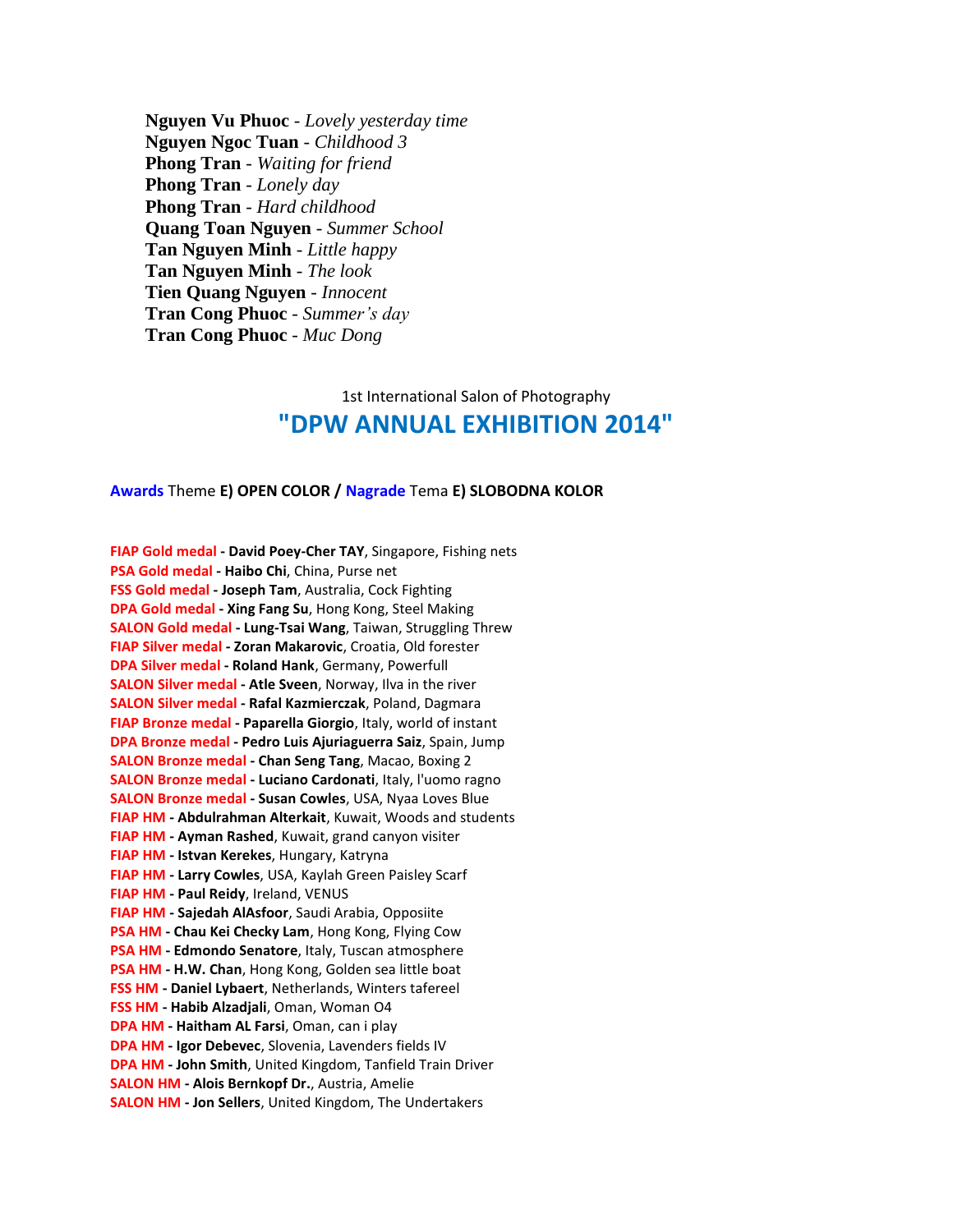**SALON HM - Mehmet Turgut Kirkgoz**, Turkey, Sadhu and stairs **SALON HM - Ngo Dung**, Vietnam, terraces in Yen Ban **SALON HM - Nils-Erik Jerlemar**, Sweden, Running on Beach **SALON HM - Osmo Kyttala**, Finland, Tired

# 1st International Salon of Photography **"DPW ANNUAL EXHIBITION 2014"**

#### **Accepted** Theme **E) OPEN COLOR / Primljeno** Tema **E) SLOBODNA KOLOR**

Argentina

**Ariel Gonzalez** - *Esperando un trago* **Ariel Gonzalez** - *Muñecos* **Ariel Gonzalez** - *Por el camino*

#### Australia

**Brian Russell** - *Cania Escarpment* **John Lomas** - *Melissa* **John Lomas** - *Penny* **Joseph Tam** - *Flying Horse* **Joseph Tam** - *Dashing Bull* **Joseph Tam** - *Cock Fighting* **Joseph Tam** - *Crazy Horse* **Leanne Alessi** - *Thrice* **Leanne Alessi** - *Tenacious Tendencies* **Valent Lau** - *More than you can chew* **Wai Man Tsim** - *Boating In Piles*

#### Austria

**Albert Peer** - *Huskys* **Albert Peer** - *Motocross 249* **Alois Bernkopf Dr.** - *Amelie* **Alois Bernkopf Dr.** - *Julia\_7* **Andreas Kuen** - *Bunte Haeuser* **Andreas Kuen** - *Dreaming Lady* **Andreas Kuen** - *Flying Bulls* **Johann Hoelblinger** - *europaeischer Seeadler* **Peter Rabl** - *horizontal lines* **Stefan Nagy** - *Iceland 02* **Thomas Radislovich** - *together* **Thomas Radislovich** - *In Reverse*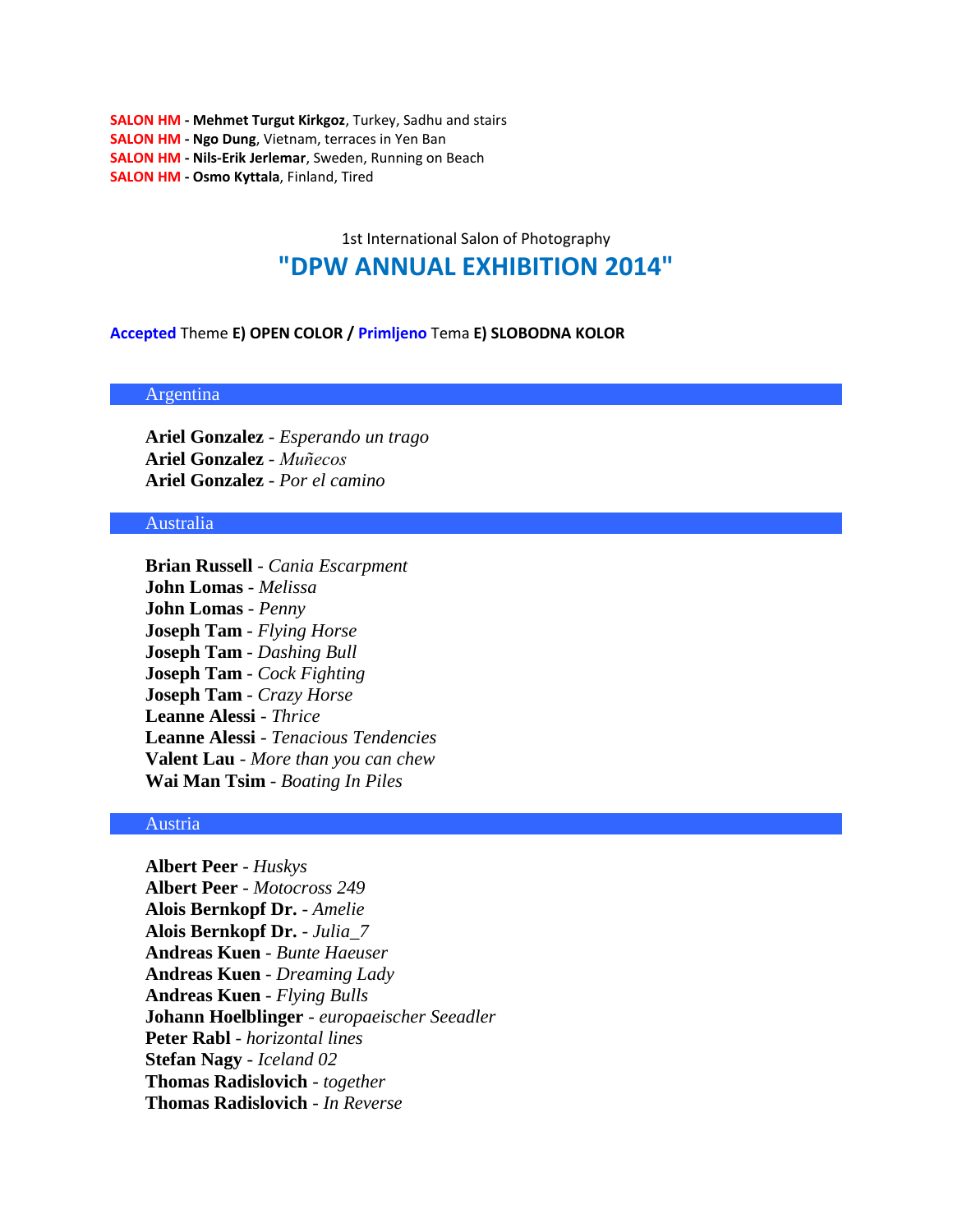**Thomas Radislovich** - *Miss S* **Thomas Radislovich** - *better half* **Werner Burgstaller** - *K&K monarchie*

# Bahrain

**Ahmed Hameed** - *In The Open* **Ahmed Hameed** - *Thurst* **Ahmed Hameed** - *Awaiting The Sun* **Hanan Hassan Al-Khalifa** - *WOMAN IN RED* **Mamdooh Alsaleh** - *Smoking time* **Mamdooh Alsaleh** - *Duck Scream* **Mamdooh Alsaleh** - *Family trip* **Sayed Mohamed Almosawi** - *no excuse* **Sayed Mohamed Almosawi** - *sandy face*

#### Belarus

# **Alfred Mikus** - *morning tea*

### Belgium

**Beauraind Marcel** - *Roxiane* **Beauraind Marcel** - *Matin de juin* **Chris Discart** - *break the waves* **Chris Discart** - *inle lake* **Chris Discart** - *owl with prey* **Michel Gilliot** - *Venise* **Roger Oeyen** - *Laplanduilen* **Sandra Fadda** - *Mystere*

## Bosnia and Herzegovina

**Slobodan Krstic** - *view falcons* **Slobodan Krstic** - *STANARI XY*

#### Canada

**K C Tam** - *Rafting 3542* **K C Tam** - *Long jump 547* **K C Tam** - *Leave me alone* **Yung Niem** - *Blacksmith with flying sparks 2*

# China

**Haibo Chi** - *Sneak* **Haibo Chi** - *Purse net*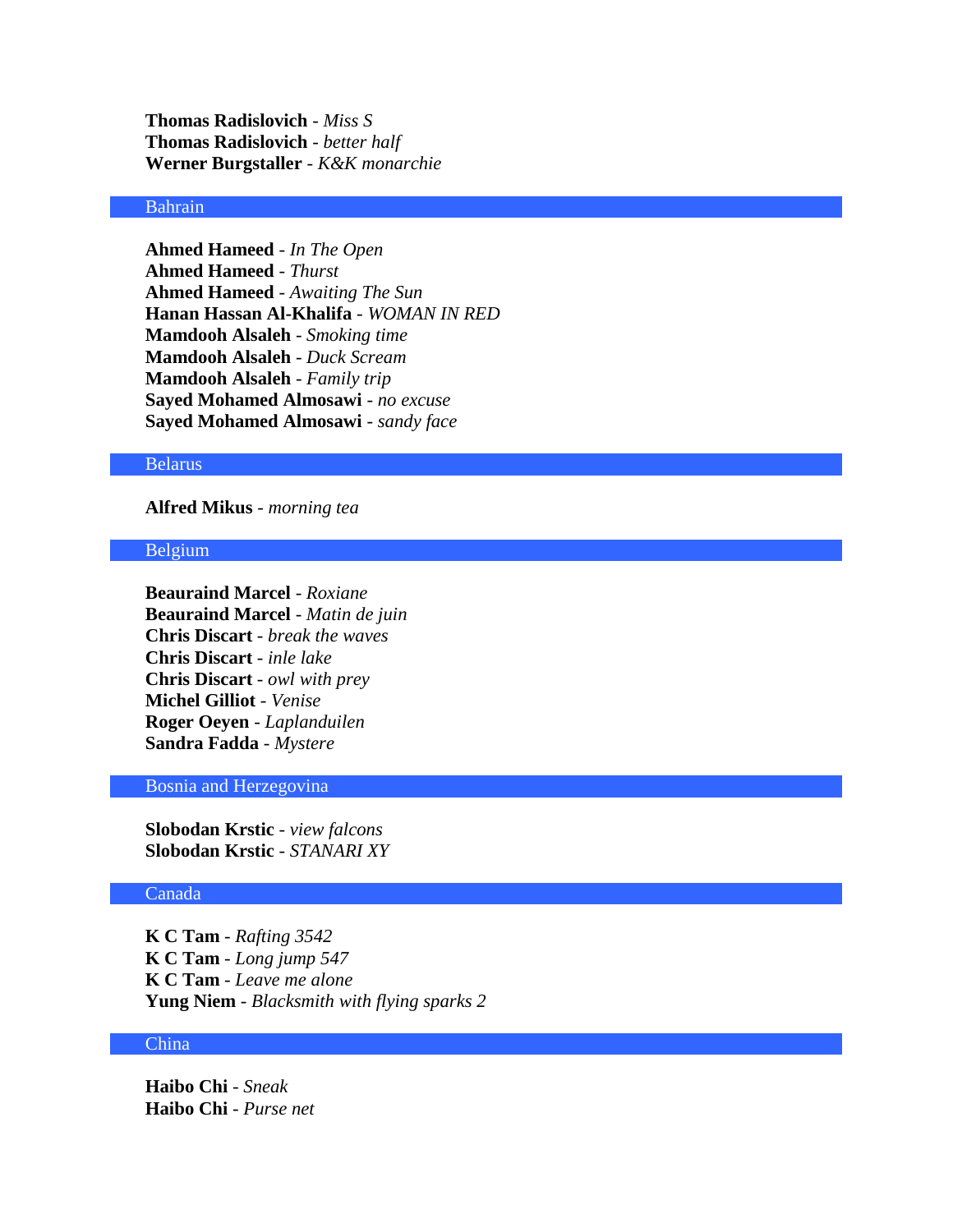**Haibo Chi** - *Pearly Kingfisher* **Haibo Chi** - *Posture of kingfisher* **Huan Zhong** - *Water on the road* **Huan Zhong** - *Dusk* **Jinghui Chen** - *DREAMLAND* **Jintao Zhang** - *Portrait 1* **Jintao Zhang** - *Endoscope* **Yanrong Li** - *Green veil* **Yi Wan** - *Diaoyang race* **Yue Liu** - *Beautiful Coutryside*

#### **Croatia**

**Petar Sabol** - *Apollons in morning* **Petar Sabol** - *Two butterflies* **Petar Sabol** - *Second light* **Petar Sabol** - *Ambrosia* **Zoran Makarovic** - *Old forester* **Zoran Makarovic** - *Picture of Barany 7*

#### Cyprus

**Andreas L Andreou** - *long journey eyes* **Buket Ozatay** - *Seyma* **Romos Kotsonis** - *Lighthouse from land*

#### Czech Republic

**Alja Minibaeva** - *Upsight down* **Alja Minibaeva** - *fairytale fashion*

# Denmark

**Joergen Kristensen** - *Photographer 2* **Joergen Kristensen** - *Sledding 2* **Preben Kobberoe** - *Iceberg 1*

## Egypt

**Ahmed Abdulazim** - *Memories Collector*

# Finland

**Hemmo Ristimaki** - *Food for kids* **Hemmo Ristimaki** - *Offer of marriage* **Hemmo Ristimaki** - *Beared tit* **Jussi Talvitie** - *Fast on your Feet*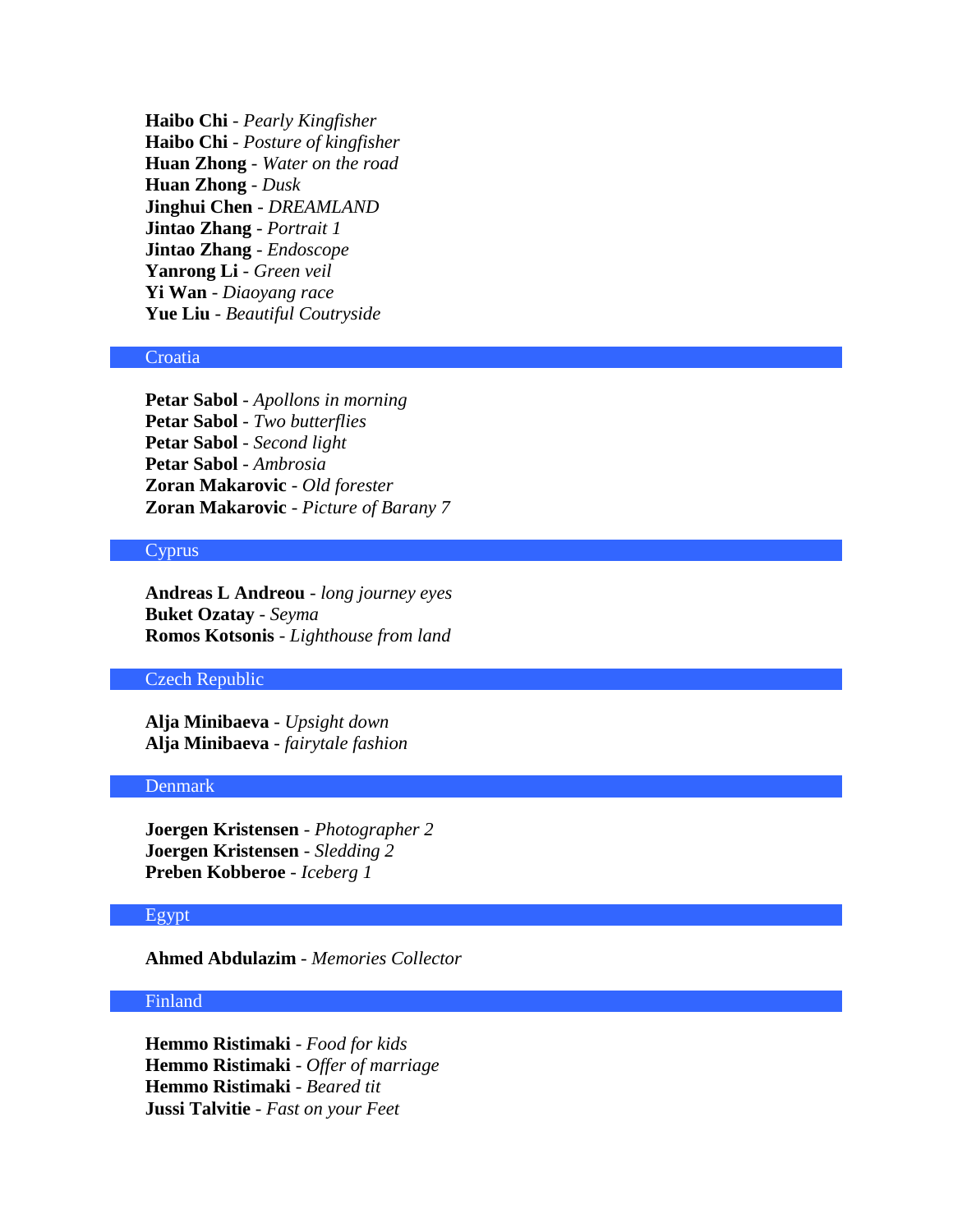**Jussi Talvitie** - *Black Label* **Osmo Kyttala** - *Tired*

#### France

**Di Tommaso Angelo** - *Au petit matin 2* **Di Tommaso Angelo** - *Una lacrima sul viso* **Michele Van Eenoo** - *course de quads* **Michele Van Eenoo** - *Unis dans l'effort* **Poux Claude** - *banderilles* **Poux Claude** - *veronique 3*

#### **Germany**

**Afroditi Mavroeidi** - *Drink with me* **Dr. Michael E. Bottcher** - *Wien Speicher II* **Fredi Scholze** - *The Champion* **Fredi Scholze** - *Black Madonna* **Fredi Scholze** - *Red Baron* **Harry Buenger** - *the away* **Harry Buenger** - *desire for peace* **Harry Buenger** - *in search* **Martina Wolf** - *Lady in Red* **Roland Hank** - *Run* **Roland Hank** - *Powerfull* **Tanja Zech** - *Old Man* **Tanja Zech** - *Das Bad* **Tanja Zech** - *Gream Reaper I* **Tanja Zech** - *Mount Bromo* **Thomas Detzner** - *Eagle 2* **Werner Baumann** - *Before Harvest* **Wolfgang Gilges** - *Tindaro*

# **Greece**

**Efstratios Tsoulellis** - *Lonely shadow* **Iannis Skotiniotis** - *A small rural panorama n2*

# Hong Kong

**Chau Kei Checky Lam** - *Desolate Racing* **Chau Kei Checky Lam** - *Flying Cow* **Chau Kei Checky Lam** - *Solemn Ceremony 2* **H.W. Chan** - *Golden sea little boat* **H.W. Chan** - *Carnival (Brazil) 2* **Hong Wai Victor Cheng** - *READY TO GO FISHING* **Hong Wai Victor Cheng** - *BUTTERFLY 1*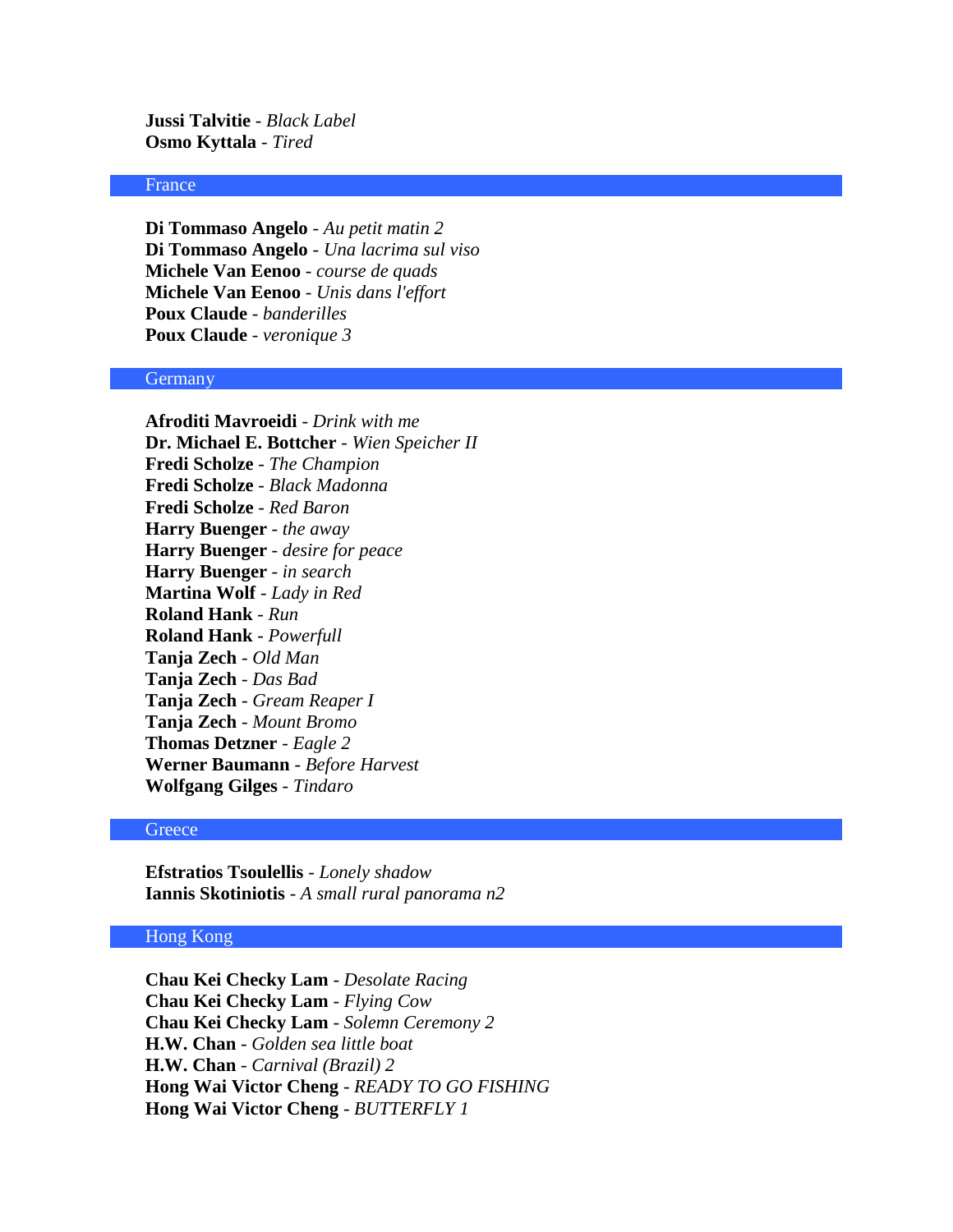**Shiu Gun Wong** - *Three against Three* **Shiu Gun Wong** - *No Photo!* **Shiu Gun Wong** - *Alyssa* **Xing Fang Su** - *Steel Making* **Xing Fang Su** - *Way Home* **Xing Fang Su** - *Swallow Feeding* **Xing Fang Su** - *Kingfisher*

## **Hungary**

**Elek Papp** - *Manuel* **Elek Papp** - *Memories* **Ibolya Stipsits** - *Spirit* **Istvan Kerekes** - *Fragment* **Istvan Kerekes** - *Sura* **Istvan Kerekes** - *Katryna* **Laki Krisztina** - *Look*

# India

**Amal Krishna Das** - *BAHE NIRANTARA* **Mukesh Srivastava** - *Bull Race At Mansatala-4* **Subrata Bysack** - *ALLURING*

### Indonesia

**Slamet Adijuwono** - *three umbrella 3*

#### Iraq

**Abdullah Dhiaa Aldeen** - *best child* **Dheaa Aziz** - *Look hope*

### Ireland

**Bill Power** - *Alone with Memories* **Carl Cutland** - *Sandeel cove* **Eileen McCausland** - *Saltee Island Puffin* **Eileen McCausland** - *Who's There* **Paul Reidy** - *VENUS* **Paul Reidy** - *PENSIVE*

#### Israel

**Leonid Goldin** - *Give the Alms to*

#### Italy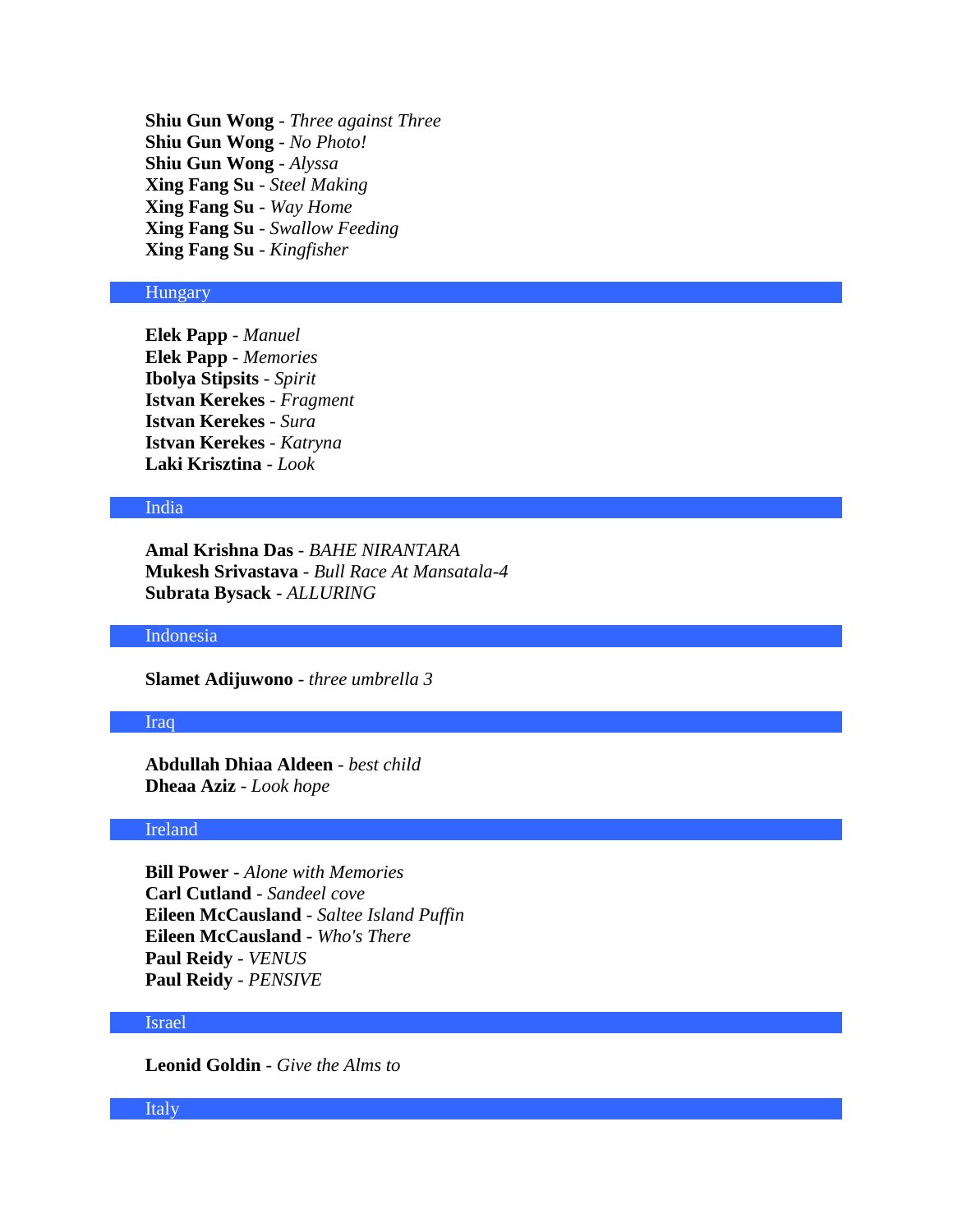**Edmondo Senatore** - *Tuscan atmosphere* **Enzo Righeschi** - *La Defance* **Ernesto Francini** - *Decollo al tramonto.* **Ernesto Francini** - *The meeting.* **Ernesto Francini** - *Kingfisher.* **Ernesto Francini** - *Hoopoes.* **Luciano Cardonati** - *il sorriso* **Luciano Cardonati** - *l'uomo ragno* **Marco Garabello** - *Metallic* **Massimo Martini** - *Castelluccio* **Matteo Pugliese** - *Intensità* **Paparella Giorgio** - *world of instant* **Paparella Giorgio** - *fisherman* **Paparella Giorgio** - *st05* **Riccardo Villa** - *New delhi travel out look* **Riccardo Villa** - *Ice and Lava* **Riccardo Villa** - *Italia* **Roberto Tagliani** - *Who are you ?*

# Kuwait

**Abdulrahman Alterkait** - *Woods and students* **Abdulrahman Alterkait** - *woman in the palace* **Abdulrahman Alterkait** - *The Blue* **Ayman Rashed** - *The puliotion* **Ayman Rashed** - *fairy pools in the isle of skye* **Ayman Rashed** - *grand canyon visiter* **Mohammed Yousef** - *Where we belong* **Mohammed Yousef** - *Ego* **Mohammed Yousef** - *purity of the north* **Mohammed Yousef** - *Victory is Coming* **Murtadha Alqazwini** - *sunset at DC* **Murtadha Alqazwini** - *the chess table*

# Macao

**Chan Seng Tang** - *Home Coming* **Chan Seng Tang** - *Swan Lake* **Chan Seng Tang** - *Boxing 2* **Chan Seng Tang** - *Tomanto and Knife* **Chi Hong Chan** - *old fisherman* **Chi Hong Chan** - *Oriental woman* **Chi Hong Chan** - *temple* **In Hong Lei** - *Xiaodongjiang Cast Net* **Io Kuong Leong** - *China Jiangnan* **Kai Lon Tang** - *Devil Angel*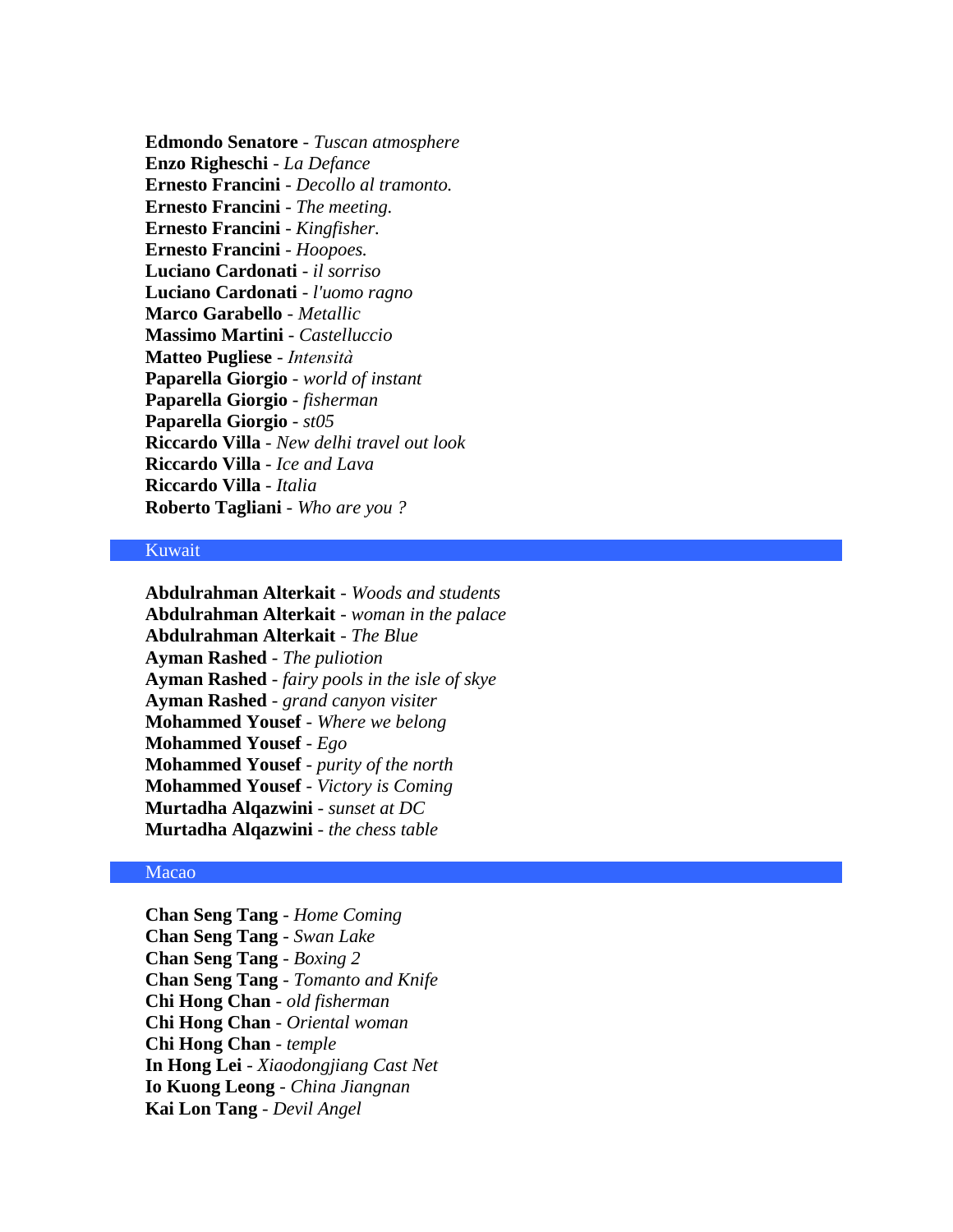**Kai Lon Tang** - *Fishing in blue Morning* **Kai Lon Tang** - *Kharunisia* **Kam Tec Kong** - *morning foraging* **Kam Tec Kong** - *Old Fisherman* **Kam Tec Kong** - *Autumn harvest* **Kam Tec Kong** - *Li river at dusk* **Sherman Cheang** - *Open My Heart* **Sio Hong Fong** - *Li River Boat Crossing* **Sio Hong Fong** - *Crystal Rest in by the window*

# Malaysia

**Kok Keong Na** - *FLYING CHOP* **Kok Keong Na** - *PORCELAIN MAN* **Kok Keong Na** - *CHARCOAL MAN* **Siew Thong Chu** - *Soy Sauce Factory*

## Moldova, Republic of

#### **Anatolie Poiata** - *Home-maker*

#### **Netherlands**

**Daniel Lybaert** - *Landschap en fietser* **Daniel Lybaert** - *Fazant* **Daniel Lybaert** - *Winterlandschap Oranjedijk* **Daniel Lybaert** - *Winters tafereel* **Huib Limberg** - *She and herself* **Huib Limberg** - *Mum's protection # 01* **Marcel van Balken** - *Indian dream*

# New Zealand

**Allen Hogan** - *extreme skiing* **Allen Hogan** - *Pied Shag Nesting* **Ilan Wittenberg** - *The Look* **Ilan Wittenberg** - *The Dam*

## Norway

**Atle Sveen** - *Ilva in rapefield* **Atle Sveen** - *Ilva in the river* **Atle Sveen** - *Fredau II* **Atle Sveen** - *Fredau IV* **Geir Arnesen** - *The Romanian* **Knut Lepsoe** - *Rowing in rainy weather* **Marit Lystad Johansen** - *last light*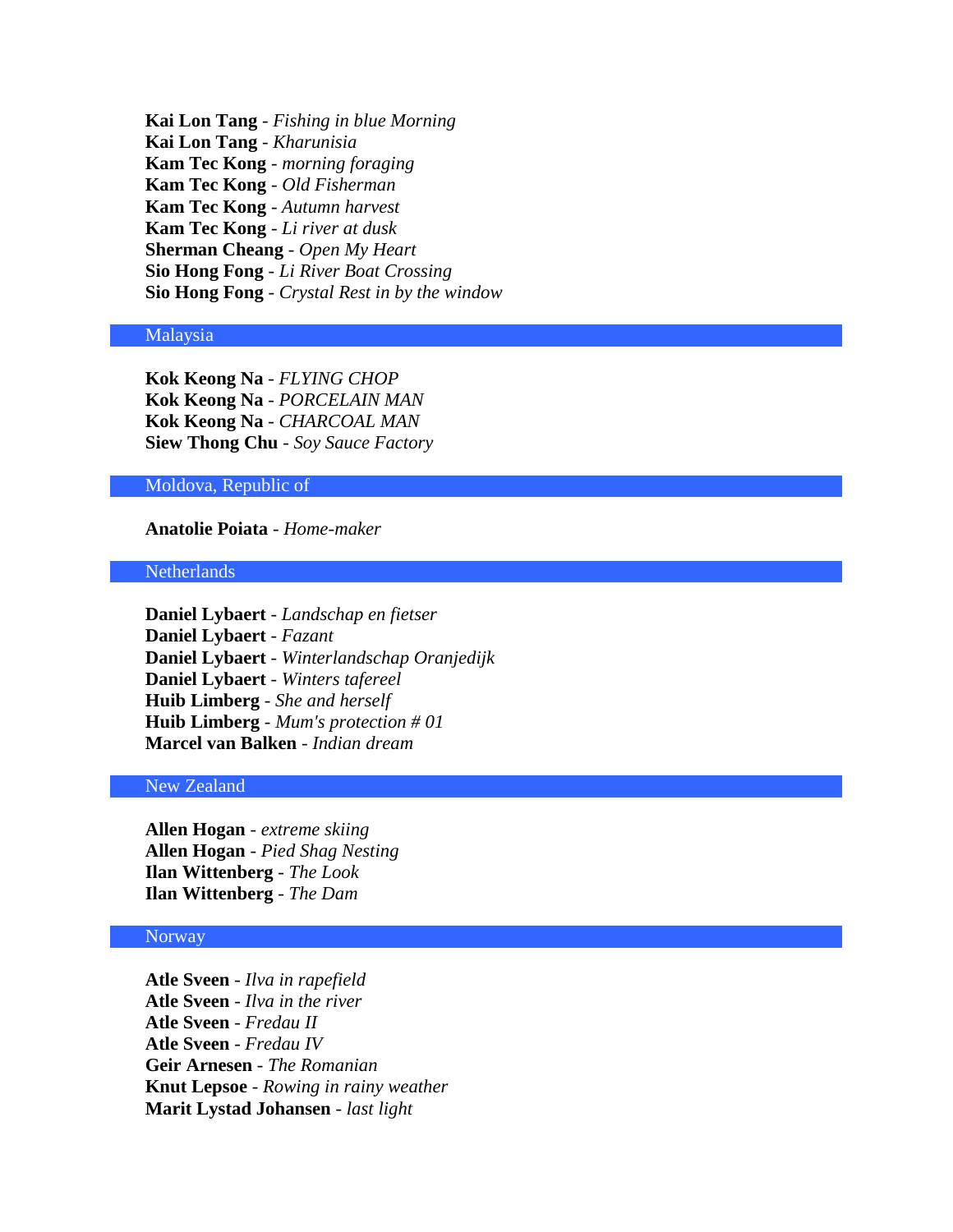**Marit Lystad Johansen** - *norway at night* **Rannveig Tetlie** - *trees* **Rolf Tore Kjaeran** - *Guro fashion* **Rolf Tore Kjaeran** - *Tina pretty* **Rolf Tore Kjaeran** - *Sad Vicenta*

## Oman

**Abdollah AlRuzaiqi** - *Dawn* **Abdollah AlRuzaiqi** - *Views* **Ahmed Al Mahrooqi** - *Harvest* **Ahmed Al Mahrooqi** - *Horsemen* **Habib Alzadjali** - *Woman O4* **Habib Alzadjali** - *Girl Face 2* **Habib Alzadjali** - *Lizard 7* **Haitham AL Farsi** - *can i play* **Haitham AL Farsi** - *hiding my self* **Hamed AlGhanboosi** - *Boy* **Ismail Al Farei** - *lines of nature* **Majid Alamri** - *Fisher7* **Majid Alamri** - *Strong start* **Majid Alamri** - *Latest News* **Majid Alamri** - *ALHOTA3* **Mohamed AL Bulushi** - *circale of life* **Mohamed AL Bulushi** - *poverty* **Mohd Alhadi** - *india 2* **Mohd Alhadi** - *Looks 3* **Mohd Alhadi** - *Indian seller 2* **Moosa AlRezaiqi** - *temple's Girl* **Noufal Al-Ruzeiqi** - *Omani girl* **Noufal Al-Ruzeiqi** - *Omani clothes* **Osama Al Kharusi** - *Reflection* **Said Alwahaibi** - *Goodbye* **Saif Alkaabi** - *Wearing Omani women* **Zuhair AlSiyabi** - *karo4* **Zuhair AlSiyabi** - *In between* **Zuhair AlSiyabi** - *karo2*

## Poland

**Maciej Duczynski** - *Tatra 28* **Maciej Duczynski** - *Norway 1078* **Maciej Duczynski** - *Moravia* **Maciej Duczynski** - *Netherlands* **Rafal Kazmierczak** - *Dagmara* **Rafal Kazmierczak** - *Izabell*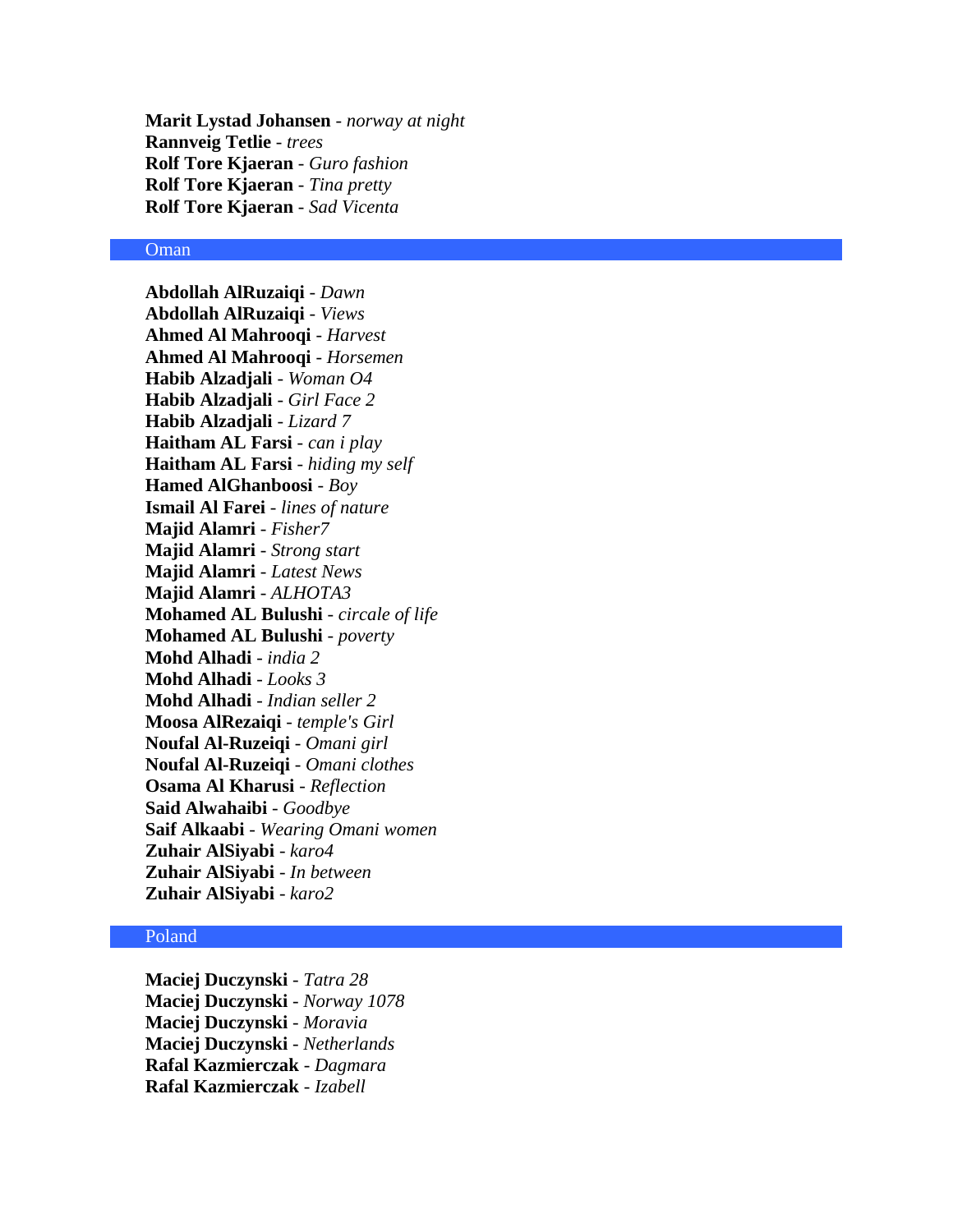# Portugal

**Oscar Saraiva** - *Vendedor errante* **Oscar Saraiva** - *Quadro fluvial*

#### Romania

**Catalin Fudulu** - *Beauty made in Romania* **Ovi D Pop** - *Old Man With The Dog*

# Russia

**Aleksey Zakharov** - *forest nymph* **Dmitry Chastikov** - *Black rocks Marina* **Dmitry Chastikov** - *Bad girl* **Elena Zakharova** - *Mysterious forest* **Elena Zakharova** - *Renaissance* **Sergey Anisimov** - *Ice of Greenland (1)* **Sergey Anisimov** - *Ice of Greenland (4)* **Sergey Anisimov** - *Arctic dream* **Sergey Anisimov** - *Polar bears in Arctic* **Vladimir Dyadkov** - *With Stalin's portrait* **Vladimir Dyadkov** - *My neighbour* **Vladimir Proshin** - *On the river-2* **Vladimir Proshin** - *On the road* **Yury Pustovoy** - *Sunset on Lee River*

#### Samoa

**Stuart Chape** - *Boat harbour*

## Saudi Arabia

**Abbas Alkhamis** - *with hourse* **Ahmed Alibrahim** - *Farmer Rice* **Ahmed Alibrahim** - *Woman farmer 1* **Basem AlQasim** - *Jodhpur Sheriff* **Basem AlQasim** - *Farmer01* **Basem AlQasim** - *Thin man* **Fatimah Ibraheem** - *Both are reading* **Fatimah Ibraheem** - *Beauty* **Fatimah Ibraheem** - *Magdoleen eyes* **Nasser Alrabeai** - *Bus students*  **Nasser Alrabeai** - *Preeminence childhood*  **Sajedah AlAsfoor** - *Opposiite* **Sajedah AlAsfoor** - *Wise man3*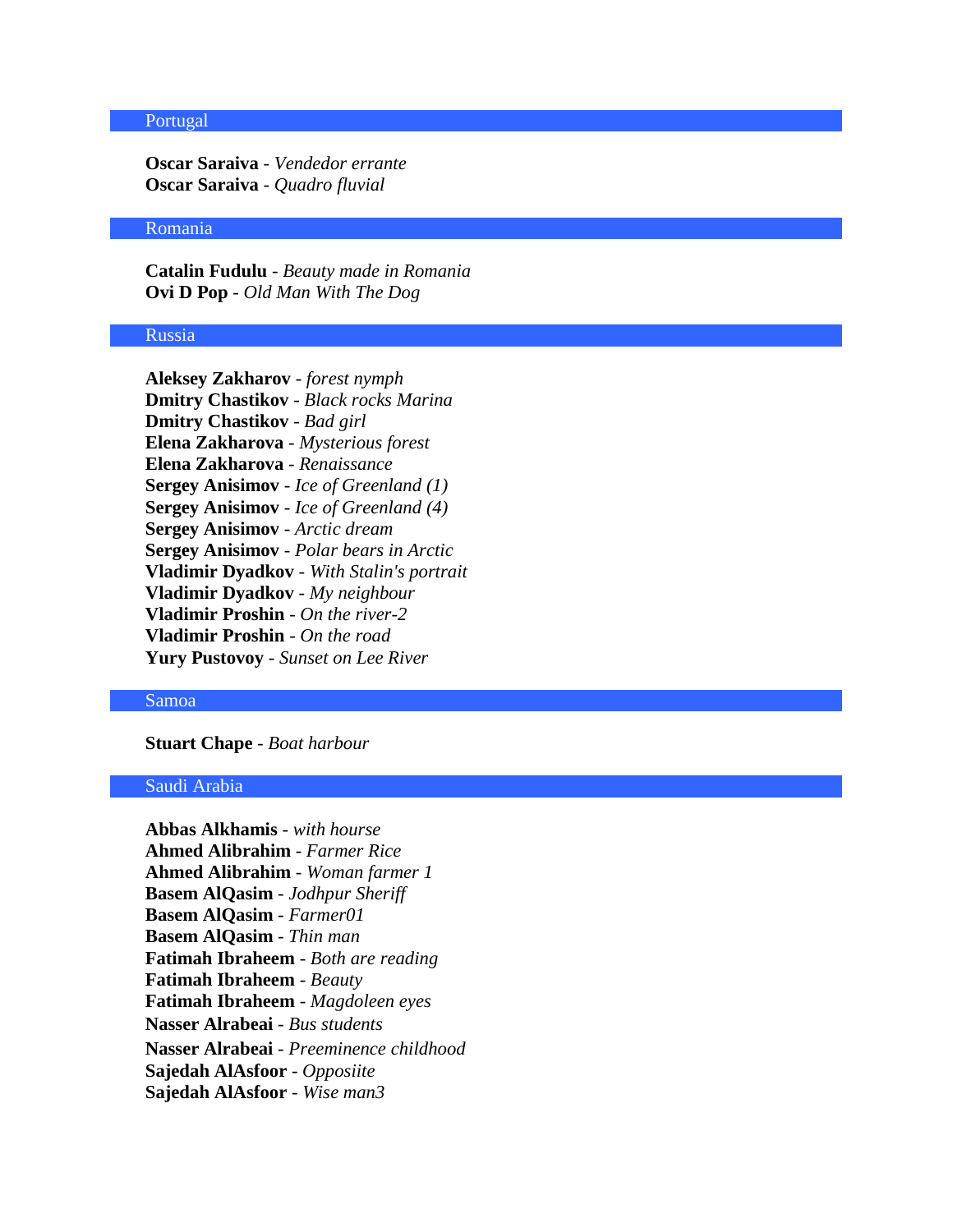**Sajedah AlAsfoor** - *Train man* **Sajedah AlAsfoor** - *Man from Pushkar* **Yousef Almasoud** - *Prophet Ibrahim*

## Scotland

# **Terry Railley** - *Relaxing*

#### Serbia

**Borislav Milovanovic** - *Zagubica2010 8536* **Borislav Milovanovic** - *Brezovica* **Hadzi Miodrag Miladinovic** - *Contrast* **Hadzi Miodrag Miladinovic** - *Moulders189* **Hadzi Miodrag Miladinovic** - *Zlatibor* **Istvan Virag** - *Durmitor19*

## Singapore

**David Poey-Cher TAY** - *Maze* **David Poey-Cher TAY** - *Alone* **David Poey-Cher TAY** - *Fishing nets* **David Poey-Cher TAY** - *In the desert* **Zee Kek Heng** - *Making tea* **Zee Kek Heng** - *Sheep and shepherd* **Zee Kek Heng** - *Workers pouring salts*

#### Slovakia

**Andrii Yurlov** - *Boxer\_1* **Andrii Yurlov** - *Sitting on the planet\_1* **Ivan Mocko** - *Dancer* **Ivan Mocko** - *Maria and Trux 1* **Liudmyla Soloviova** - *Little traveler* **Liudmyla Soloviova** - *Arabian Tale* **Liudmyla Soloviova** - *Autumn Angel*

# Slovenia

**Igor Debevec** - *Lavenders fields IV* **Ivo Borko** - *Princess of a beauty 5* **Marko Mulej** - *red mountains*

#### Spain

**Frederic Garrido Vilajuana** - *MILASC\_01* **Frederic Garrido Vilajuana** - *SIRA\_01*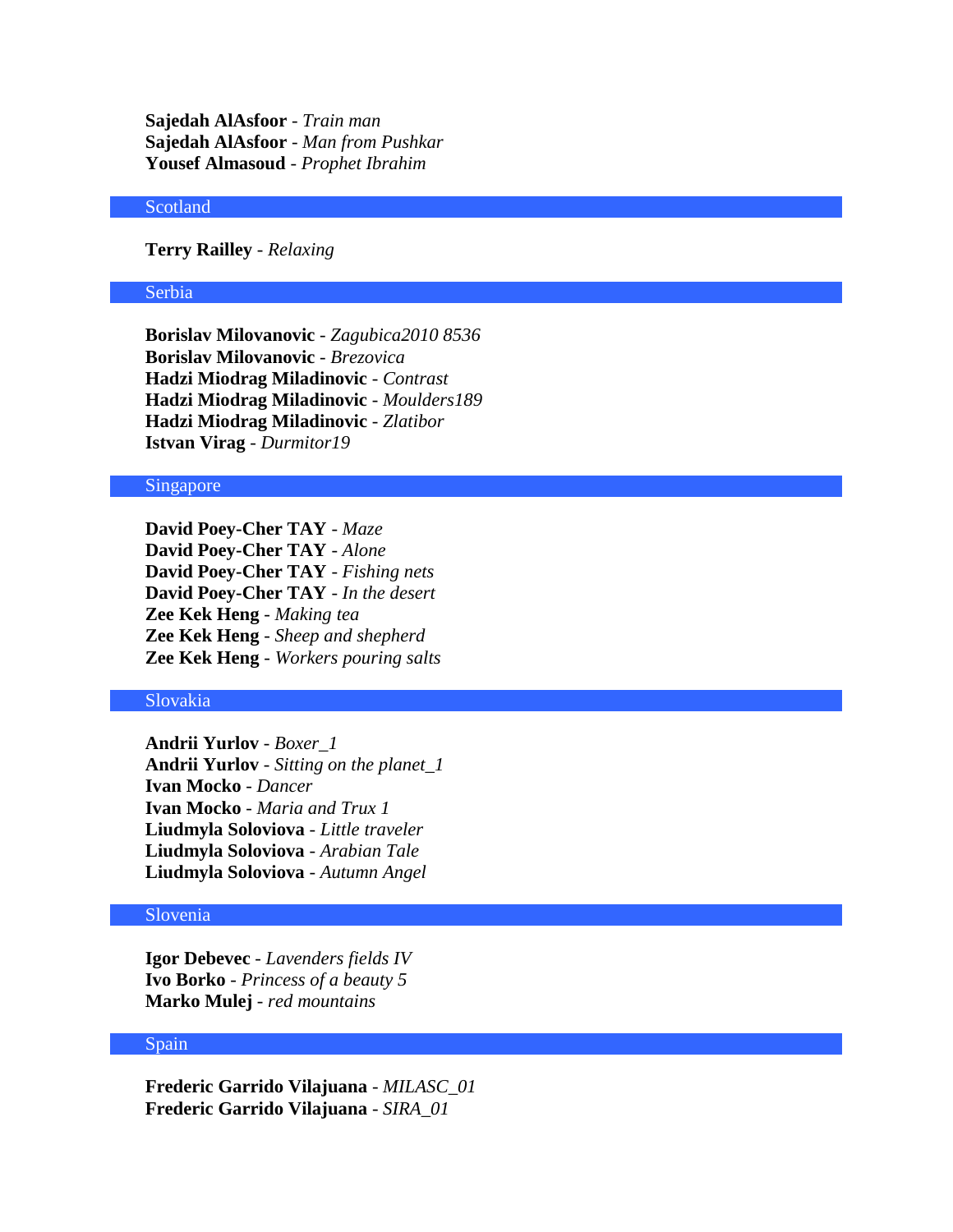**Margaret Watson** - *Meow 2* **Pedro Luis Ajuriaguerra Saiz** - *Girasoles de espaldas al sol* **Pedro Luis Ajuriaguerra Saiz** - *Jump* **Vicente Moraga Costoso** - *In red*

#### Sweden

**Jan-Thomas Stake** - *White hat* **Jan-Thomas Stake** - *Angry little man* **Nils-Erik Jerlemar** - *Pedestrian Crossing No 3* **Nils-Erik Jerlemar** - *Running on Beach* **Nils-Erik Jerlemar** - *Open Door*

## Taiwan

**Lung-Tsai Wang** - *Snow Fighting* **Lung-Tsai Wang** - *Snack Time* **Lung-Tsai Wang** - *Struggling Threw* **Lung-Tsai Wang** - *Homeless*

# **Turkey**

**Barbaros Karagulmez** - *Launch time* **Barbaros Karagulmez** - *Hands* **Feridun Kismet** - *ZEBRA AND MARA RIVER* **Mehmet Turgut Kirkgoz** - *Sadhu and stairs* **Selma Demirkol** - *kalaycı* **Selman Vefa Yildirim** - *gone fishing* **Selman Vefa Yildirim** - *cranezone*

## Ukraine

**Oleg Kutskiy** - *The Orange Revolution 1* **Oleg Kutskiy** - *Victory Day* **Yuriy Zilinskyy** - *Entertainment* **Yuriy Zilinskyy** - *Sounds of violoncello*

# United Arab Emirates

**Nasser Malek** - *Shepherd 4*

# United Kingdom

**Brian Swinyard** - *Toni Amongst The Pages* **David Tait** - *Low water* **David F Cooke** - *The Encounter* **David F Cooke** - *The Baker*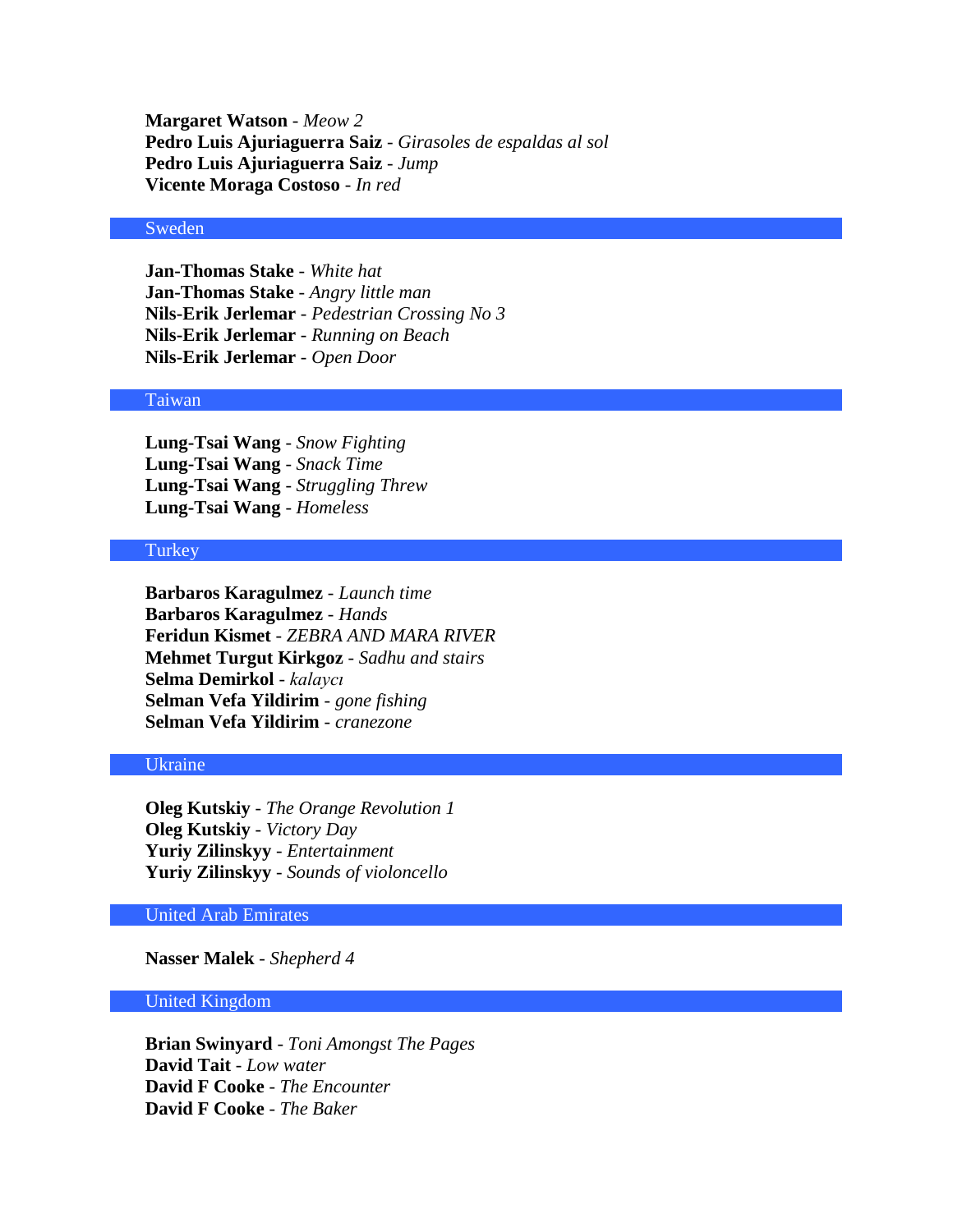**Janet Downes** - *Red Flowers and Green Bottle* **Janet Downes** - *Grandmother's Treasures* **Janet Haines** - *With* **Joe Grabham** - *Intense* **Joe Grabham** - *Eye on the Ball* **John Harding** - *Flower girl* **John Harding** - *The landlord* **John Smith** - *Tanfield Train Driver* **John Whitby** - *Shadow Lines* **Jon Sellers** - *The Undertakers* **Jon Sellers** - *The Mineworkers* **Jon Sellers** - *His Lady in Red* **Lyndon Hatherall** - *Lit Up* **Malcolm Cook** - *harvest sunset* **Malcolm Cook** - *winter way* **Malcolm Jenkin** - *Faith 3* **Malcolm Jenkin** - *Winter Wrap* **Malcolm Rapier** - *Shadows on Blue and Gold* **Martin Fry** - *Storm Force* **Martin Fry** - *Red 1 break* **Martin Walters** - *Shades of Guggenheim* **Mike Behr** - *WING WALKERS* **Mike Behr** - *Your Country Needs You* **Shirley Radden** - *White Pocket* **Stephen Bassett** - *Christine*

# USA

**Dilip Patel** - *Playing With Doll* **Dilip Patel** - *Kookaburra* **Dilip Patel** - *Bird On The Branch* **Gary Potts** - *Double Arch 3* **Ira Nemeroff** - *Chelsea1 55* **Jennifer Chi Hung Wen** - *Homecoming Under Bayan Trees* **Jennifer Chi Hung Wen** - *Splashing Boats* **Jennifer Chi Hung Wen** - *Sunrise Desert Camels* **Larry Cowles** - *Kaylah Green Paisley Scarf* **Larry Cowles** - *Hannah Red Hat* **Larry Cowles** - *Nathan Cigar Smoker* **Susan Cowles** - *Nyaa Loves Blue* **Susan Cowles** - *Tiff In Zebra Print Dress* **Susan Cowles** - *Ashlynn Red Hat*

# Vietnam

**Duy Tuong Nguyen** - *Starting season 12* **Duy Tuong Nguyen** - *Starting season 11*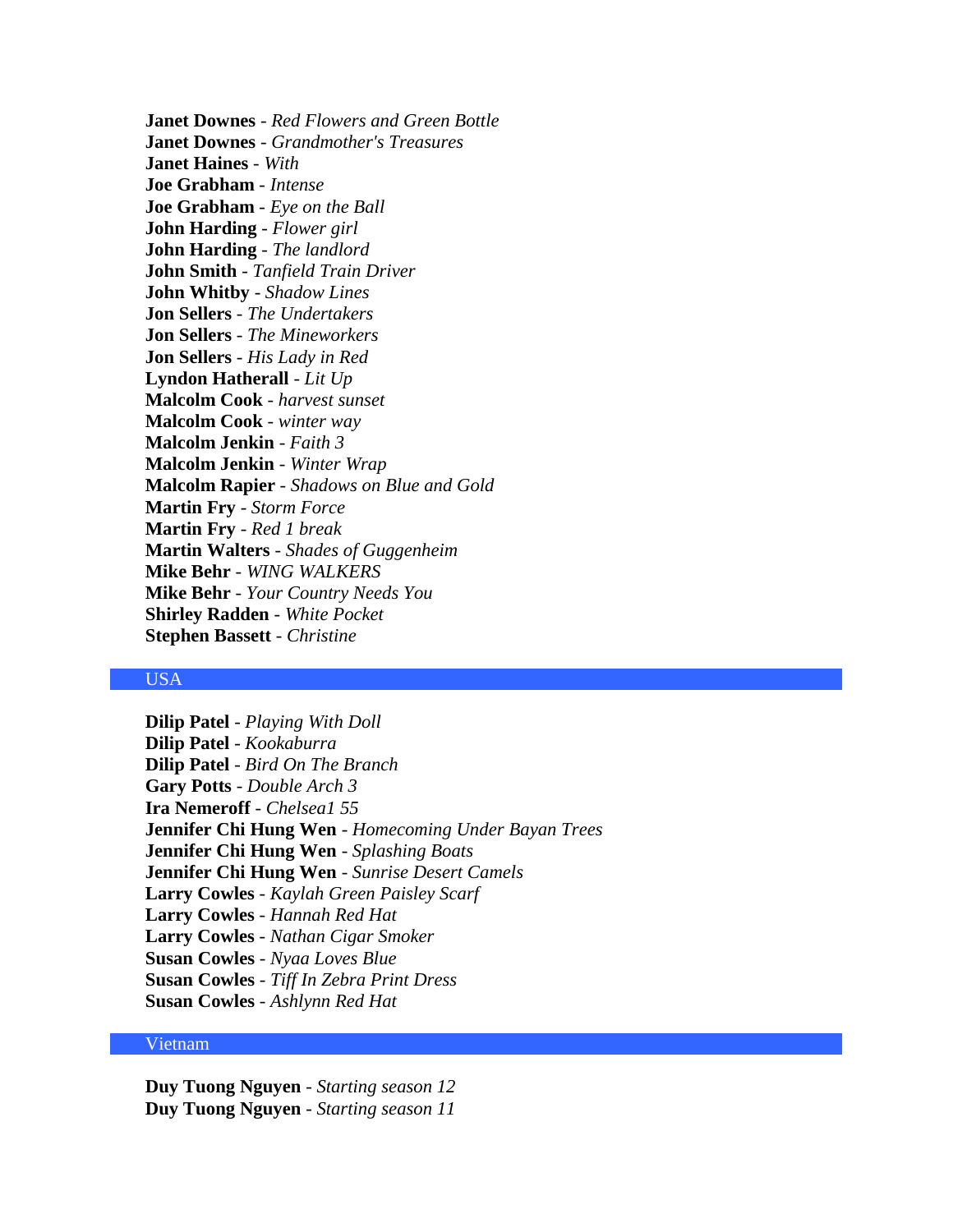**Ngo Dung** - *terraces in Yen Ban* **Ngo Dung** - *Cash fish in Nam Ka* **Ngo Dung** - *working in sunrise* **Nguyen Vu Phuoc** - *Children in the rain* **Nguyen Vu Phuoc** - *On river my town* **Phong Tran** - *Alone 2* **Tan Nguyen Minh** - *The teacher* **Tan Nguyen Minh** - *The Storm* **Thach Nguyen Ngoc** - *The Curves* **Tien Quang Nguyen** - *Endless Beauty* **Toai Le Duc** - *Coming home late* **Toai Le Duc** - *On the salt marshes* **Tran Cong Phuoc** - *Champa the Old Man*

## Yemen

**Khalid Rasheed** - *Photographer*

# 1st International Salon of Photography **"DPW ANNUAL EXHIBITION 2014"**

**Awards** Theme **F) OPEN MONOCHROME / Nagrade** Tema **F) SLOBODNA MONOHROM**

**FIAP Gold medal - David Poey-Cher TAY**, Singapore, Reminiscing **PSA Gold medal - Elek Papp**, Hungary, Why **FSS Gold medal - Andrii Yurlov**, Slovakia, Freedom of time **DPA Gold medal - Abdulrahman Alterkait**, Kuwait, Eritrean migrant **SALON Gold medal - Andreas Kuen**, Austria, Geierportrait **FIAP Silver medal - Roland Hank**, Germany, Yes **DPA Silver medal - Liudmyla Soloviova**, Slovakia, Desperation **SALON Silver medal - Malcolm Rapier**, United Kingdom, The Descent **SALON Silver medal - Tien Quang Nguyen**, Vietnam, A Comming Rain **FIAP Bronze medal - Larry Cowles**, USA, African Boy **DPA Bronze medal - Thomas Detzner**, Germany, Sculpture Act **SALON Bronze medal - Alja Minibaeva**, Czech Republic, Marketa **SALON Bronze medal - Janet Haines**, United Kingdom, Allure **SALON Bronze medal - Vladimir Dyadkov**, Russia, The passenger bus **FIAP HM - Albert Peer**, Austria, Vulture **FIAP HM - John Lomas**, Australia, Annie **FIAP HM - Martin Fry**, United Kingdom, Just the two of us **FIAP HM - Poux Claude**, France, rivalite **FIAP HM - Stephen Bassett**, United Kingdom, Gerald **FIAP HM - Thach Nguyen Ngoc**, Vietnam, Returning Path No2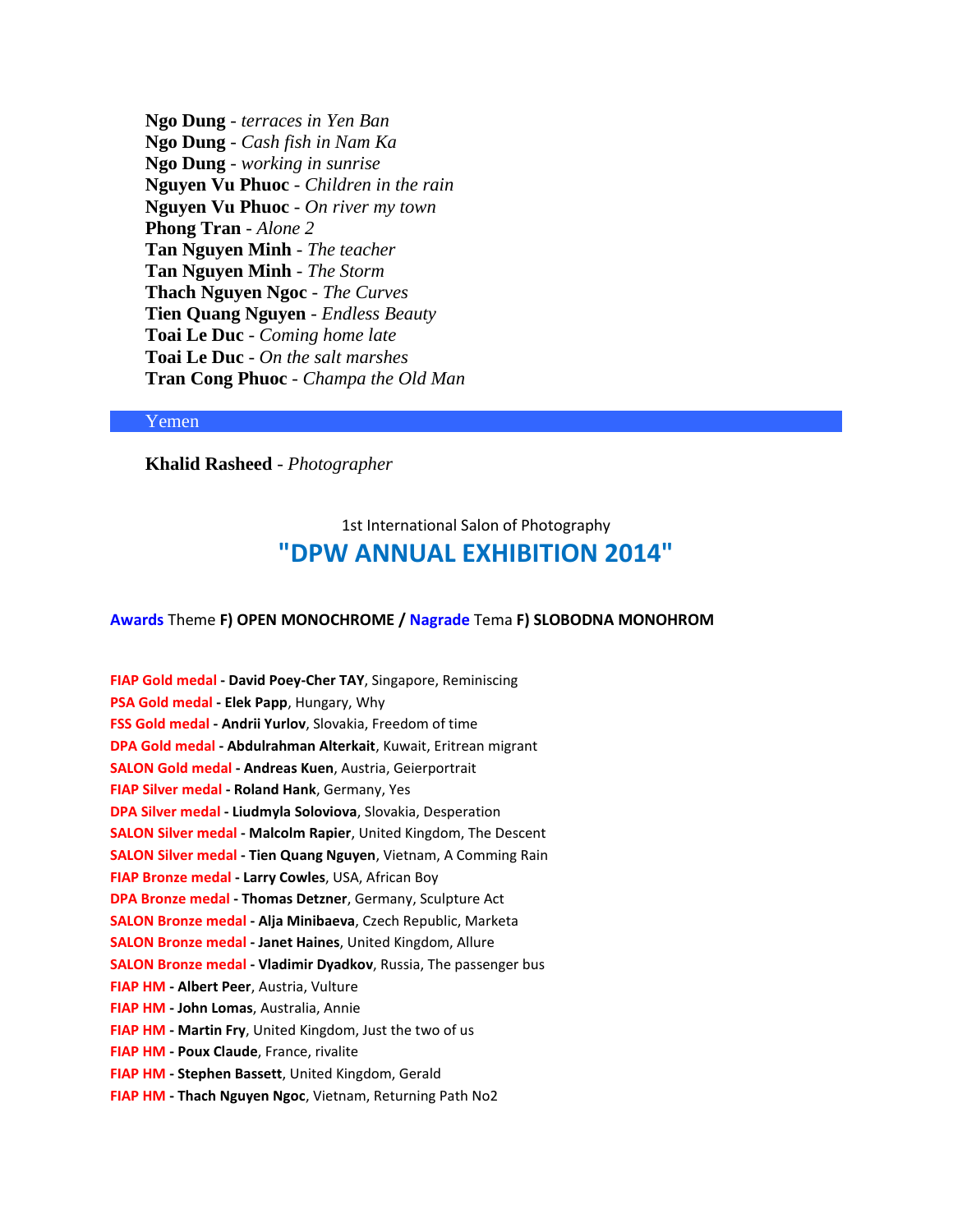| PSA HM - Alois Bernkopf Dr., Austria, Enjoying TT                  |
|--------------------------------------------------------------------|
| PSA HM - Kai Lon Tang, Macao, Dont go away                         |
| PSA HM - Marco Garabello, Italy, Riverbero                         |
| FSS HM - Carl Cutland, Ireland, Ebony Ivory                        |
| FSS HM - Chau Kei Checky Lam, Hong Kong, Sparking                  |
| <b>DPA HM - Daniel Lybaert, Netherlands, Wijds landschap</b>       |
| <b>DPA HM - Edmondo Senatore, Italy, Cycling with Dad '</b>        |
| DPA HM - Nils-Erik Jerlemar, Sweden, Man and Horse                 |
| <b>SALON HM - Ahmed Alibrahim, Saudi Arabia, Thinking</b>          |
| <b>SALON HM - Chan Seng Tang, Macao, Stong and Weak 2</b>          |
| <b>SALON HM - In Hong Lei, Macao, Cast Net</b>                     |
| <b>SALON HM - Jennifer Chi Hung Wen</b> , USA, Boats Among Stickes |
| <b>SALON HM - Mamdooh Alsaleh, Bahrain, Lloness</b>                |
| <b>SALON HM - Susan Cowles, USA, Diamond With Blue Guitar bw</b>   |

# 1st International Salon of Photography **"DPW ANNUAL EXHIBITION 2014"**

## **Accepted** Theme **F) OPEN MONOCHROME / Primljeno** Tema **F) SLOBODNA MONOHROM**

# Argentina

**Ariel Gonzalez** - *El turco y la señora* **Hector Rabinovich** - *3 pasos en las nubes*

# Australia

**Brian Russell** - *Marlborough Sound* **David Miller** - *Dance Partners* **David Miller** - *Flying Leap* **David Miller** - *Mothers Love* **John Lomas** - *Annie* **John Lomas** - *Justen* **John Lomas** - *The Viking* **Joseph Tam** - *Fishing* **Joseph Tam** - *Braving the Storm* **Joseph Tam** - *Up In the Air* **Joseph Tam** - *Facing the Inevitable* **Julie Castieau** - *Kissing the Neighbour Again* **Valent Lau** - *Great Anticipation*

## Austria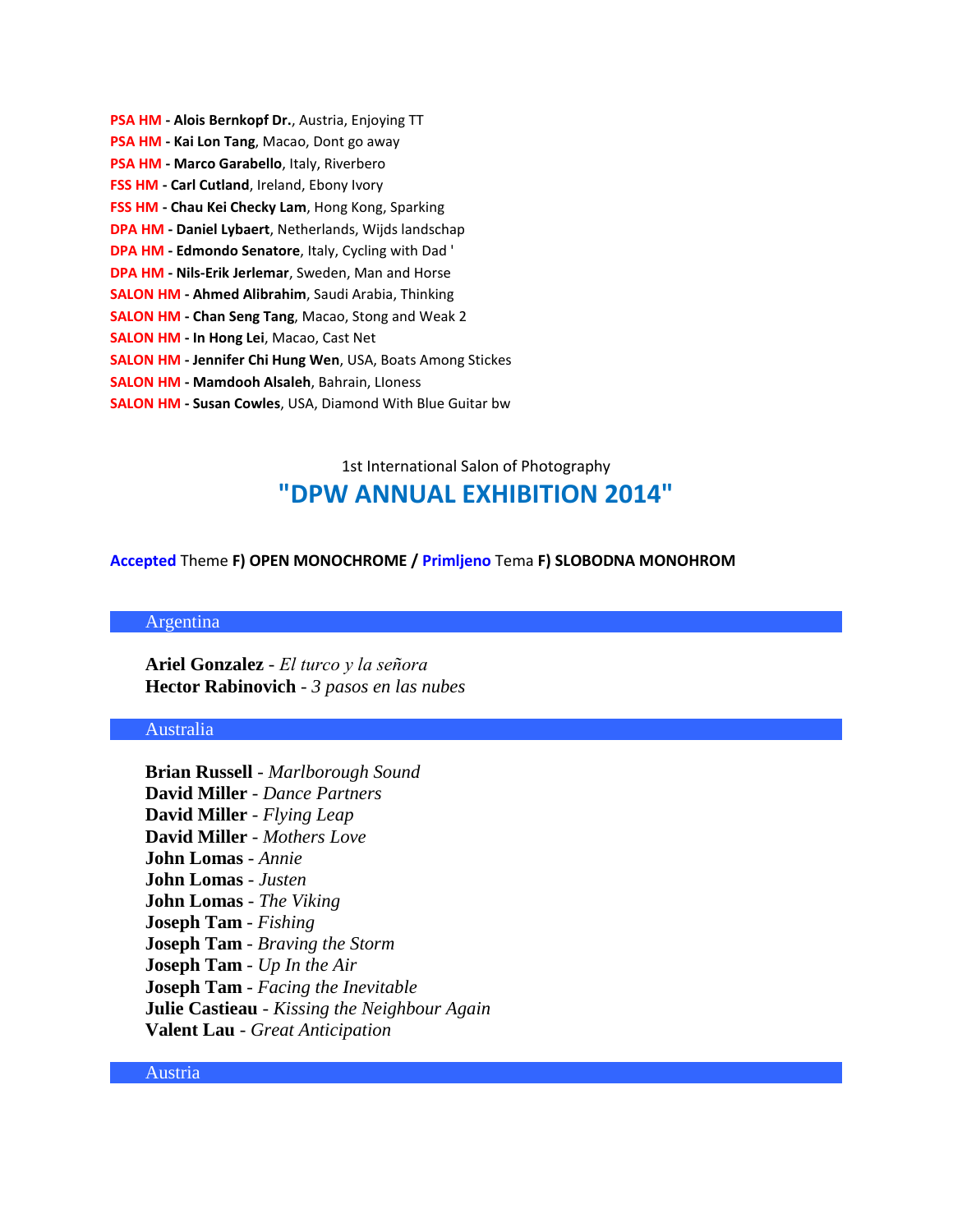**Albert Peer** - *Waterski* **Albert Peer** - *Quad 131* **Albert Peer** - *sea turtle* **Albert Peer** - *Vulture* **Alois Bernkopf Dr.** - *Enjoying TT* **Alois Bernkopf Dr.** - *Alter Karpate\_SW2* **Andreas Kuen** - *Geierportrait* **Andreas Kuen** - *Verdeckt* **Andreas Kuen** - *Erotic 2* **Johann Hoelblinger** - *Hinter Gittern* **Johann Schrittwieser** - *Gepard* **Peter Rabl** - *drops* **Stefan Nagy** - *Nude 02* **Stefan Nagy** - *Douro River* **Stefan Stuppnig** - *altes Haus* **Stefan Stuppnig** - *Leone* **Thomas Radislovich** - *bosom friends* **Thomas Radislovich** - *Mark bw* **Werner Burgstaller** - *jasonX* **Werner Burgstaller** - *my bike*

# Bahrain

**Ahmed Hameed** - *Still Waiting* **Mamdooh Alsaleh** - *Emergency Window 1* **Mamdooh Alsaleh** - *LIoness* **Mamdooh Alsaleh** - *Running on water*

# Belarus

**Alfred Mikus** - *Last dress* **Alfred Mikus** - *cheerful young*

# Belgium

**Beauraind Marcel** - *Effeuillage* **Chris Discart** - *thinking* **Chris Discart** - *window* **Claude Simon** - *Je chantais a Paris* **Claude Simon** - *Luna s face* **Jef Lemmens** - *Splashing pelican* **Michel Gilliot** - *Le machiniste* **Michel Gilliot** - *My car* **Michel Gilliot** - *Nadine 2*

Bosnia and Herzegovina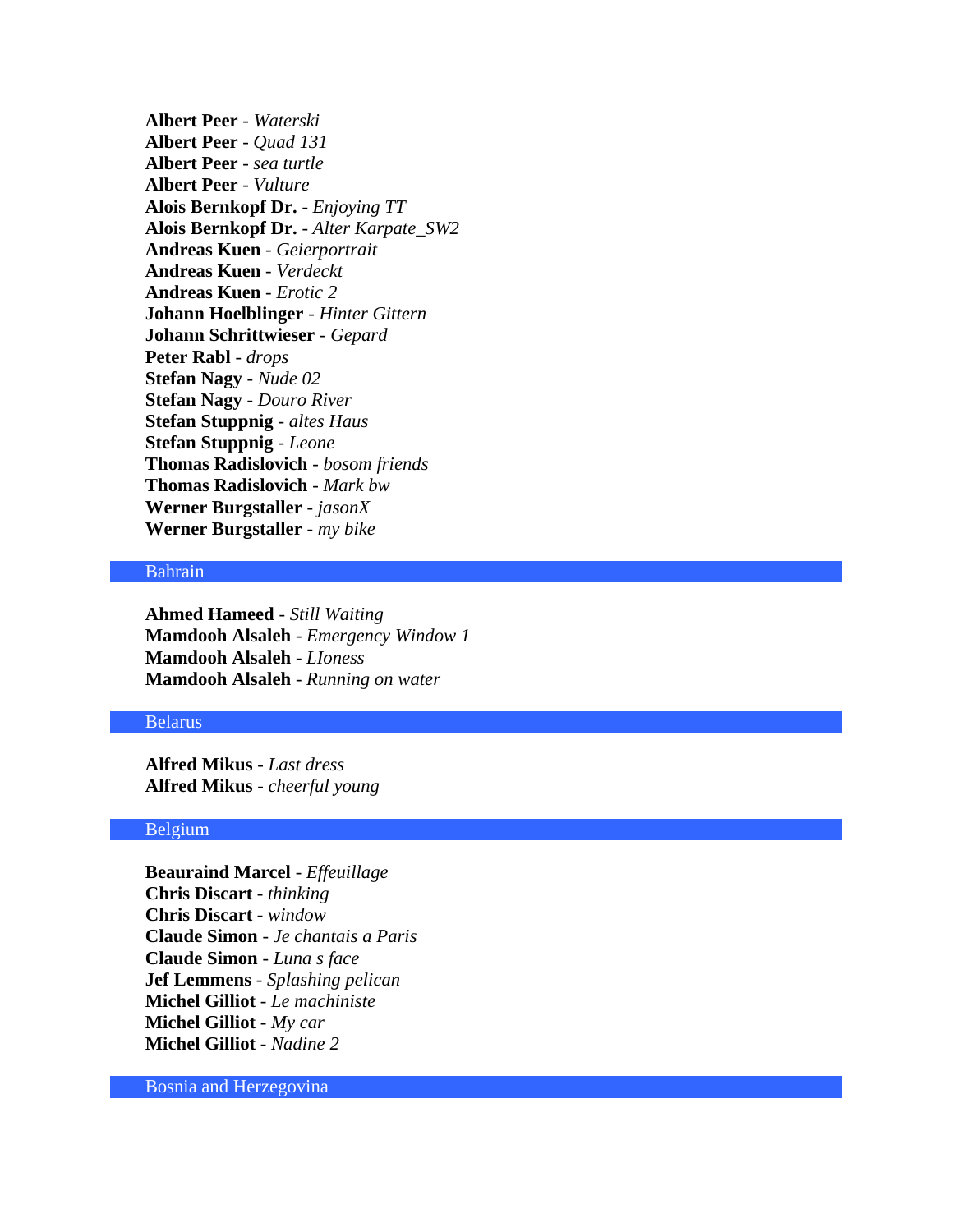**Slobodan Krstic** - *Akt SL44* **Slobodan Krstic** - *Sad old woman with Borike*

#### Canada

**K C Tam** - *Downhill going* **K C Tam** - *Fighting the wave* **K C Tam** - *Landing* **Yung Niem** - *Fishermen of Inle Lake* **Yung Niem** - *High jumper 1* **Yung Niem** - *Myanmar villager*

## China

**Jintao Zhang** - *Story 2* **Rong Xu** - *Ink painting* **Yanrong Li** - *Black and White* **Yanrong Li** - *Phantom of the Opera* **Yi Wan** - *Terraced field 3* **Yi Wan** - *Fisherman* **Zhiguo Song** - *Years of memories* **Zhouxiong Huang** - *Fishing seedlings*

#### **Croatia**

**Miljenko Marotti** - *In the window* **Petar Sabol** - *Four ducks* **Petar Sabol** - *Old lady and chairs* **Petar Sabol** - *Smoke*

## Cyprus

**Andreas L Andreou** - *world news* **Andreas L Andreou** - *dream eyes*

# Czech Republic

**Alja Minibaeva** - *Architecture joke* **Alja Minibaeva** - *Marketa* **Alja Minibaeva** - *Agata*

# **Denmark**

**Joergen Kristensen** - *Speedway 4BW* **Joergen Kristensen** - *Last Petition 2* **Preben Kobberoe** - *Camilla 086* **Preben Kobberoe** - *The Scream*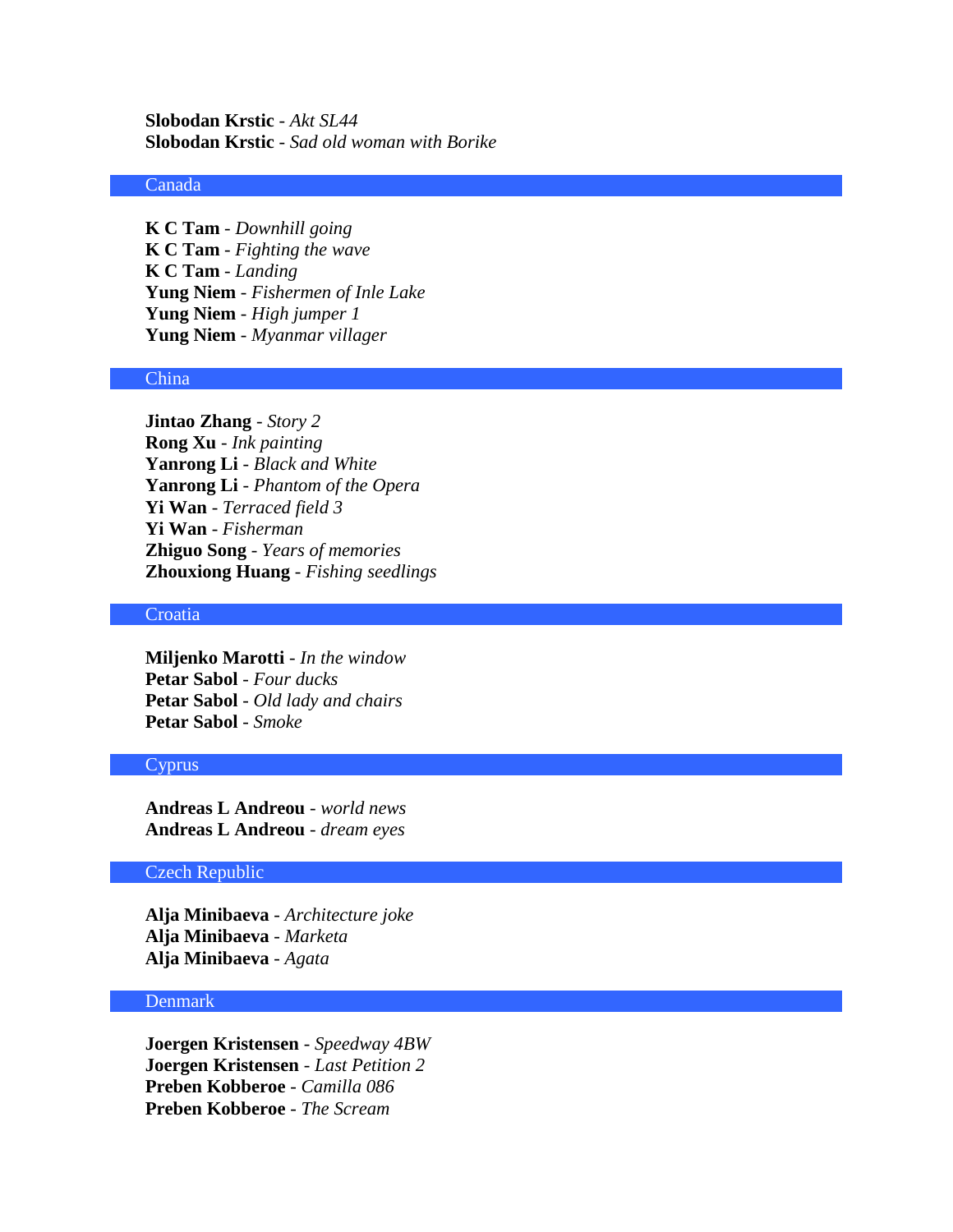# **Preben Kobberoe** - *Marie 147*

#### Egypt

**Ahmed Abdulazim** - *Aging Gracefully* **Ahmed Abdulazim** - *Man in The Mirror* **Ahmed Abdulazim** - *Brick Maker*

#### Finland

**Hemmo Ristimaki** - *Silhouette* **Jussi Talvitie** - *Rita II*

#### France

**Benoit Briand** - *Music in Prag* **Michele Van Eenoo** - *Course sur sable* **Poux Claude** - *meandres de la vie* **Poux Claude** - *vers l'impossible* **Poux Claude** - *rivalite*

#### Germany

**Afroditi Mavroeidi** - *Unter Leitung* **Fredi Scholze** - *Stranger* **Fredi Scholze** - *The Boxer* **Harry Buenger** - *Dora* **Joachim Hafner** - *Skulptur 1* **Joachim Hafner** - *Frau mit Ball 1* **Joachim Hafner** - *Laura* **Martina Wolf** - *Nymph on the river* **Martina Wolf** - *Sculpturale* **Martina Wolf** - *Act on Blocks* **Martina Wolf** - *Monochrome Act* **Roland Hank** - *Yes* **Tanja Zech** - *Guckst du* **Tanja Zech** - *Jonas III* **Tanja Zech** - *Mircalla T & Einsteine II* **Thomas Detzner** - *Old Hobo b+w* **Thomas Detzner** - *Soldiers* **Thomas Detzner** - *Sculpture Act* **Thomas Detzner** - *Closed Eyes* **Volker Meinberg** - *Grand Central 2* **Werner Baumann** - *TV Tower* **Wolfgang Gilges** - *Gabriela*

**Greece**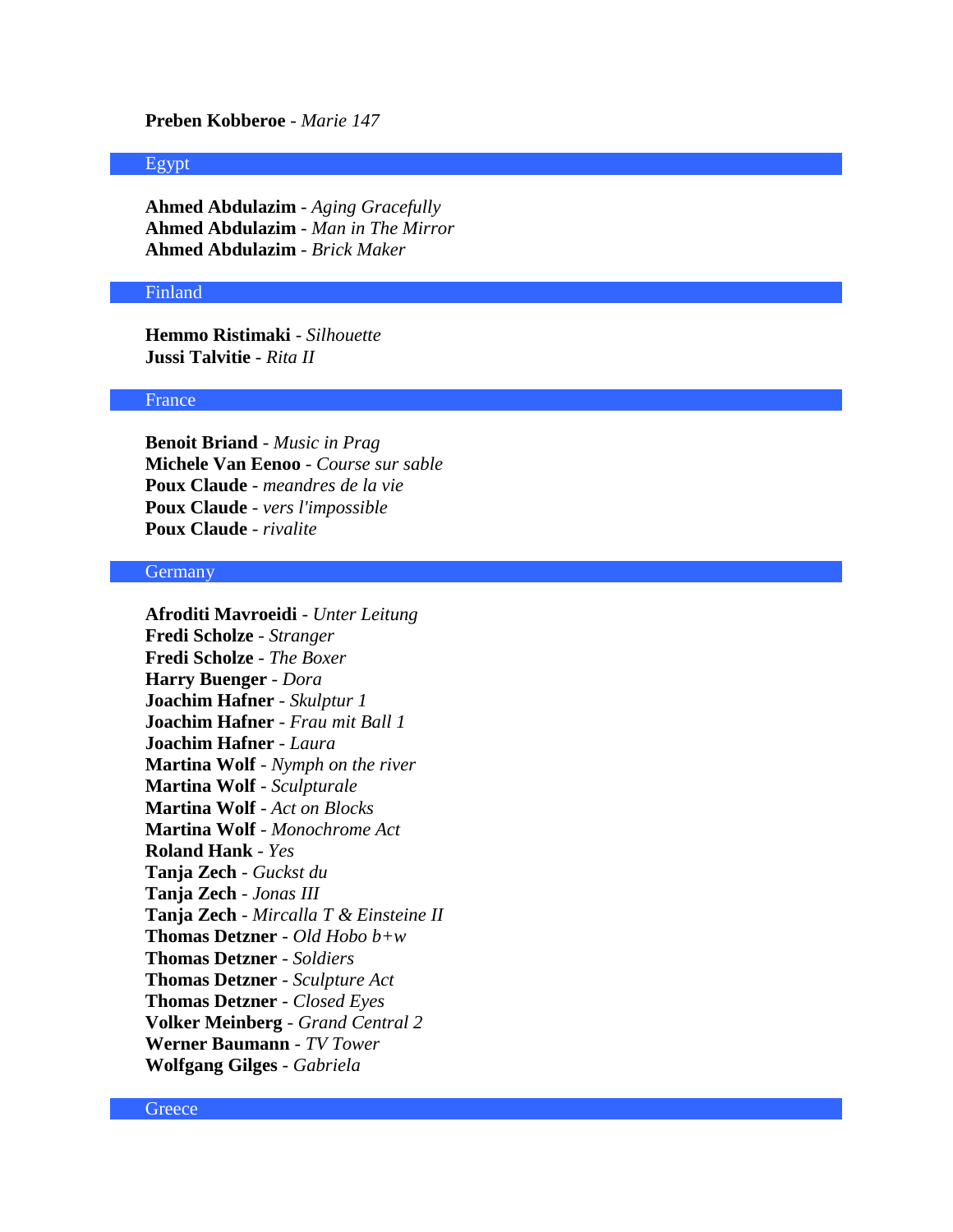**Efstratios Tsoulellis** - *Miner 4* **Efstratios Tsoulellis** - *Miners 3* **Efstratios Tsoulellis** - *Musician on the road to panygiri*

## Hong Kong

**Chau Kei Checky Lam** - *Buddha Return* **Chau Kei Checky Lam** - *Sparking* **Chau Kei Checky Lam** - *Water Running* **Chau Kei Checky Lam** - *Buddha Hope* **H.W. Chan** - *The farm on water 6 (Xiapu)* **Hong Wai Victor Cheng** - *K.O. 2* **Shiu Gun Wong** - *Andrea* **Shiu Gun Wong** - *Back Lane #2* **Xing Fang Su** - *Chasing* **Xing Fang Su** - *Love* **Xing Fang Su** - *Ride*

# Hungary

**Elek Papp** - *Old brigand* **Elek Papp** - *Going to the market* **Elek Papp** - *Backshees* **Elek Papp** - *Why* **Istvan Kerekes** - *Shepherd destiny* **Istvan Kerekes** - *Goatherd* **Zoltan Lokos** - *Sentiment*

## India

**Amal Krishna Das** - *SEPTUAGENARIAN M3* **Kuntal Paul** - *Holyman of Varanasi BW* **Mukesh Srivastava** - *Man With Cigar* **Mukesh Srivastava** - *Shy Tribal Young Girl* **Subrata Bysack** - *REMEMBRANCE*

# Indonesia

**Slamet Adijuwono** - *five in a row*

### Iraq

**Abdullah Dhiaa Aldeen** - *shoper* **Abdullah Dhiaa Aldeen** - *old ajooz* **Abdullah Dhiaa Aldeen** - *iranian* **Abdullah Dhiaa Aldeen** - *child in the black*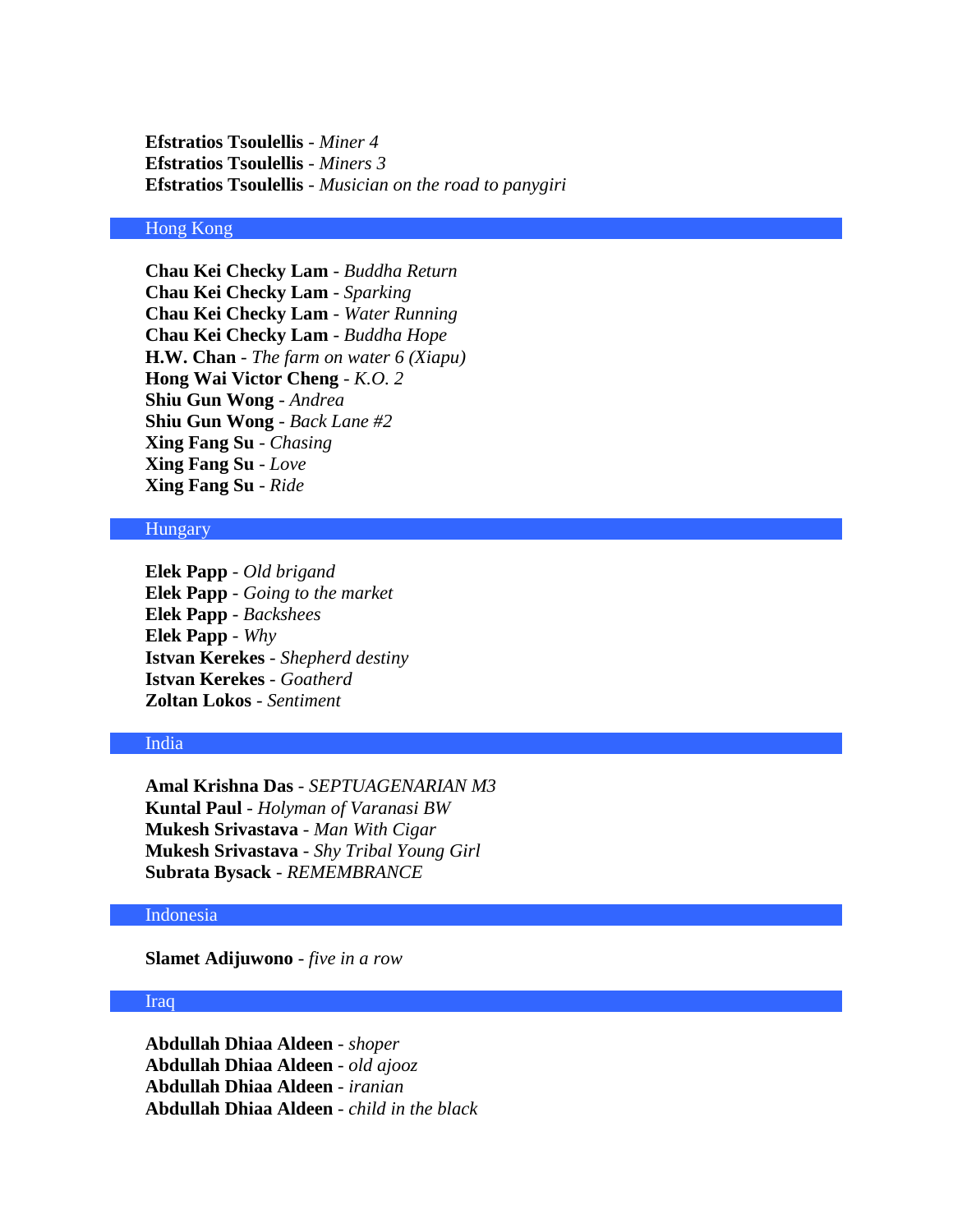**Dheaa Aziz** - *A look of hope* **Dheaa Aziz** - *Feminine* **Dheaa Aziz** - *Eyes confused*

# Ireland

**Bill Power** - *Sacrarii* **Bill Power** - *I Awake* **Carl Cutland** - *Bollard* **Carl Cutland** - *Ebony Ivory* **Eileen McCausland** - *Winter Beauty* **Eileen McCausland** - *Ella Rose* **Paul Reidy** - *UP THERE*

## Israel

**Alexander Makarov** - *Family* **David Komras** - *Intercamp 1* **Leonid Goldin** - *Freedom* **Leonid Goldin** - *Grandfather Grandson and Time*

#### Italy

**Carlo Corsini** - *The old mill* **Carlo Corsini** - *Over* **Edmondo Senatore** - *Cycling with Dad '* **Edmondo Senatore** - *Maria* **Edmondo Senatore** - *Homeless* **Enzo Righeschi** - *Angels and demons* **Enzo Righeschi** - *La vecchia fornace* **Marco Garabello** - *Riverbero* **Marco Garabello** - *Stairs* **Marco Garabello** - *Viola* **Paparella Giorgio** - *similitude 01* **Pietro Bugli** - *Marine 9* **Riccardo Villa** - *Identità* **Riccardo Villa** - *Moving in the city* **Roberto Tagliani** - *Babu* **Roberto Tagliani** - *Devoutly in raw*

# Korea, Republic of

**IL-Tae Lim** - *Wait*

# Kuwait

**Abdulrahman Alterkait** - *recovery room*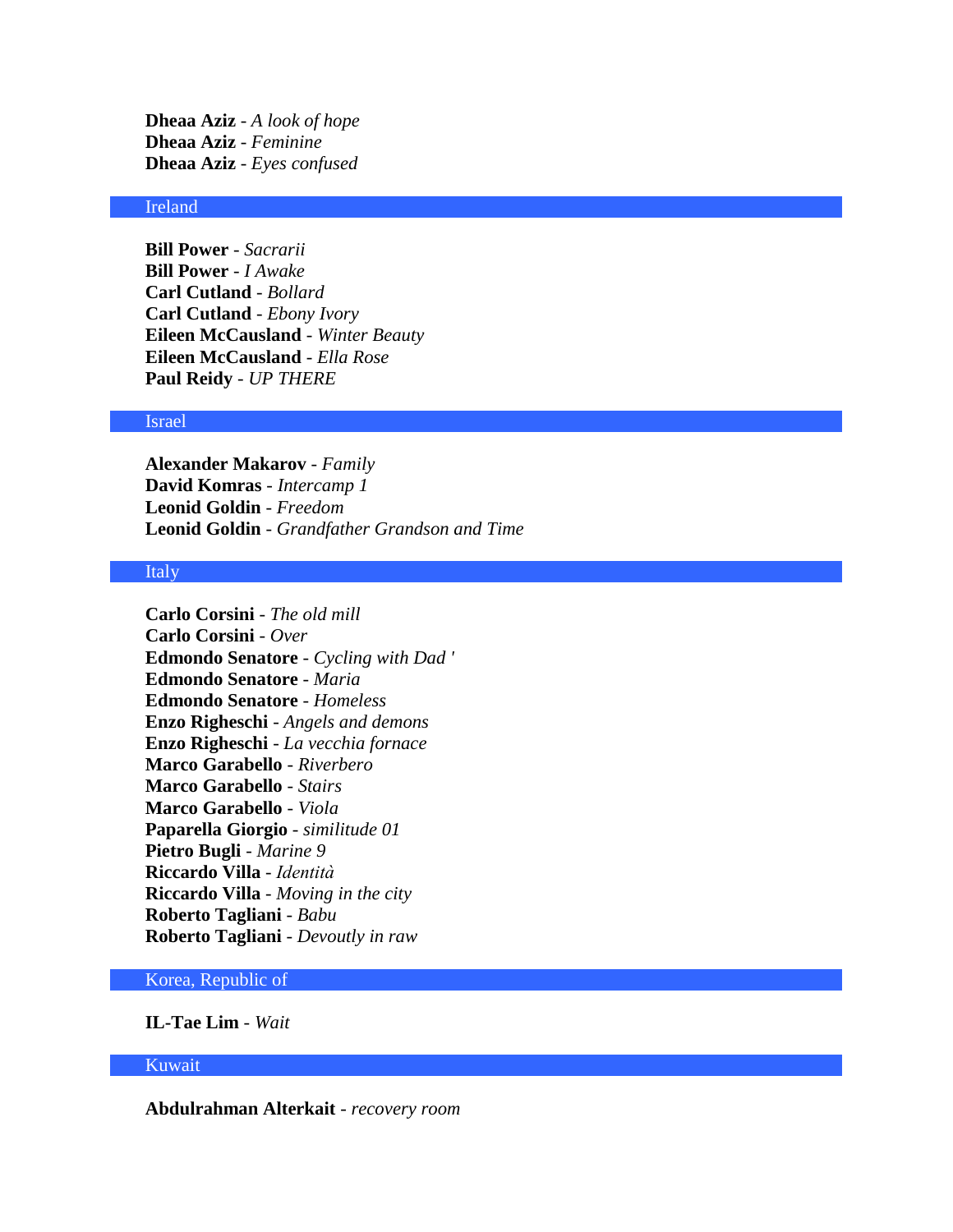**Abdulrahman Alterkait** - *Eritrean migrant* **Abdulrahman Alterkait** - *Wooden book* **Ayman Rashed** - *shammad* **Ayman Rashed** - *lochan h-achlaise* **Ayman Rashed** - *scot lake* **Mohammed Yousef** - *Back from School* **Mohammed Yousef** - *Focus* **Saleh Alshammary** - *Protector House* **Saleh Alshammary** - *Three roles inhabited* **Saleh Alshammary** - *Wrinkles time* **Yousef Ali Almuhanna** - *poor from the village*

# Macao

**Chan Seng Tang** - *Heavy Hitting* **Chan Seng Tang** - *Stong and Weak 2* **Chi Hong Chan** - *Casting net on the river* **Chi Hong Chan** - *Lijiang fisherman* **Chi Hong Chan** - *modern woman* **In Hong Lei** - *Silver Beach* **In Hong Lei** - *Cast Net* **In Hong Lei** - *Reticent Body #1* **Io Kuong Leong** - *Smoking* **Io Kuong Leong** - *Sun Shine Body* **Io Kuong Leong** - *Perfect Body* **Kai Lon Tang** - *Happy Dancing* **Kai Lon Tang** - *Silent River* **Kai Lon Tang** - *Move and Still 8* **Kai Lon Tang** - *Dont go away* **Kam Tec Kong** - *Rainy Night Street* **Kam Tec Kong** - *Terraces light and shadow* **Kam Tec Kong** - *Li River Morning Mist* **Sherman Cheang** - *Victory At Sight* **Sherman Cheang** - *Morning Work* **Sio Hong Fong** - *After a busy fisherman* **Sio Hong Fong** - *Jinkeng Rice Terraces Dawn* **Sio Hong Fong** - *Pious* **Sze Chun Lam** - *Dance*

## Malaysia

**Sau Fong Neo** - *Continuously* **Sau Fong Neo** - *Movement Versus Stationary* **Siew Thong Chu** - *Employees of Soy Sauce Factory*

Moldova, Republic of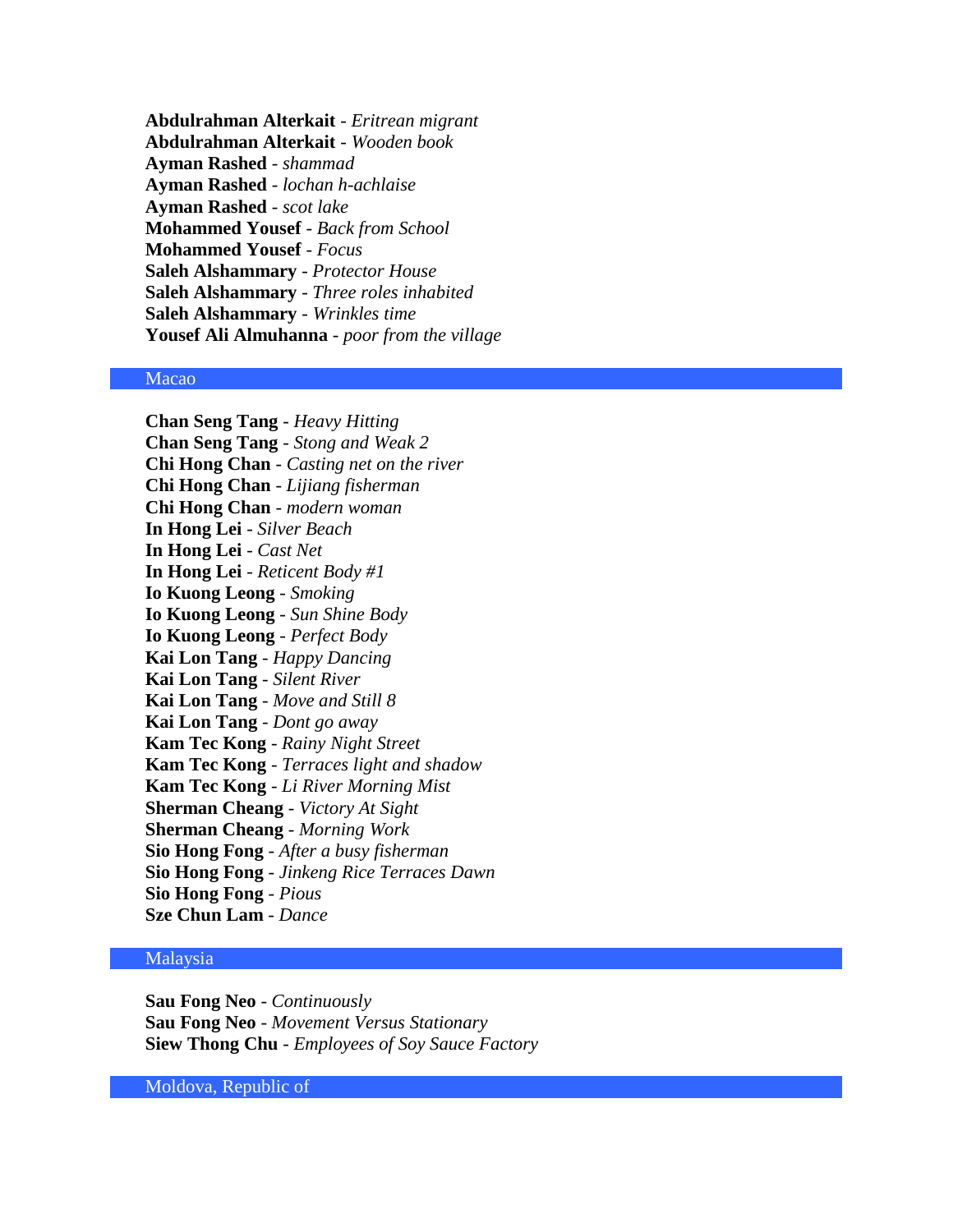**Anatolie Poiata** - *Fishing in the morning* **Anatolie Poiata** - *Lines of life* **Anatolie Poiata** - *Look*

# Netherlands

**Daniel Lybaert** - *Verdrietig* **Daniel Lybaert** - *Wijds landschap* **Daniel Lybaert** - *Omheinde boom* **Daniel Lybaert** - *Gierenkop in ZwW* **Huib Limberg** - *As lonely as one can be!* **Huib Limberg** - *Autumn morningwalk* **Huib Limberg** - *Walking the circle* **Huib Limberg** - *Autmn surrealism* **Marcel van Balken** - *Pillarrock*

#### New Zealand

**Ilan Wittenberg** - *The Scholar* **Ilan Wittenberg** - *Piazza del Campo*

#### **Norway**

**Atle Sveen** - *Fredau* **Atle Sveen** - *Fredau VII* **Atle Sveen** - *To silence a scream* **Atle Sveen** - *Fredau VI* **Geir Arnesen** - *The man from Bucharest* **Geir Arnesen** - *Ugandan boy* **Knut Lepsoe** - *Fishing in calm sea* **Knut Lepsoe** - *Home from school* **Knut Lepsoe** - *Escape* **Lars Martin Teigen** - *Sky Brigde* **Olaf Aune** - *Mari 1* **Rolf Tore Kjaeran** - *Carmen in storm* **Rolf Tore Kjaeran** - *Tanya X*

# Oman

**Abdollah AlRuzaiqi** - *Incubating* **Abdollah AlRuzaiqi** - *Purity* **Abdollah AlRuzaiqi** - *runaway* **Ahmed Al Mahrooqi** - *Taj Mahal* **Ahmed Al Mahrooqi** - *Bedouin man* **Ahmed Al Mahrooqi** - *Temple man* **Habib Alzadjali** - *Girl 8* **Habib Alzadjali** - *Limpidity*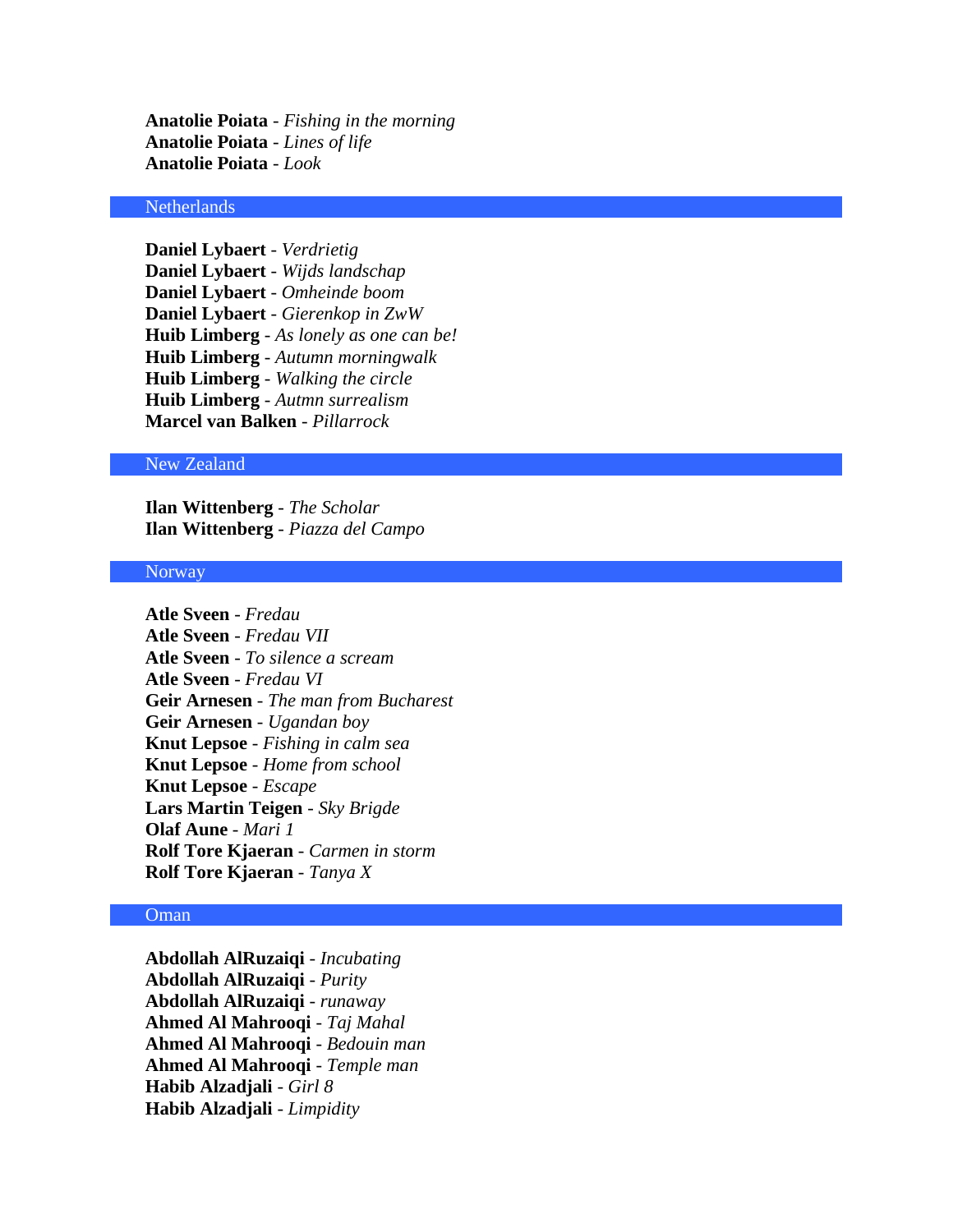**Habib Alzadjali** - *Bull Wrestling 2* **Habib Alzadjali** - *Charming 2* **Haitham AL Farsi** - *story of class* **Haitham AL Farsi** - *three friends* **Haitham AL Farsi** - *busy study* **Haitham AL Farsi** - *i study anywhere* **Hamed AlGhanboosi** - *Horse-race* **Ismail Al Farei** - *music* **Majid Alamri** - *Start* **Majid Alamri** - *Muslim life* **Majid Alamri** - *Fisher10* **Mohamed AL Bulushi** - *black life* **Mohd Alhadi** - *Looks 7* **Osama Al Kharusi** - *Silance* **Said Alwahaibi** - *Eyes* **Said Alwahaibi** - *smoking* **Zuhair AlSiyabi** - *fisher man1* **Zuhair AlSiyabi** - *karo1*

#### Poland

**Maciej Duczynski** - *Winter* **Rafal Kazmierczak** - *Ewelina* **Rafal Kazmierczak** - *Snadra portrait*

# Portugal

**Joao Taborda** - *the new world* **Joao Taborda** - *moments of Love* **Joao Taborda** - *Climb the Mountain* **Joao Taborda** - *festival*

### Romania

**Catalin Fudulu** - *A difficult time* **Catalin Fudulu** - *Perspective in the Carpathian Mountain 5* **Rodica Tanase** - *INSOMNIA*

# Russia

**Aleksey Zakharov** - *the girl from the past* **Aleksey Zakharov** - *alien1* **Aleksey Zakharov** - *in supplication* **Aleksey Zakharov** - *look* **Dmitry Chastikov** - *Near the swimming sun* **Elena Zakharova** - *Penetratin glance* **Sergey Anisimov** - *conductor of an orchestra*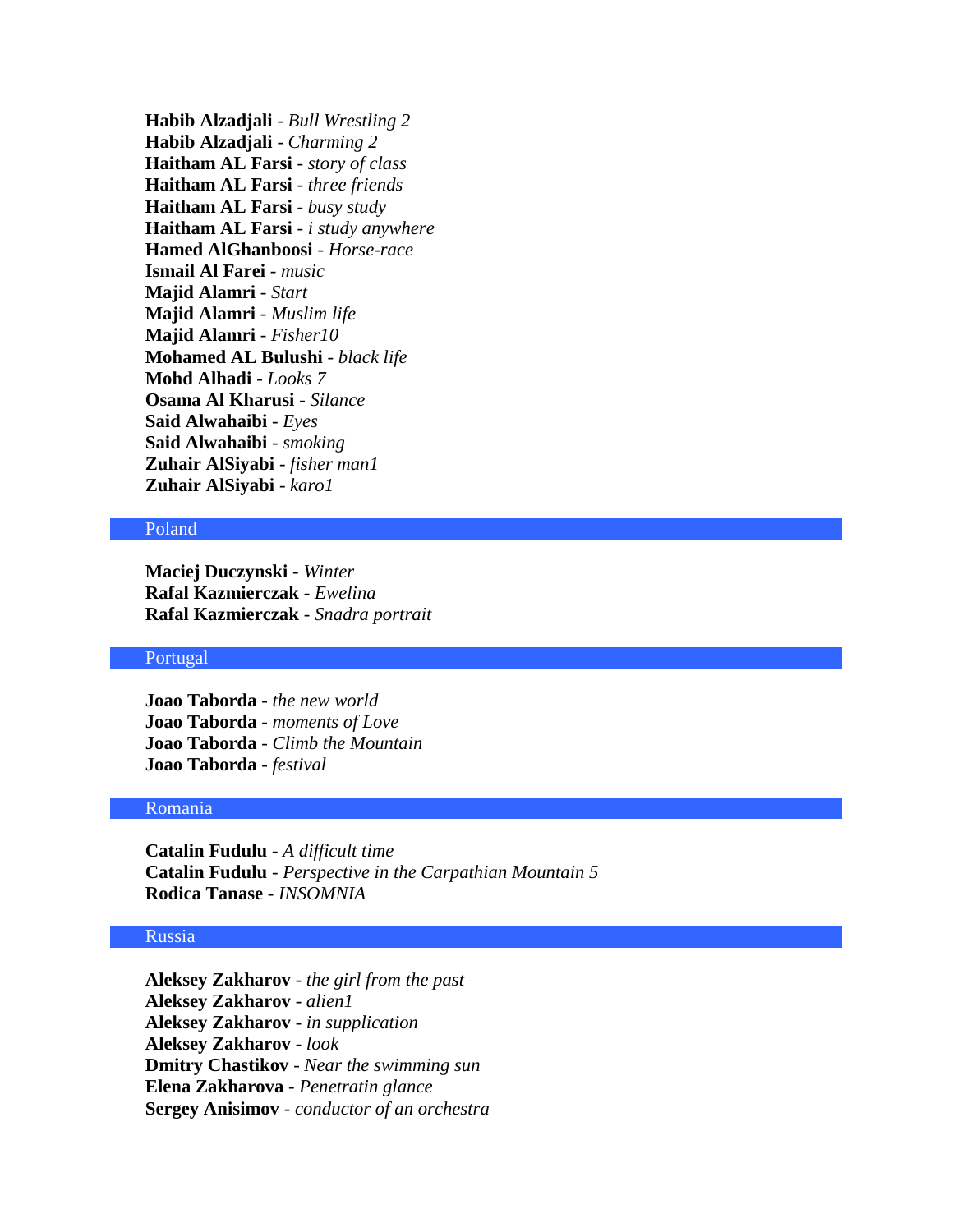**Vitaliy Podgurchenko** - *Chucha* **Vladimir Dyadkov** - *The lady with the doggy* **Vladimir Dyadkov** - *The passenger bus* **Vladimir Dyadkov** - *Villager* **Vladimir Proshin** - *Mist-1* **Yury Pustovoy** - *U Bein Bridge, Myanmar* **Yury Pustovoy** - *Metamorphosis*

#### Samoa

**Stuart Chape** - *Scarecrow*

#### Saudi Arabia

**Abbas Alkhamis** - *child face* **Ahmed Alibrahim** - *Thinking* **Ahmed Alibrahim** - *Fear* **Fatimah Ibraheem** - *Elder sister2* **Fatimah Ibraheem** - *Mysterious man* **Jassim Ali Al-Mulla** - *My Dad* **Jassim Ali Al-Mulla** - *Sharp Looking* **Jassim Ali Al-Mulla** - *lets Go Ladies* **Masfer Alhshesh** - *Hardness faces* **Mohammed Alnaser** - *Take Off* **Mohammed Alnaser** - *Face Story* **Mohammed Alnaser** - *Mono King* **Mohammed Alnaser** - *To Migrate* **Nasser Alrabeai** - *Tear pain* **Nasser Alrabeai** - *Deprivation*  **Nasser Alrabeai** - *My friend camel* **Sajedah AlAsfoor** - *B&W man* **Sajedah AlAsfoor** - *Burair* **Yousef Almasoud** - *distress* **Yousef Almasoud** - *expectation* **Yousef Almasoud** - *Hijab*

#### Scotland

**Terry Railley** - *old stogie* **Terry Railley** - *Silent*

#### Serbia

**Borislav Milovanovic** - *Grandfather* **Borislav Milovanovic** - *Sirotanovici09* **Hadzi Miodrag Miladinovic** - *Portret of Konya*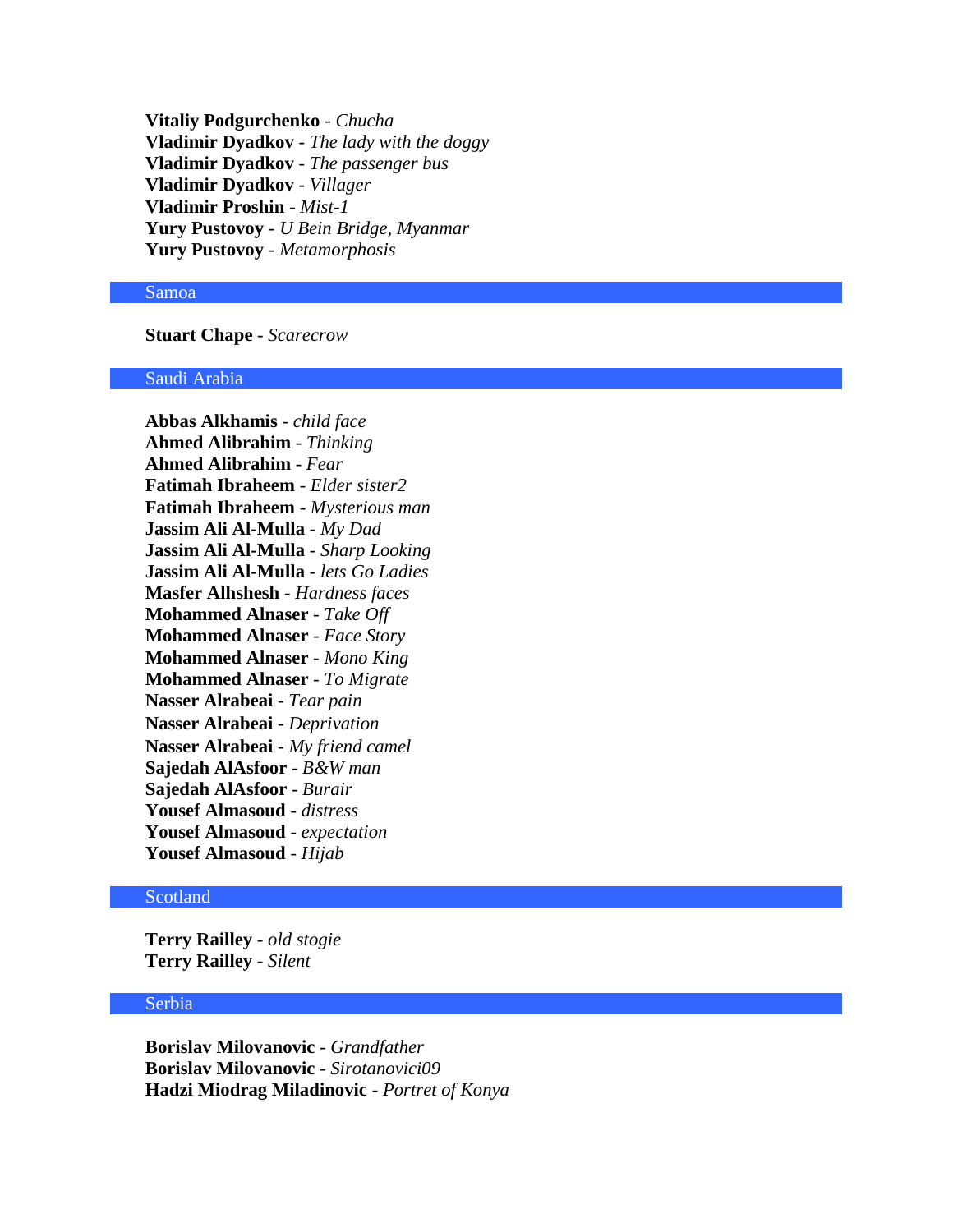**Hadzi Miodrag Miladinovic** - *Portret223* **Hadzi Miodrag Miladinovic** - *Tradesmamen in Konya* **Hadzi Miodrag Miladinovic** - *Monk Vasilije from Hilandar*

# Singapore

**David Poey-Cher TAY** - *Craftsman* **David Poey-Cher TAY** - *Reminiscing* **David Poey-Cher TAY** - *High noon* **David Poey-Cher TAY** - *Clearing rubbish* **GiapChiu Teo** - *4 Boys And 2 Grils* **GiapChiu Teo** - *Peter Reading* **Zee Kek Heng** - *Morning under banyan tree* **Zee Kek Heng** - *Funny musician*

#### Slovakia

**Andrii Yurlov** - *Opposition\_1* **Andrii Yurlov** - *Freedom of time* **Andrii Yurlov** - *My dance\_5* **Ivan Mocko** - *Discobolos without disc 2* **Ivan Mocko** - *Discobolos without disc 1* **Ivan Mocko** - *Black magic woman 2* **Liudmyla Soloviova** - *Waiting together* **Liudmyla Soloviova** - *Desperation*

# Slovenia

**Dejan Kokol** - *Into unknown* **Ivo Borko** - *Cursed castle 3* **Ivo Borko** - *Fisherman with broaken net* **Marko Mulej** - *Himba girl2* **Marko Mulej** - *model*

#### Spain

**Frederic Garrido Vilajuana** - *CONTRA\_01* **Inaki San Martin** - *Kaparen gizona* **Inaki San Martin** - *Asken eguzki-printzak* **Jordi Egea Torrent** - *Cala Cap Roig* **Jordi Egea Torrent** - *Roques Planes 3* **Luis Calle** - *noli me tangere* **Luis Calle** - *Arbol nevado* **Pedro Luis Ajuriaguerra Saiz** - *Boxeo Izarra* **Vicente Moraga Costoso** - *Frontier*

#### Sweden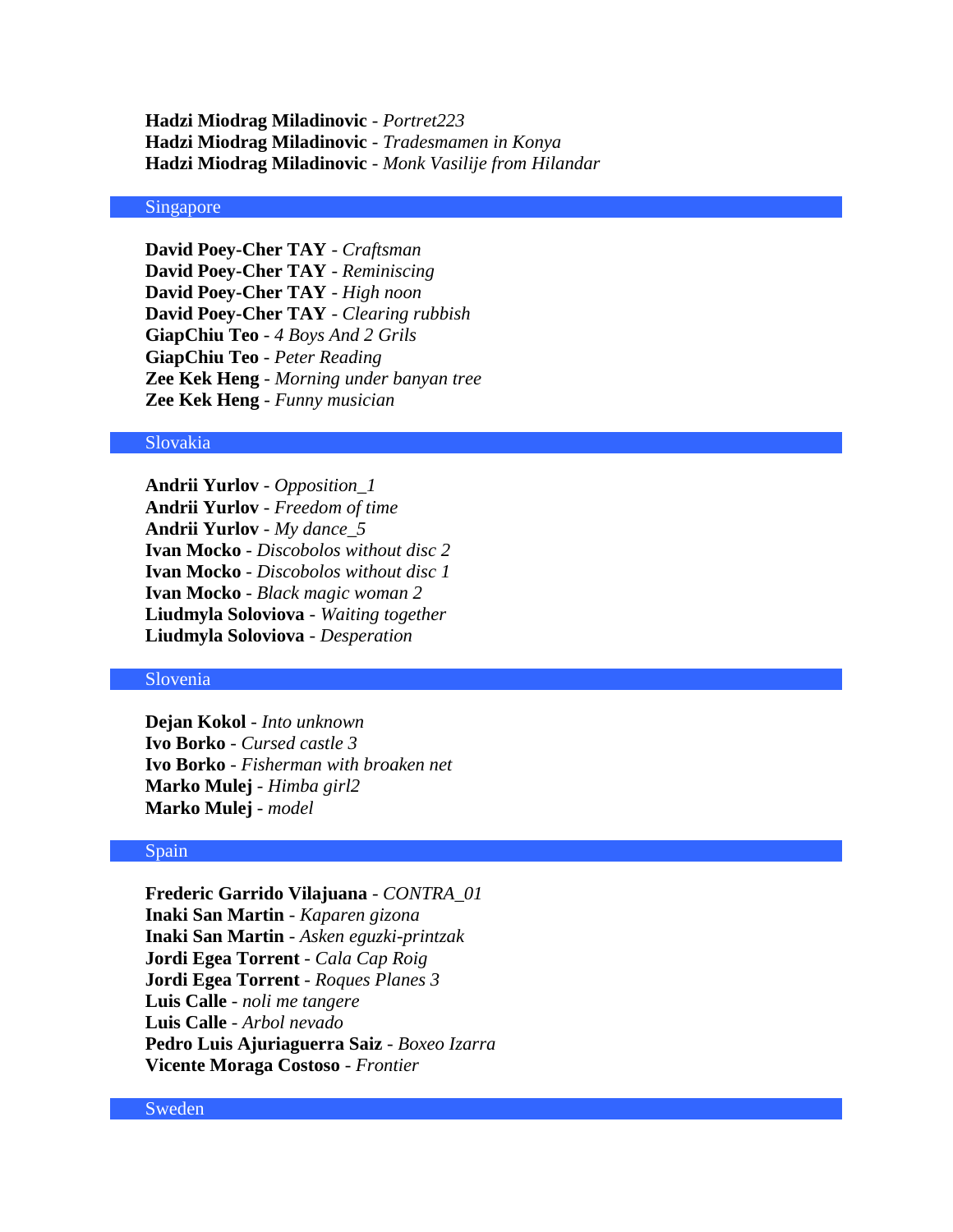**Jan-Thomas Stake** - *Brothers* **Mikael Bengtsson Lestander** - *Man In a Window* **Nils-Erik Jerlemar** - *Mine Worker No 2* **Nils-Erik Jerlemar** - *Man and Horse*

#### Taiwan

**Lung-Tsai Wang** - *Old Friend* **Lung-Tsai Wang** - *Snow Rush* **Lung-Tsai Wang** - *Bull Race* **Lung-Tsai Wang** - *Catch First 2*

# **Turkey**

**Barbaros Karagulmez** - *Fisherman and seaguls* **Barbaros Karagulmez** - *Live it* **Barbaros Karagulmez** - *Scarred* **Ferah Budak** - *CUTLER* **Ferah Budak** - *SMILES* **Nizamettin Duzgun** - *Dervis-3* **Nizamettin Duzgun** - *Kececi* **Seckin Yenici** - *charcoal and smoke* **Selma Demirkol** - *baba ve oğul* **Sema Demirkol** - *kardeş sevgisi*

# Ukraine

**Oleg Kutskiy** - *1.Chornobyl Zone - the dead city* **Yuriy Zilinskyy** - *Living merger* **Yuriy Zilinskyy** - *Accent* **Yuriy Zilinskyy** - *Dedication*

#### United Kingdom

**Andy Gutteridge** - *Warrior* **David F Cooke** - *Down* **Janet Haines** - *Fredau* **Janet Haines** - *Allure* **Janette Hill** - *Horses* **Jim Tarbox** - *RUINS OF WHEAL FRANCIS* **Joe Grabham** - *Written by the Wind* **John Harding** - *Black and silver* **John Smith** - *The Look* **John Smith** - *Come on boy* **John Whitby** - *Dead Vlei Duo* **Jon Sellers** - *The Face of Defeat*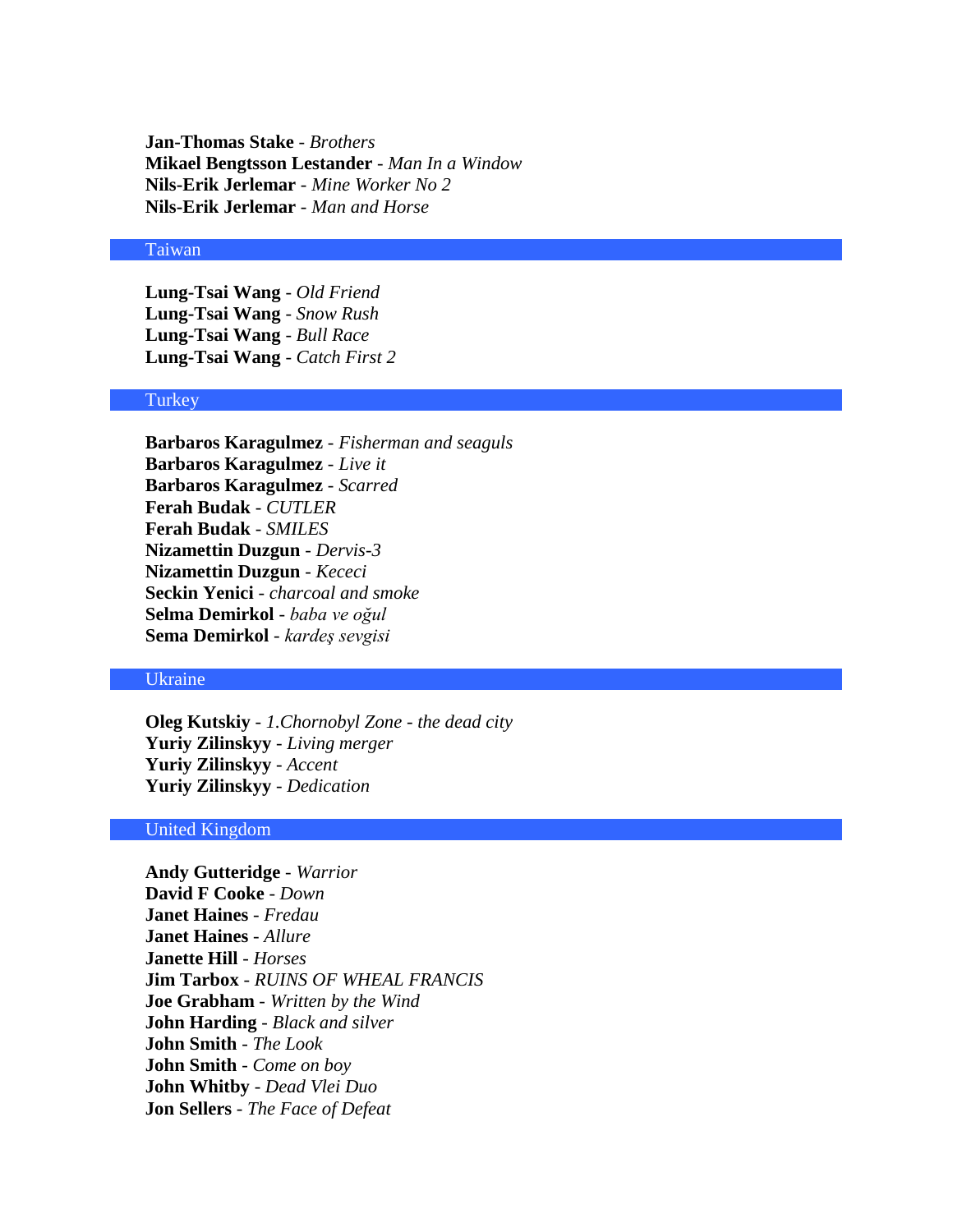**Jon Sellers** - *Men Of Jarrow* **Malcolm Cook** - *trees in winter* **Malcolm Cook** - *turbelent sky* **Malcolm Cook** - *the barn* **Malcolm Jenkin** - *Charlotte 3* **Malcolm Rapier** - *The Descent* **Malcolm Rapier** - *Patterns in Steel* **Marion Rapier** - *Powering Ahead* **Martin Fry** - *Storm Tide* **Martin Fry** - *The Warning Light* **Martin Fry** - *Just the two of us* **Martin Walters** - *Black Tusk Mountain* **Martin Walters** - *Not far to go now* **Shirley Radden** - *The Sneer* **Stephen Bassett** - *Gotcha Too* **Stephen Bassett** - *Johnny* **Stephen Bassett** - *Gerald*

# USA

**Dave Whitson** - *Elizabeth on a Pedestal 68 BW* **Diana Nguyen** - *White Lotus-3* **Dilip Patel** - *Back Home* **Dilip Patel** - *Mona* **Gary Potts** - *Twists and Turns* **Gary Potts** - *Gypsy Dancer* **Gene Schwope** - *Late Light* **Ira Nemeroff** - *Prague Jewish Quarter* **Ira Nemeroff** - *Snake Skeleton 106* **Jennifer Chi Hung Wen** - *Boats Among Stickes* **Jennifer Chi Hung Wen** - *Boat In Seaweed Field* **Larry Cowles** - *Diamond Red Floppy Hat* **Larry Cowles** - *African Boy* **Larry Cowles** - *Linda Purple Wrap* **Linh Do** - *Trust* **Linh Do** - *Lotus12* **Mohammad Ali Salim** - *Recollection* **Mohammad Ali Salim** - *T in Red* **Sa Kim Tran** - *dendelion seeds* **Susan Cowles** - *Ashley T Loves White BW* **Susan Cowles** - *Diamond With Blue Guitar bw* **Susan Cowles** - *Ashlynn In Paisley Scarf* **Susan Cowles** - *Britney In Rose Hat BW* **Vinh Mai** - *Into the Falls* **Vinh Mai** - *Lotus* **Vinh Mai** - *Riding Together*